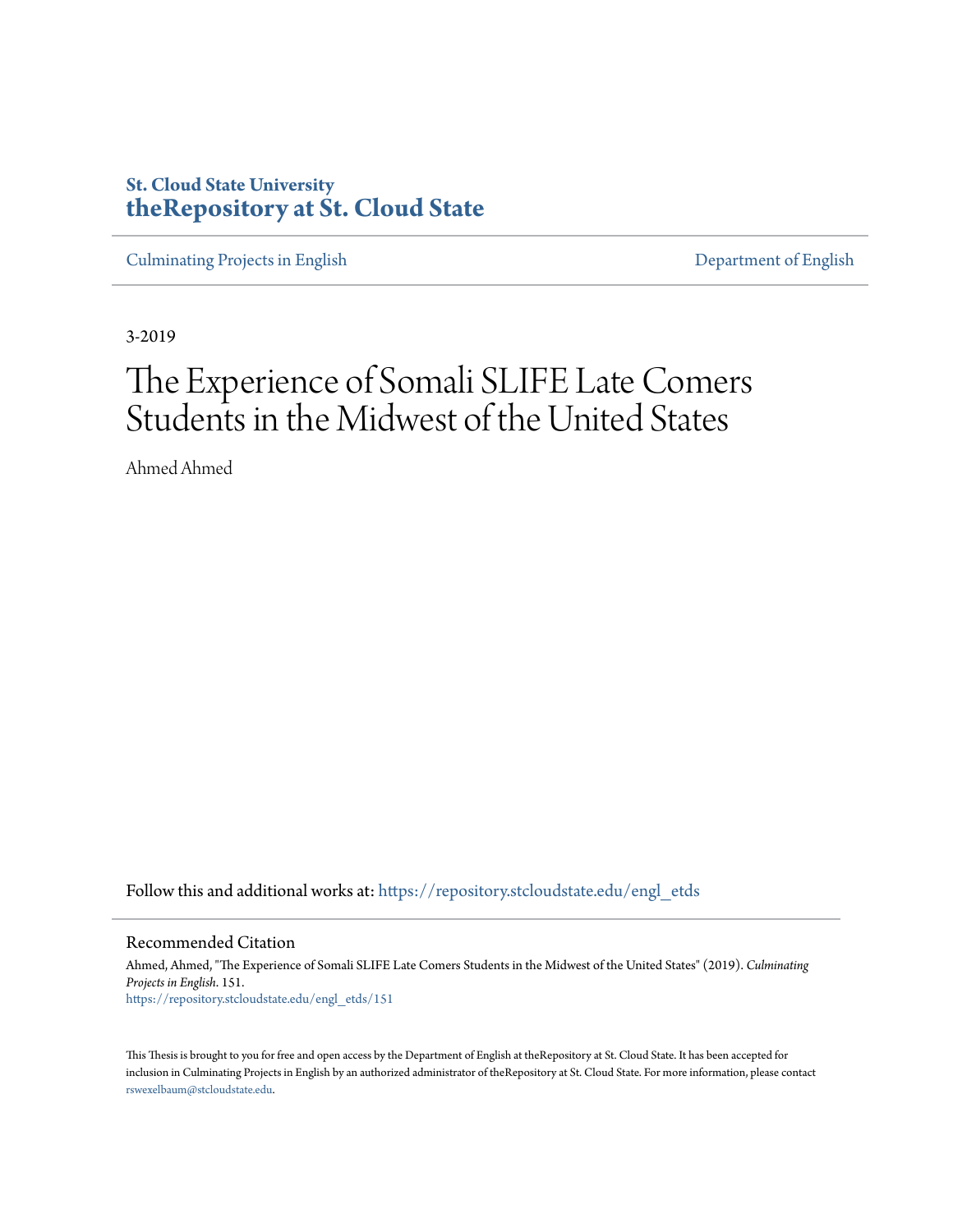# **The Experience of Somali SLIFE Late Comers Students in the**

# **Midwest of the United States**

by

Ahmed Ahmed

# A Thesis

Submitted to the Graduate Faculty of

St. Cloud State University

in Partial Fulfillment of the Requirements

for the Degree

Master of Arts in

English: Teaching English as a Second Language

March, 2019

Thesis Committee: James Schwartz, Chairperson Choonkyong Kim Sharon Cogdill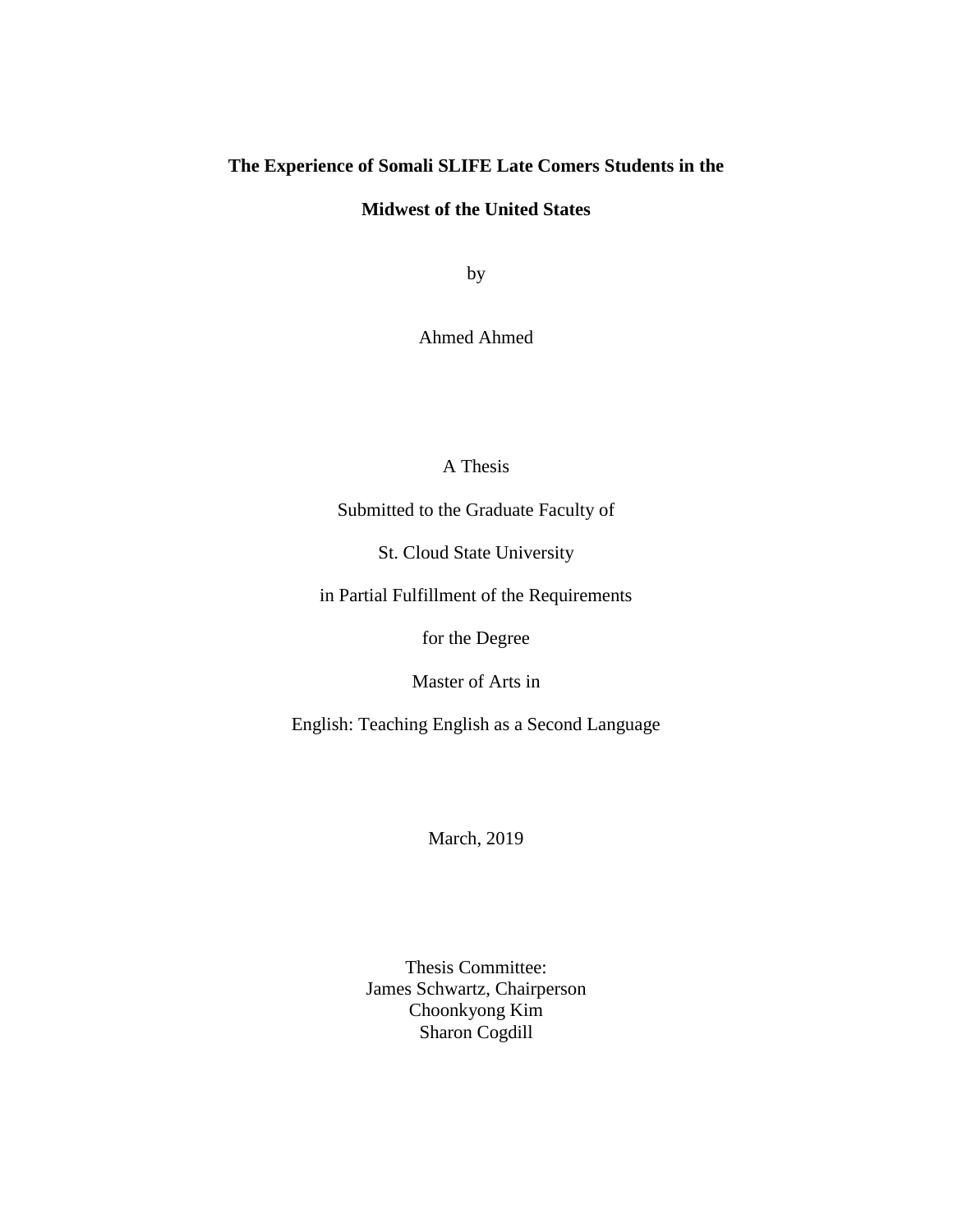#### **Abstract**

This research examines the experience of Somali latecomer students with limited or interrupted formal education (SLIFE). SLIFE students are a subset of the larger group of English language learners (ELLs), who come to American schools with unique needs and often face socio-emotional challenges stemming from poverty, war, post-traumatic disorders (PTSD, family separation, language barriers and adapting to a new culture and environment. The participants of this study are Somali males and females who are currently living in the Midwest of the United States. The age of the participants is between 18 and 30 years old and are considered as having limited or interrupted formal education. Many of these SLIFE students experienced interrupted education while fleeing their home country due to instability and conflict. Thus, this study examines and analyzes the academic and non-academic experiences of SLIFE students who enter schools in the United States at a later age. The interviews compare and contrast the education they received in their home country to the one they received in the United States. This research adds valuable insight into the obstacles SLIFE students face as they are adapting to their new home and the factors that contribute to their success or failure in our educational system. For example, SLIFE students need various academic programs to help with their second language acquisition and master content knowledge which they are significantly behind their mainstream peers. They also need newcomer programs that support their social, mental health and economic situations while they are adjusting to their new homes and environment. Moreover, providing ample resources and opportunities would allow SLIFE students to succeed in the classroom and the real world. As a result, these discussions can help teachers, administrators, and policymakers determine how to accommodate best the growing population of SLIFE students in America public schools and how to best improve their education.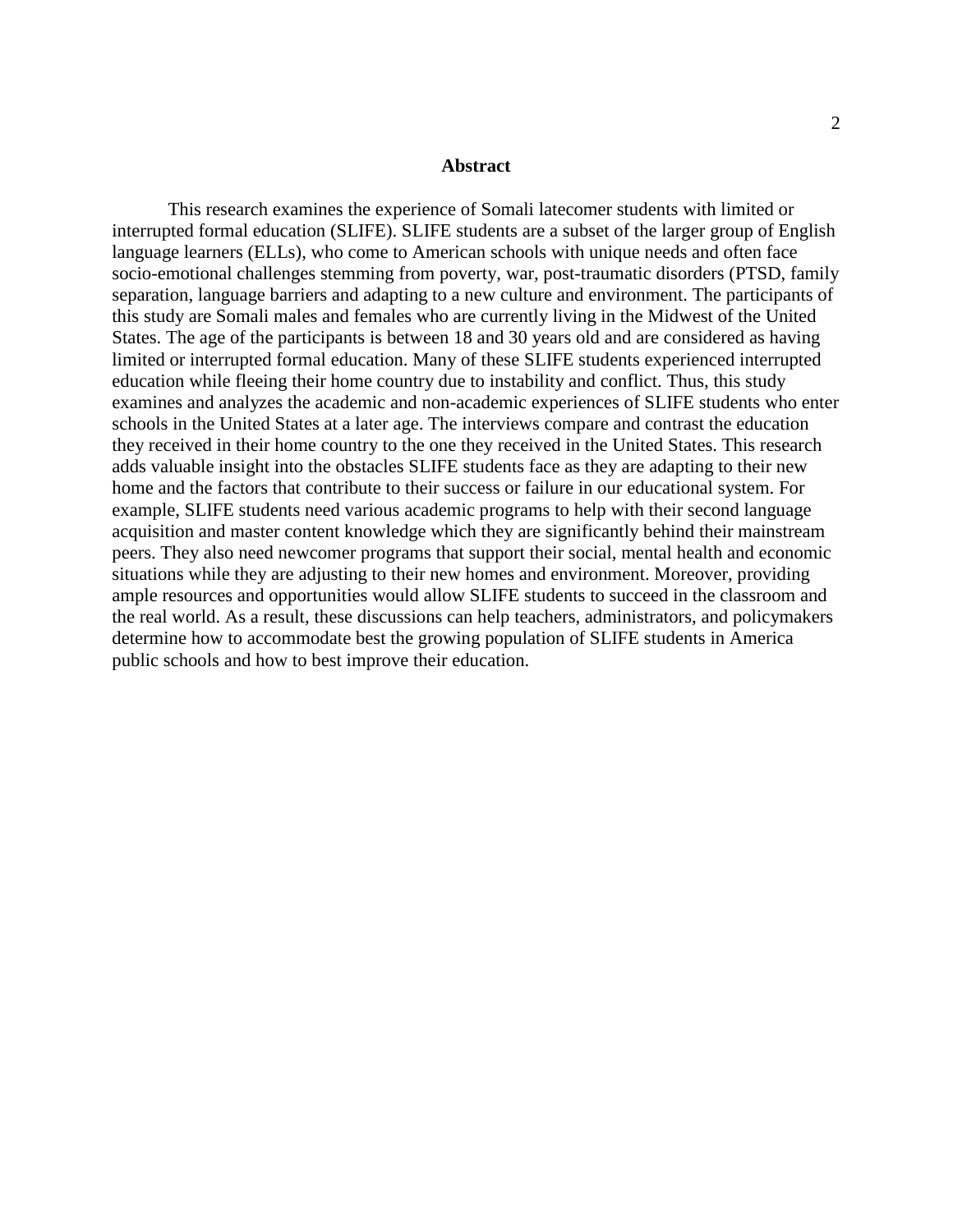# **Acknowledgments**

In the name of Allah, the Beneficent, the Merciful I would first like to express thanks to Allah (God) the mighty and majestic, for giving me the strength to complete this thesis and peace and blessings be upon Prophet Mohammad (SAWS). I like to acknowledge those individuals who have made the completion of this thesis. First I would take this opportunity to thank my advisor Dr. Robinson, not only for his essential advice and encouragement for the completion of my thesis but also for his patience and support throughout my master's program. I would also like to express my gratitude to Dr. Kim and Dr. Cogdill for their extended discussions and valuable suggestions, which have contributed significantly to the improvement of my thesis.

Second I would like to thank the students who participated in this study and shared their stories with me. This research would not have been possible without their contribution and willingness to share their struggles and experience being SLIFE students with me.

Last but not least, I would like to thank my family and friends for their encouragement, love, and continuous support. This thesis would not have been possible without the remarkable support of my parents, siblings, nephews, and nieces and my beautiful wife Hawa and my handsome troublemaker son Zakariya. Also special thanks to Mohammad Madkhali for his kindness and invaluable help during my time at Saint-Cloud and after.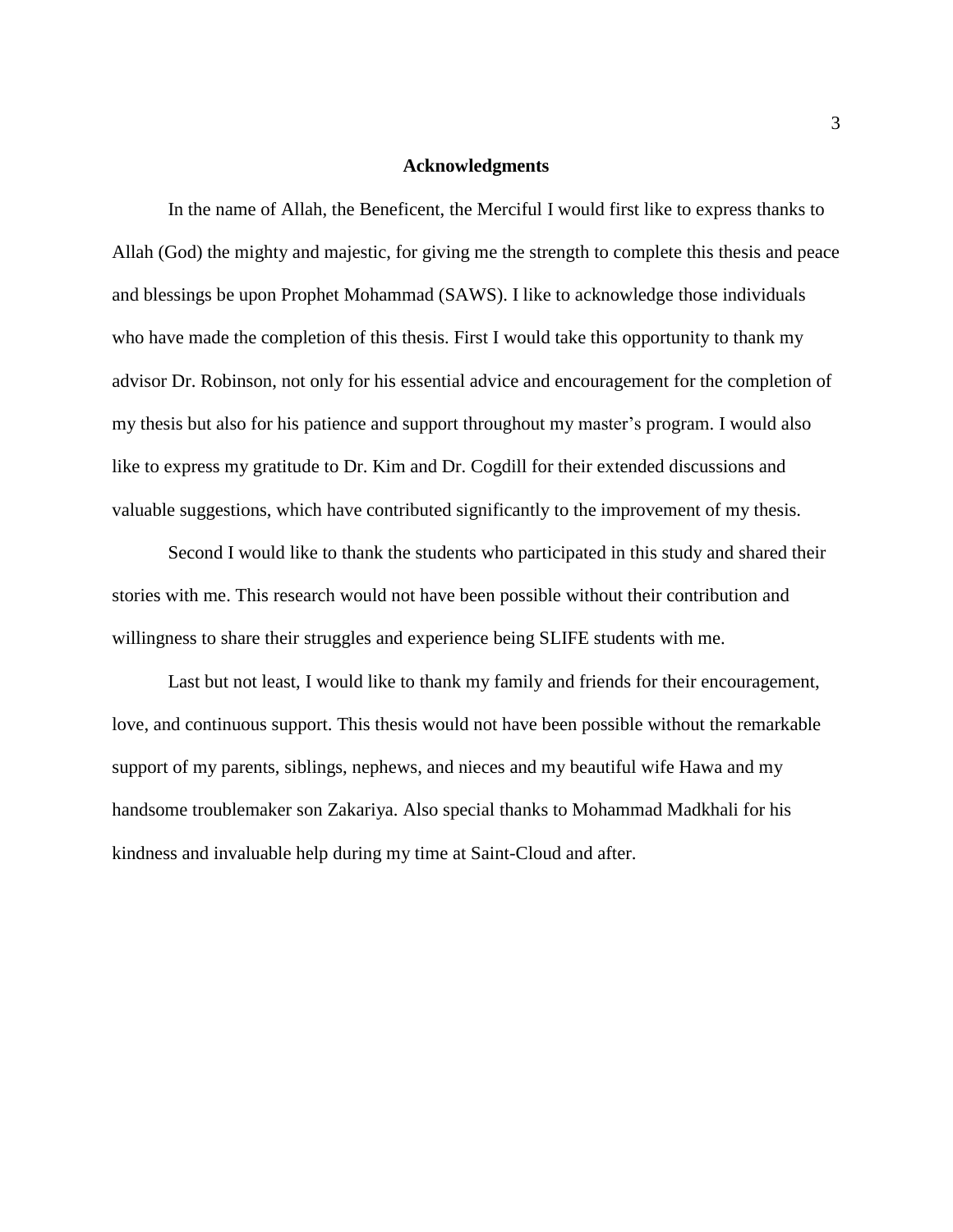# **Table of Contents**

|         | Page   |
|---------|--------|
|         | 6      |
| Chapter |        |
| 1.      | $\tau$ |
| 2.      | 9      |
|         | 10     |
|         | 11     |
|         | 14     |
|         | 18     |
|         | 24     |
| 3.      | 26     |
|         | 26     |
|         | 31     |
|         | 32     |
|         | 33     |
| 4.      | 34     |
|         | 34     |
|         | 36     |
|         | 39     |
|         | 40     |
|         | 41     |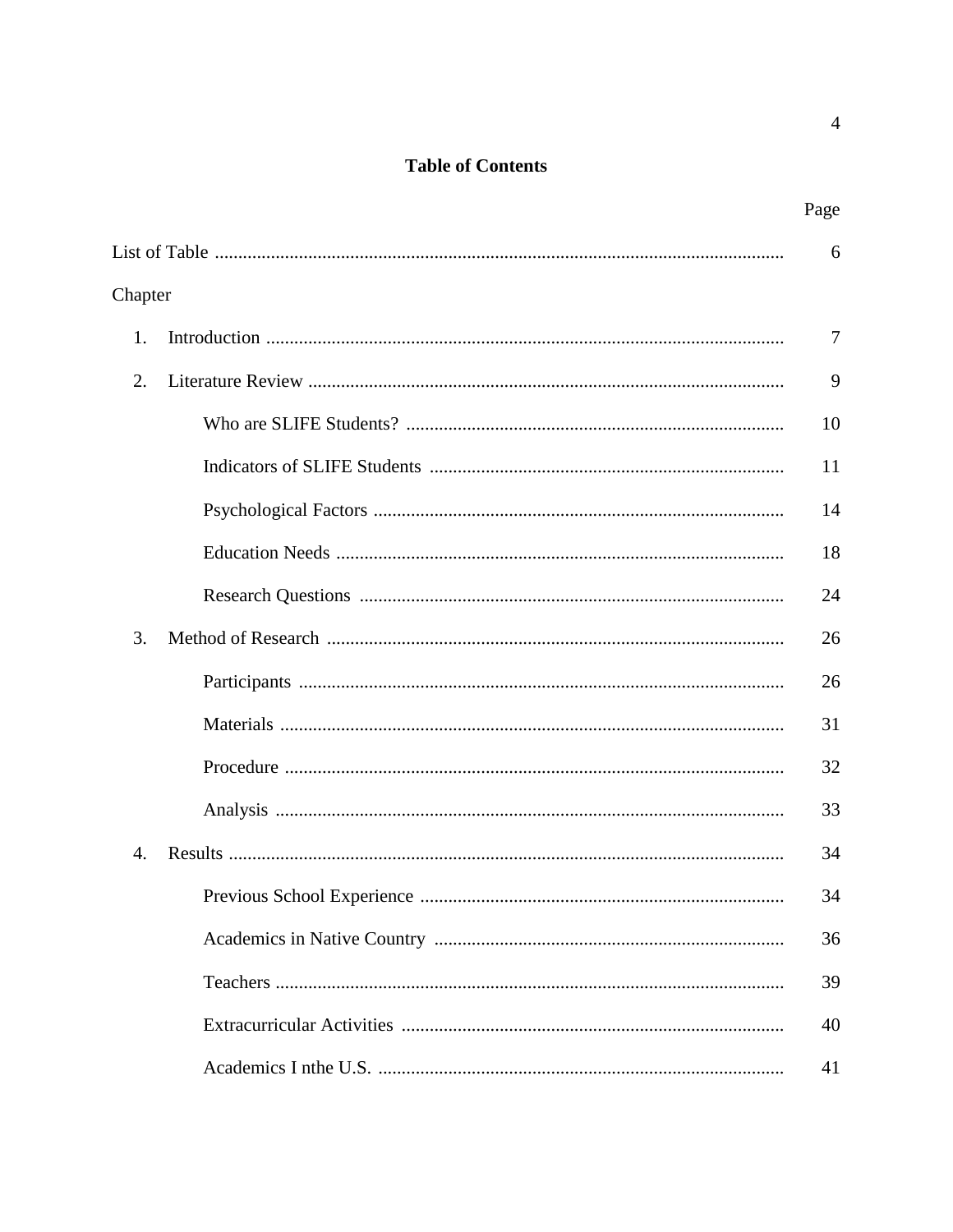$\overline{5}$ 

|            | 42 |
|------------|----|
|            | 44 |
|            | 45 |
|            | 46 |
|            | 47 |
|            | 48 |
|            | 50 |
|            | 50 |
| 5.         | 53 |
|            | 61 |
|            | 62 |
|            | 64 |
| Appendices |    |
| A.         | 68 |
| B.         | 69 |
| C.         | 70 |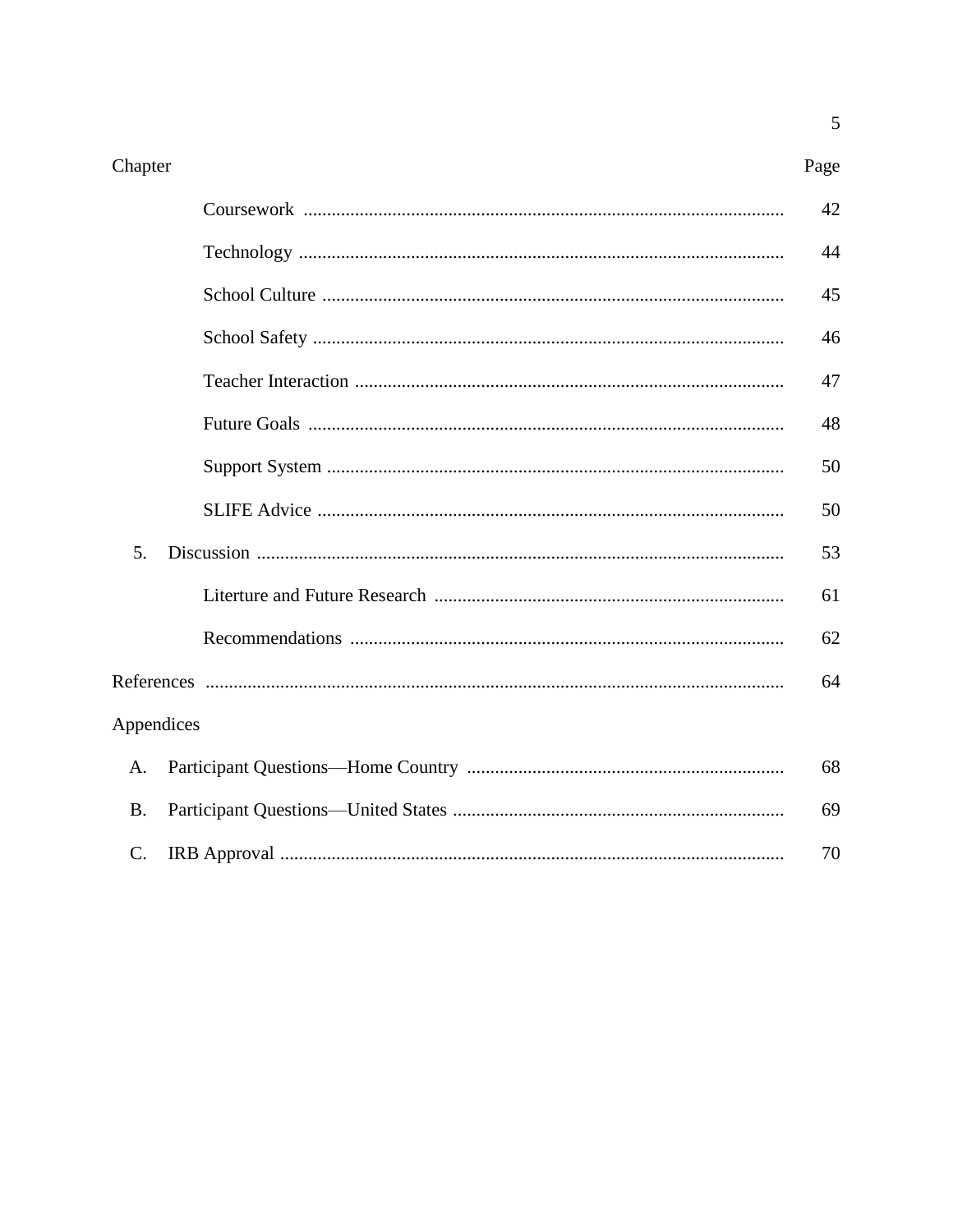# List of Table

| Table |  | Page |
|-------|--|------|
|       |  |      |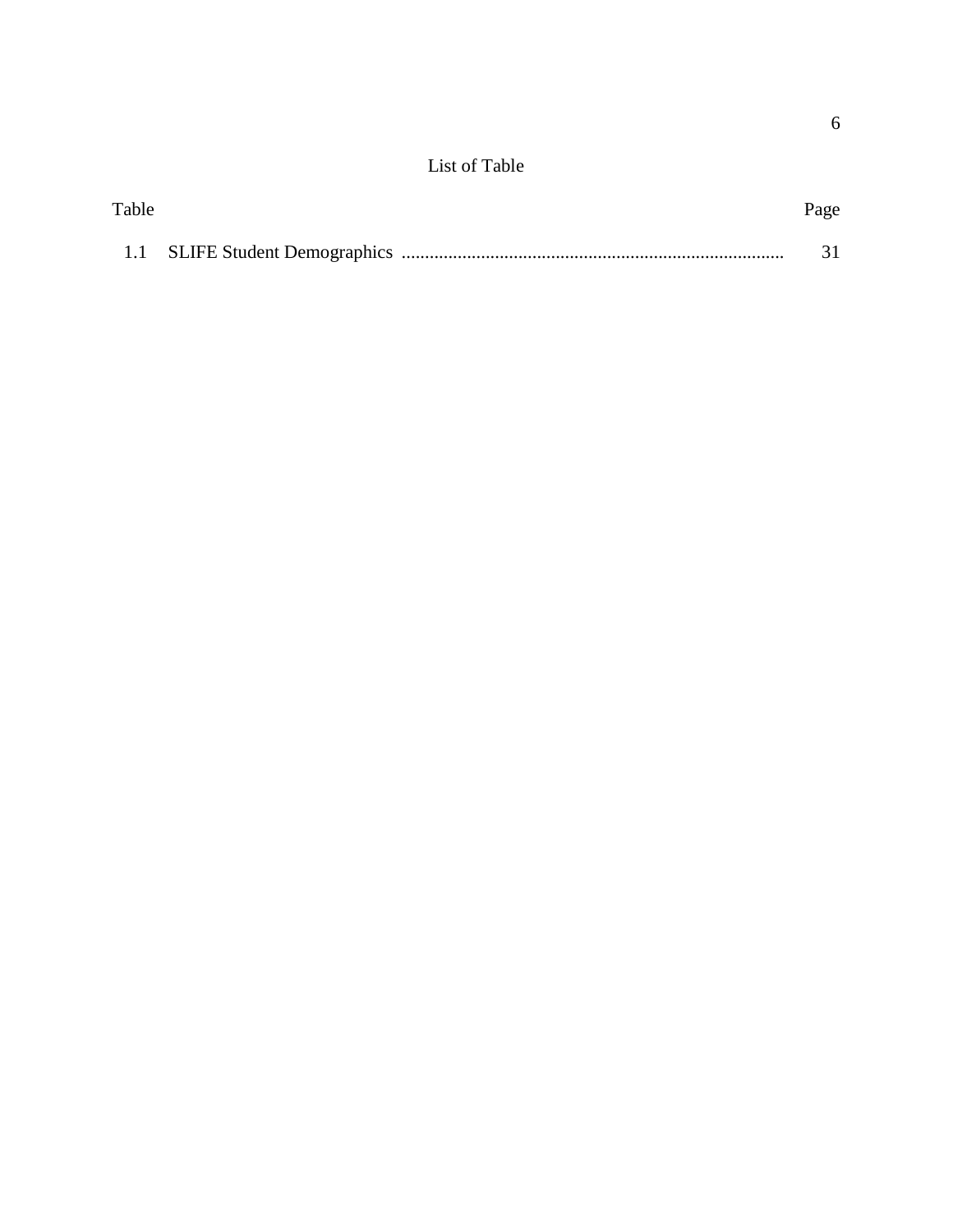#### **Chapter 1: Introduction**

Many refugees' students attend our public schools with low English proficiency and often with limited education from their previous schools. These students come from war-torn countries where they have lived most of their lives in refugee camps and United Nation shelters. Majority of these students are considered Students with Limited or Interrupted Formal Education (SLIFE). Freeman, Freeman, and Mercuri (2002) state,

Students with Limited or Interrupted Formal Education (SLIFE), is an umbrella term used to describe a diverse subset of the English language learner population who share several unifying characteristics. SLIFE usually are new to the U.S. school system and have had interrupted or limited schooling opportunities in their native country. They have limited literacy skills in their native language(s) and are below grade level in most academic skills. (p. 12)

Furthermore, many of the students who are considered SLIFE students come from homes in which English is not the primary language and have at least two years fewer schooling than their peers. Although less research has sought to understand the experience of these students there is still a lot more research that needs to be done. Therefore, a deeper understanding of the SLIFE population is required to learn more about their educational background, culture, history, and future in America.

The goal of this research is to explore the challenges students with interrupted formal education face and how to support them and accelerate their academic achievement. The desire to conduct this research has arisen from working with SLIFE students and also my own experience of being SLIFE refugee student. Like the participants in this research, I also came to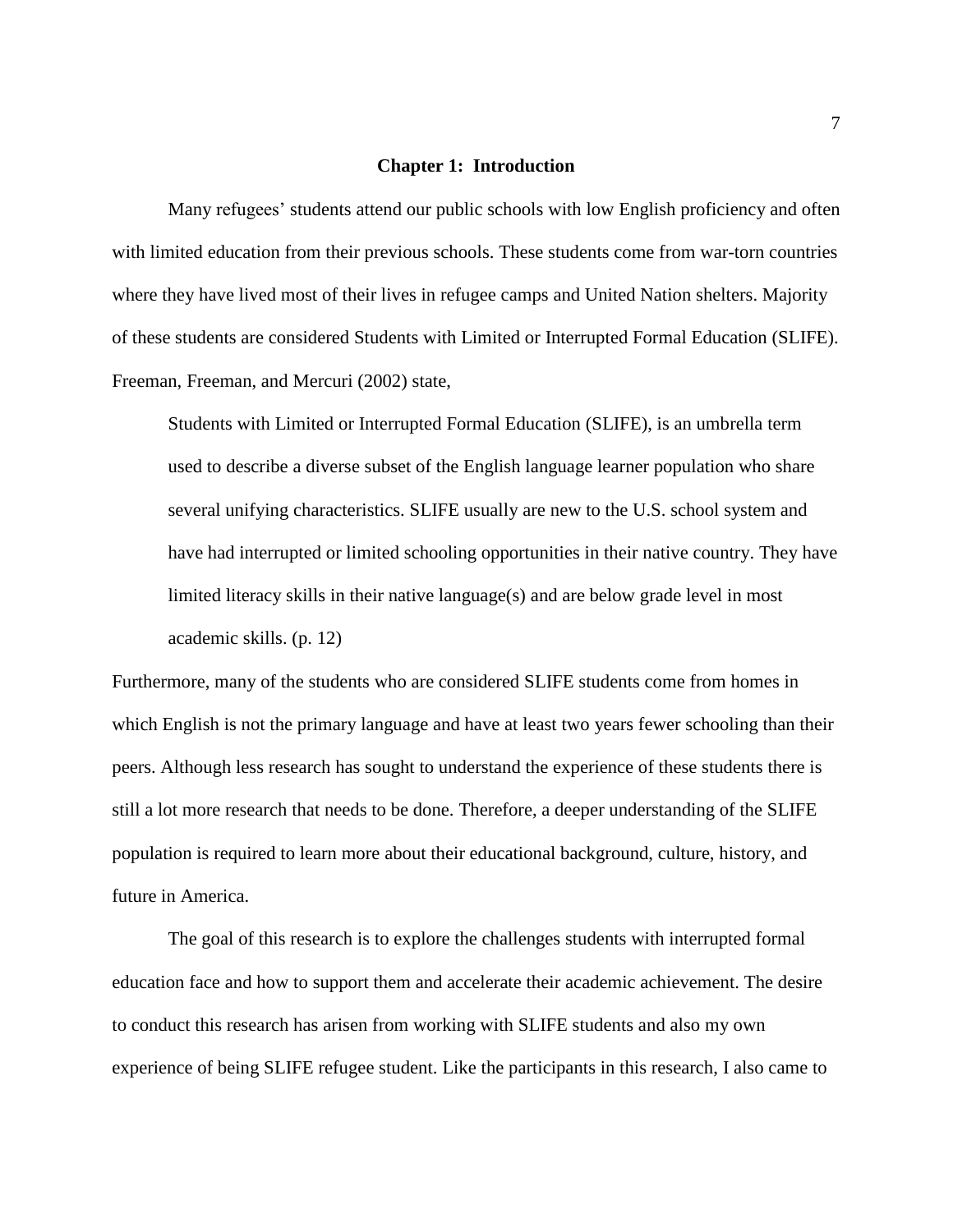the United States as preteen with no previous education. Born in Mogadishu, Somali I was among the fortunate few that were given an opportunity at a second chance when my family immigrated to the United States in the late 1990s. We were poor Somali immigrants in a city that lacked real cultural tolerance. Thus, as a family, we faced many uphill battles such as poverty and racial discrimination. Though it took many years before my family could achieve the better life they sought, they made sure I knew that education had been our ticket out of hardships. Nevertheless, I lacked the necessary academic skills and content knowledge needed in high school. As a result, I spent much time in remedial courses and had a difficult time communicating fluently in English. I also did not know how to read or write in my native language. I use these obstacles as motivation and put a lot of time to catch up to my peers and excel academically. I graduated from high school and university with high marks and currently finishing my Master in TESL.

 Upon graduating from San Diego State University, I became a teacher for the San Diego Unified District, and this gave me the opportunity to work with refugee students and provide services that were not available to me. One of these programs included helping refugee students enter university by assisting with college applications, financial aid, SAT registrations and English tutoring as well as mentoring. Creating this organization allowed me to help people with similar backgrounds get into and excel in higher education. As a result, my motivation to conduct this research has been influenced by my own experience as a SLIFE student and now an educator of SLIFE students. I believe that these findings of this study will help educators and policymakers how to best accommodate these growing population of students.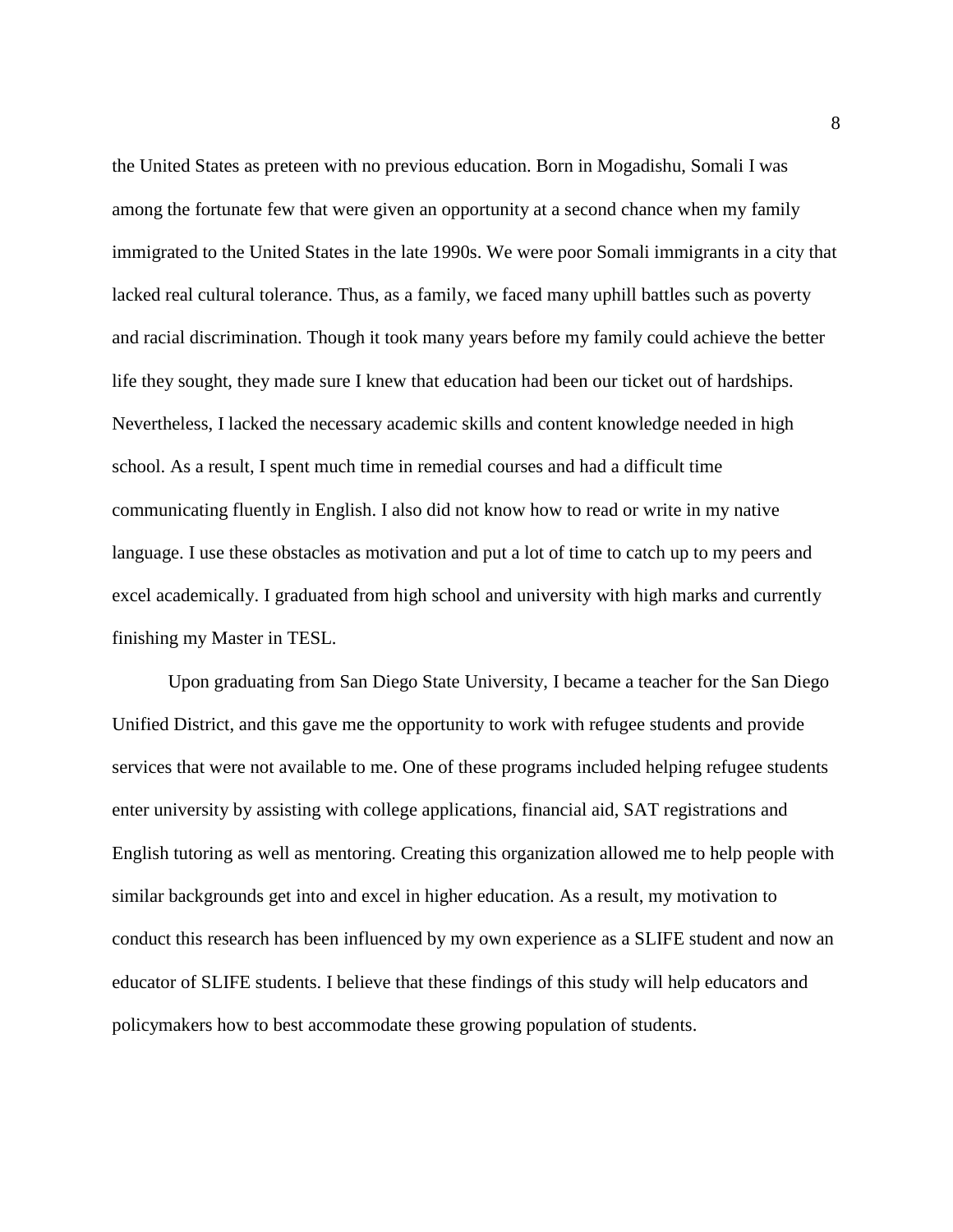#### **Chapter 2: Literature Review**

The purpose of this study is to explore the challenges students with interrupted formal education face in the United States and how to best support this growing population. The first section of the literature review will define SLIFE students and provide insight into their history, culture, and immigration to the United States. The second section will cover their psychological stress such as PTSD and adapting to new surroundings and culture. Finally, the third section will examine SLIFE student's educational needs, the challenges they face in the classrooms and what programs are specifically designed for them.

Many refugees' parents come to the United States in search of a better life and a better future for their children. However, their academic achievement in their new country is impaired because of their little or no formal education from their former home country. Many of these students come to the United States not knowing how to read and write in their native language, which hinders them from acquiring English as a second language. Studies have shown second language learners who have strong literacy skills in their native language learn English faster. Cummins (1984) states, "the findings clearly suggest that for minority students who are academically at risk, strong promotion of first language conceptual skills may be more effective than either a half-hearted bilingual approach or a monolingual English 'immersion' approach" (p. 149). Hence, students who are illiterate in their native language are not able to draw on the literacy skills required to master a second language. Furthermore, some of these students come from war-torn countries and face issues such as violence, poverty, and absenteeism of family members, immigration problems and unemployment. These emotional and social instabilities affect students' academic performance. Thus, it's essential to identify these students and find out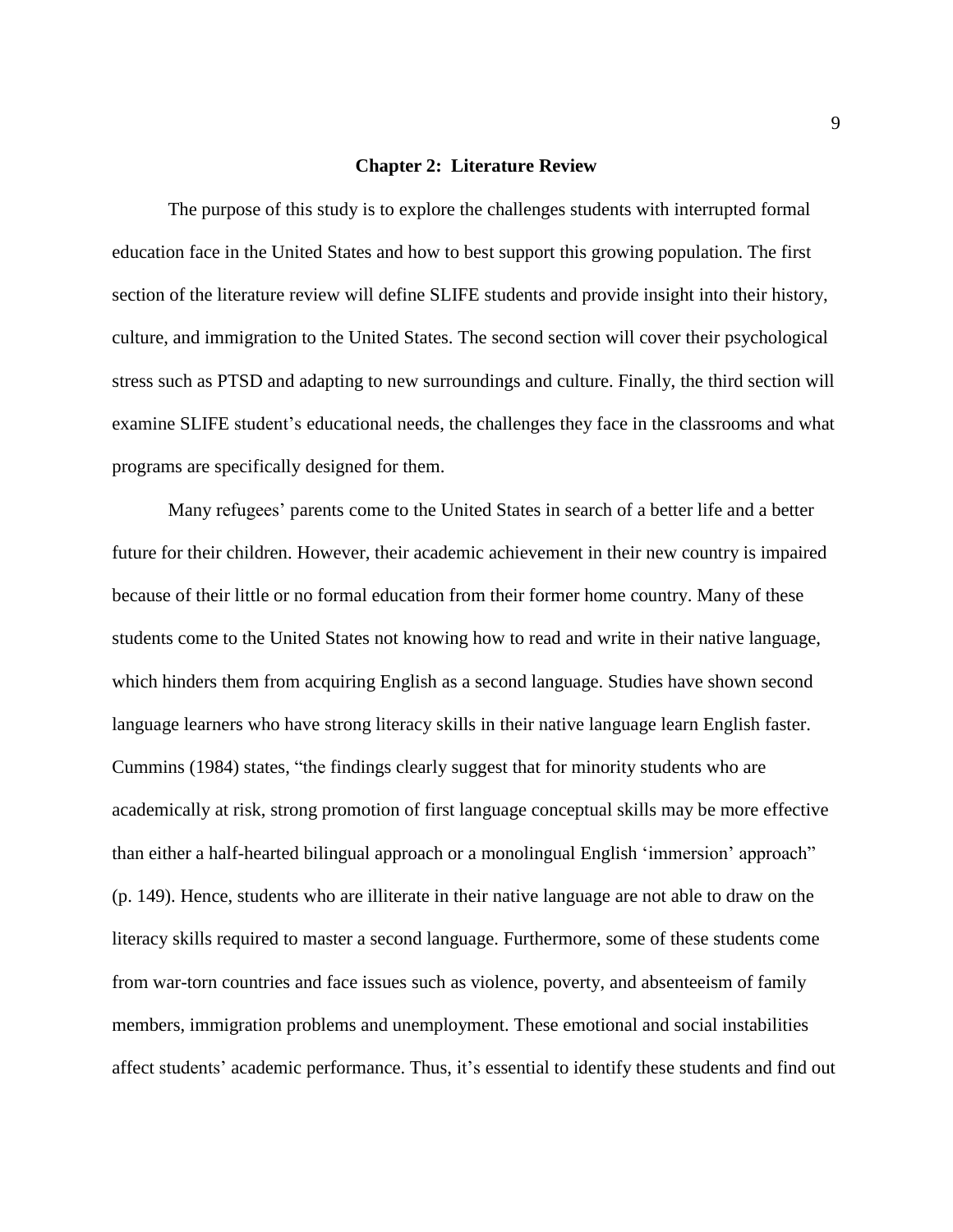the level and quality of their previous education and the cultural beliefs, values, and attitudes about education in their home countries. DeCapua, Smathers, and Tang (2007) state, "Students with interrupted formal education bring with them not only lost education time, but also a host of social and psychological problems that are usually the result of having been abruptly uprooted from familiar surroundings and transplanted into an alien environment" (p. 45).

## **Who are SLIFE Students?**

Students with limited or interrupted formal education (SLIFE) face many challenges including the educators' inability to identify this population. Many of these students come to the United States with poor school records and have literacy and academic gaps. DeCapua, Smathers, and Tang (2009) affirm,

The educational resources and/or the education standards previously available to them may not have permitted SLIFE to attain the academic knowledge and higher-level thinking skills necessary for success in U.S. schools. Schools may have lacked sufficient resources, whether well-trained teachers, textbooks, libraries, lab equipment, or even desks and writing implements. (p. 5)

SLIFE students lack an understanding of the basic grade level subject area concepts, content knowledge, and critical thinking skills necessary to succeed in American schools.

 According to the Minnesota Department of Education, SLIFE is defined as an English learner with interrupted formal education and, as common characteristics he and she:

- 1. Comes from a home where the language usually spoken is other than English, or who usually speaks a language other than English.
- 2. Enters school in the United States after grade 6.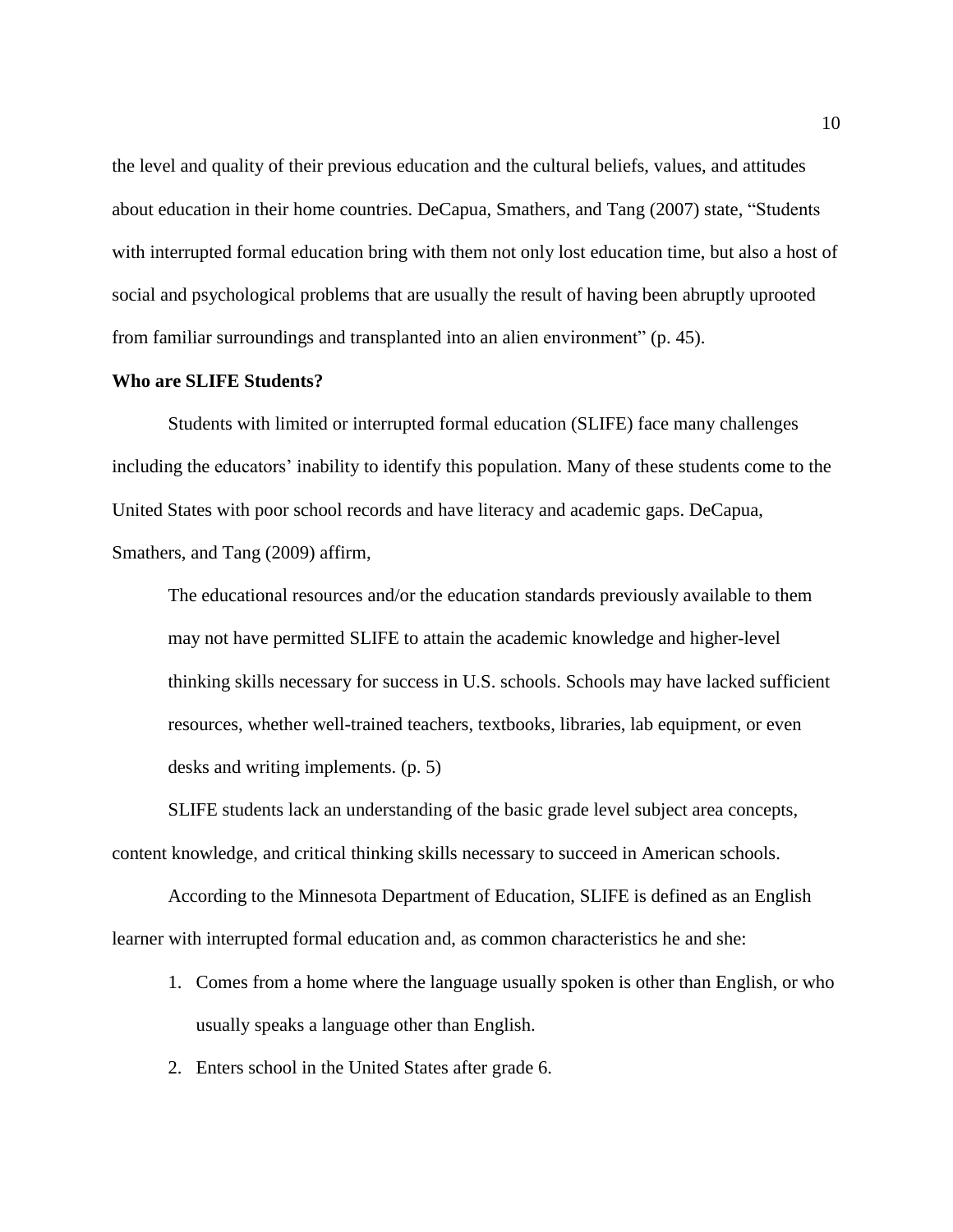- 3. Has at least two years less schooling than the English learner's peers.
- 4. Functions at least two years below expected grade level in reading and mathematics.
- 5. Maybe preliterate in the English learners native language (Minnesota Department of Education, 2017).

Another acronym that is used to describe these students is called SIFE (students with interrupted formal education). The New York State Department of Education defines SIFE as the student who comes from homes in which a langue other than English is spoken and have entered the U.S. schools after the second grade (New York State Department of Education, 2017). These students usually have inadequate education records, low literacy level in their native language and are behind in content knowledge for their age.

# **Indicators of SLIFE Students**

Identifying SLIFE students is the first step in serving this population and providing the educational support they need. Many of these students come from countries where there is civil unrest, poverty, drought, lack of education and persecution based on religion, sex and ethnicity. As a result, SLIFE students usually have a literacy gap in their school records and have their educational opportunities disrupted. Miller, Mitchell, and Brown (2005) argues, "The knowledge of how to 'be a student,' and indeed look like one, entails many skills, behaviours, formative experiences and a great deal of knowledge. These are enormous challenges for students arriving aged 15, with minimal or no schooling" (p. 5). SLIFE students typically do not have an educational experience that is valued in American schools. For example, the skills learned by a student who used to be a goat herder in the village of Belet Weyne, Somalia are not transferable in an ESL course. DeCapua and Marshall (2011) state, "because they have not participated in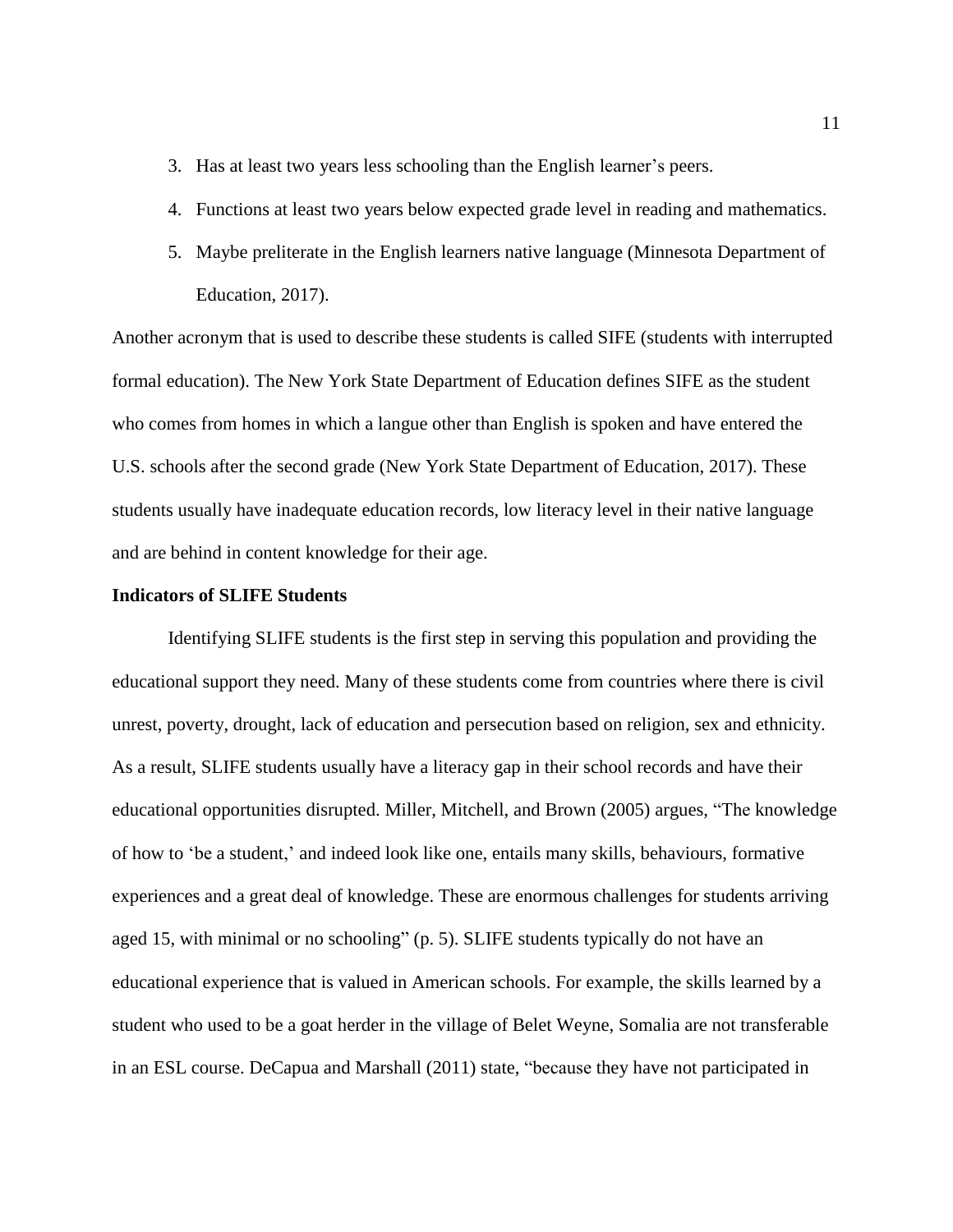academic-style learning, these SLIFE understand and interpret the world around them differently" (p. 36). Nevertheless, there are misconceptions that SLIFE students come to American schools not know anything, but the reality is these students bring unique skills and knowledge that most of their peers probably do not have.

 SLIFE students are usually refugee students, not immigrants students. The difference between a refugee and an immigrant is that a refugee has been forced to flee their country whereas immigrants chose to resettle to another country for various reasons. Cortes (2001) defines

Refugee immigrants are unable or unwilling to return home for fear or threat of persecution, and thus must make a life in the country that gives them refuge. Economic immigrants, on the other hand, are free from this constraint and can return home whenever they so desire. (p. 465)

Many of the Somalis refugees lived in refugee camps in neighboring countries of Kenya, Ethiopia, Yemen, and Uganda. The most popular refugee camp that accommodates most Somali is called Dadaab refugee camp which shelters over 300,000 Somalis according to United Nation Refugee Agency (UNHCR). Dadaab Refugee camp is located northeast Kenya near the Somali's border and is the biggest refugee camp in the world. This camp was created in 1991 to house the Somalis fleeing the brutal civil war that took hundreds of thousands of lives and made millions homeless. The people in this camp live in tenants and receive food and medicine from varies NGOs.

Also, to the stress of migration and acculturation, SLIFE students deal with the stress of learning a new language and struggling over their identity. Language and identity are intricately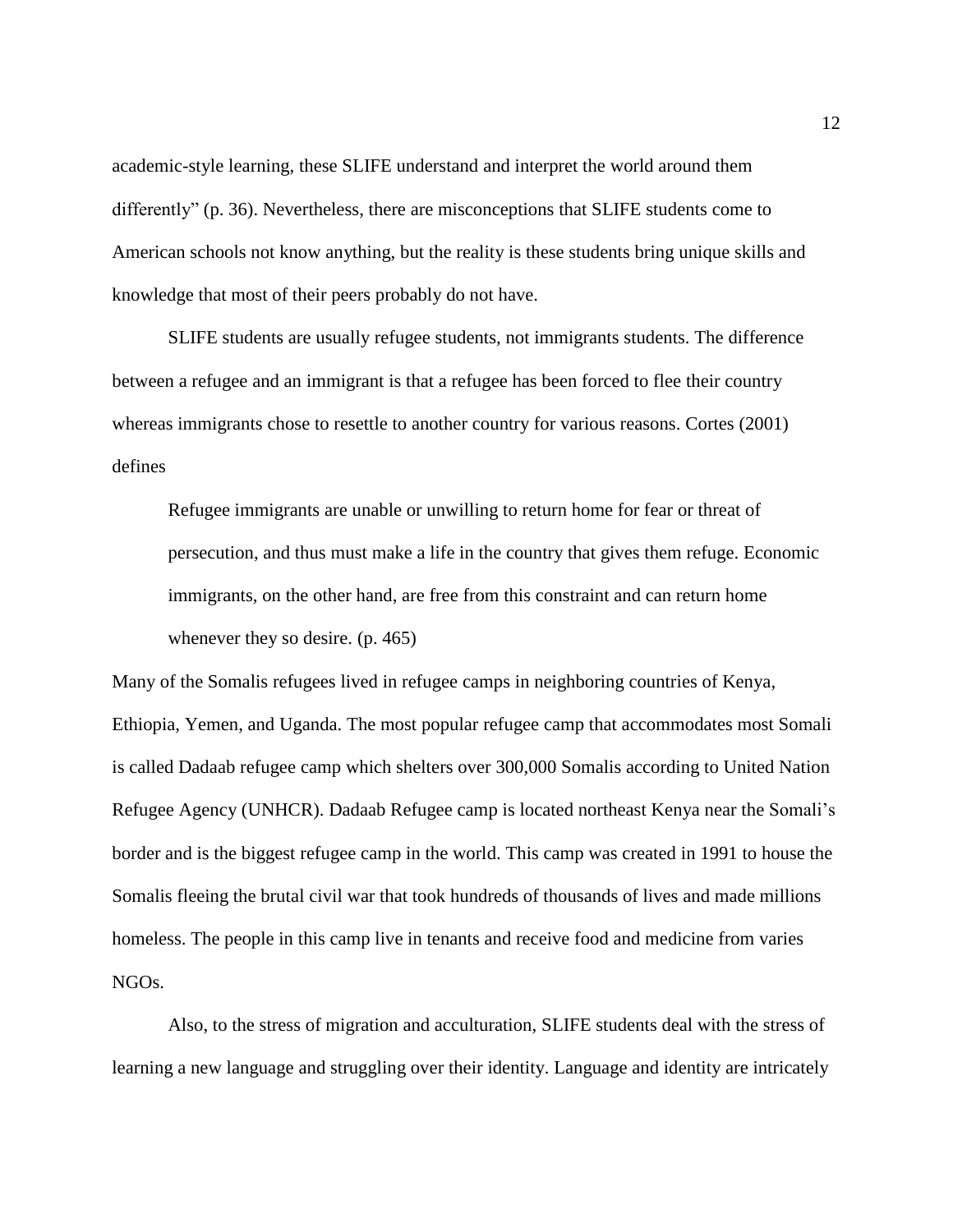related and dependent on each other. Thus, language always carries meaning and reference beyond itself. Li (2007) explains further this notion of language and identity, "Through language we express our identity. People identify themselves and are identified through the language they use in expressing their cultural background, their affiliations, their attitudes and values" (p. 262). Therefore, SLIFE students usually use their language to express their culture and beliefs and are not prepared for discrimination based on their identity in American schools. For example, some Americans still carry the stereotypes that African people are savages who live in tribes; carry spears, and their woman are bare-breasted. Although, identity is a phenomenon that is always evolving and language influences this evolution, many SLIFE students continue to struggle over identity, and systemic and individual discrimination. Moreover, Wenger (1998) separates the process of identity formation and learning into three different categories, which are "engagement, imagination, and alignment" (pp. 173-174). For instance, a Somalia SLIFE student who partakes in creating a relationship with his or her community first learns the language and culture and history of his or her people. By doing this, they show the desire to be identified as Somali. Furthermore, they are also aligning themselves with the Somalia community by following the cultural protocols and demonstrating respect for cultural traditions and history. Through engagement and alignment, they feel they belong to the Somali community and share the same cultural identity. Wenger (1998) states "Building an identity consists of negotiating the meanings of our experience of membership in social communities and the concept of identity serves as a pivot between the social and the individual, so that each can be talked about in terms of the other" (p. 5). SLIFE students are always trying to figure out how to please both their Somali and American culture.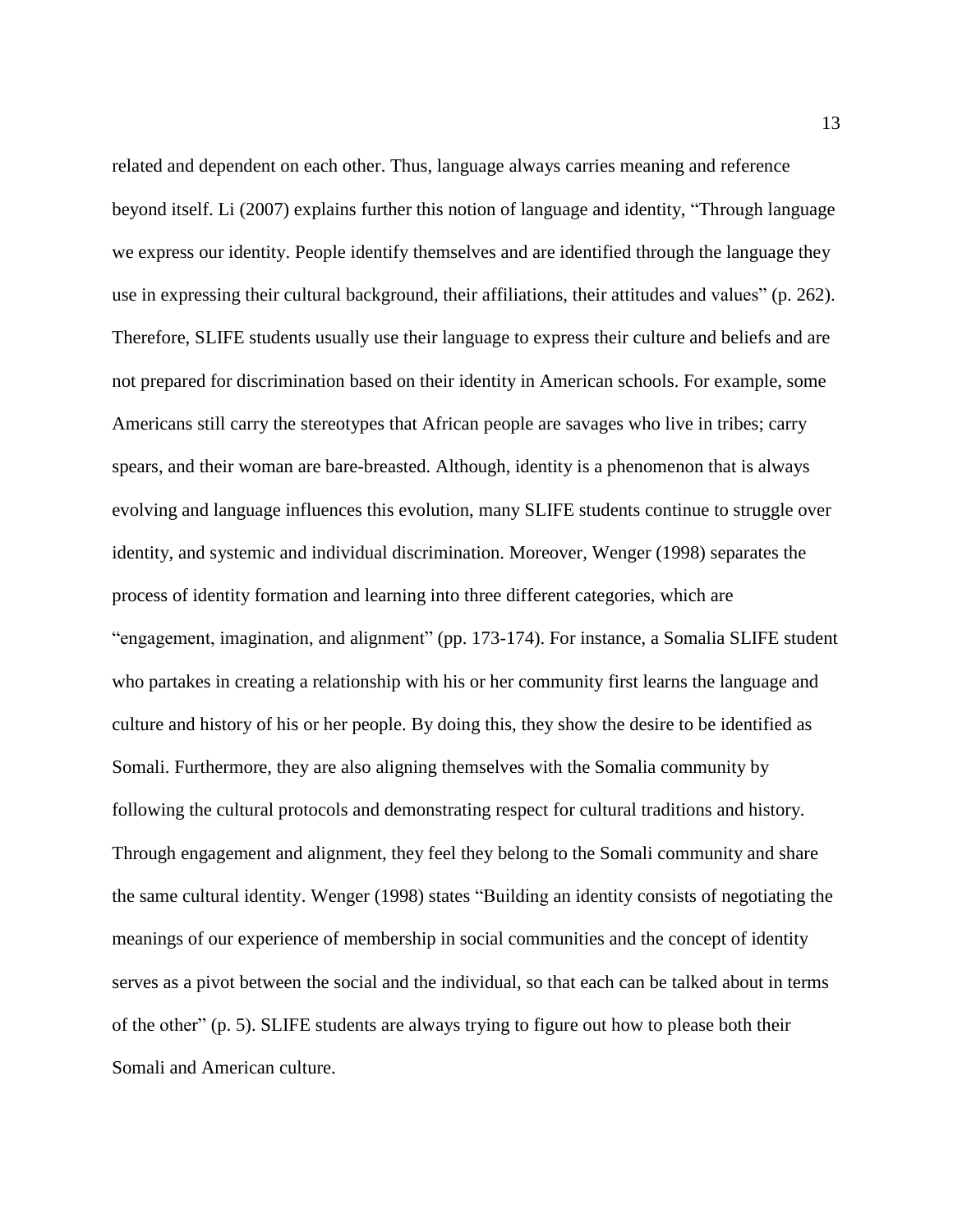# **Psychological Factors**

Many SLIFE students experience post-traumatic stress disorder (PTSD) which can lead to psychological problems such as depression, increased anxiety, and emotional arousal. Nicholl and Thompson (2004) state that

Many refugees will have experienced or witnessed events such as rape, torture, war, imprisonment, murder, physical injury and even genocide, prior to fleeing their homes. Such events can clearly be described as traumatic and not surprisingly many refugees may experience psychological trauma-related distress. (p. 353)

Thus, without treatment of this mental illness PTSD can have a detrimental impact on a student's life. These students are at risk for academic, social and emotional problems. For instance, some of the long terms effects for untreated PTSD is substance abuse, isolation, and suicidal thoughts. Kataoka, Langley, Wong, Bawjea and Stein (2012), explain,

Parents of children suffering from PTSD or other sequelae of traumatic events should know that they can play a very important role in supporting school efforts to assist their child. Things that parents can do to support their child with PTSD include helping their child to reestablish a sense of safety, providing their child with the opportunity to talk about their experience in a safe, supportive environment, by expressing positive thoughts about the future, by helping their child to cope with day to day problems, and by providing predictable routines, clear expectations, consistent rules, and immediate feedback. (p. 2)

Somali SLIFE students, in particular, have experienced PTSD from terrorism and ongoing civil war. These conflicts have eroded the sense of security and safety students usually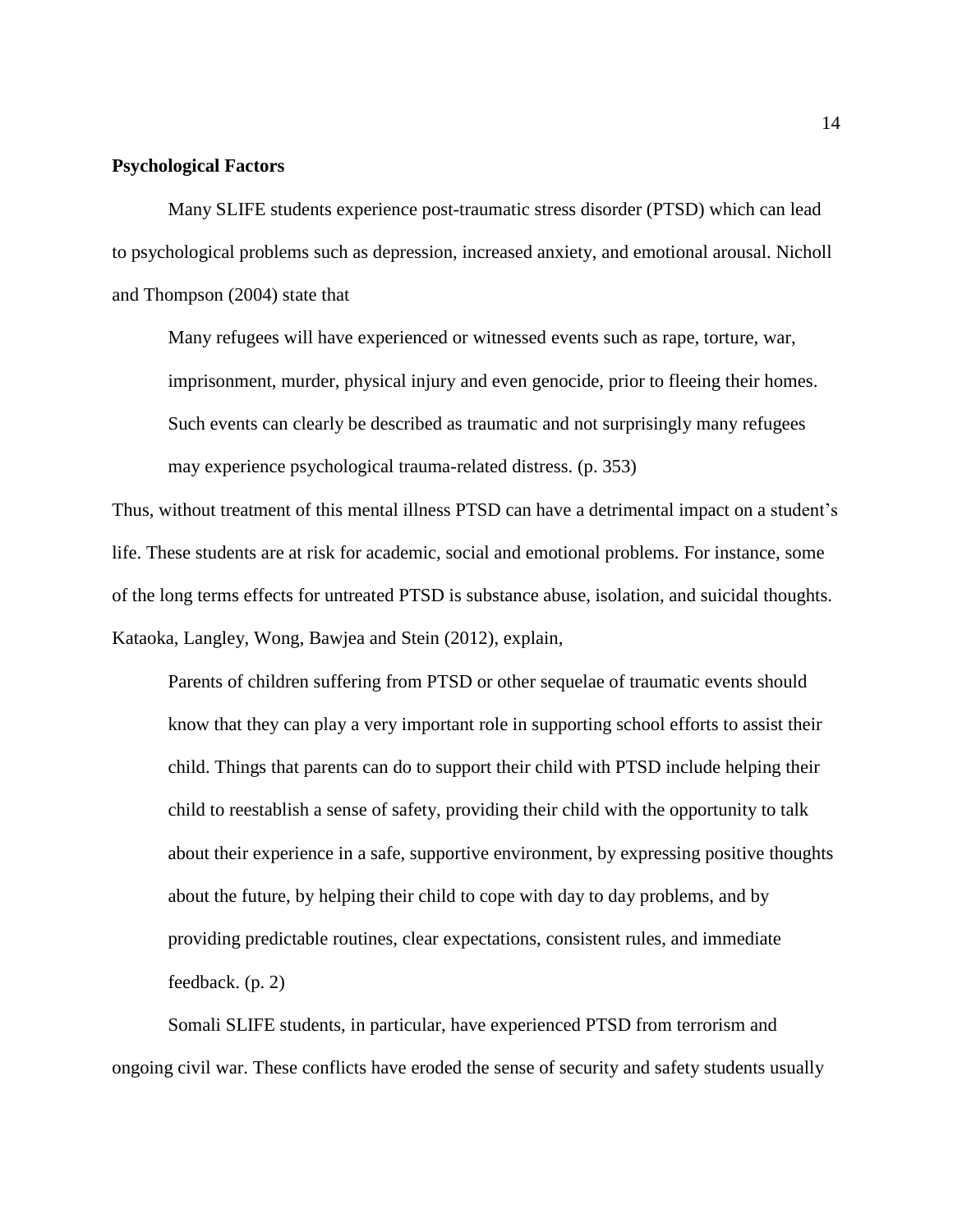feel. Al-Shabaab, the militant terrorist group in Somalia, has brought a disproportionate amount of stress and fear to SLIFE students. This terror organization group not only operates in the capital of Somalia, but they also control large portions of Somalia countryside. Although the African Union-led military campaign called African Union Mission in Somalia (AMISOM) pushed back the insurgents, they remain a major security challenge in Somalia. The Al-Shabab terror group seeks to establish an Islamic state and opposes the presence of foreign troops. Therefore, in their fight against the government, bystanders are regular killed or wounded by its indiscriminate bombing and attacks. On April 2, 2015, Gettleman, Kushkush and Callimach (2015) of the *New York Times* reported "Somali militants burst into a university in eastern Kenya on Thursday and killed nearly 150 students in the worst terrorist attack since the 1998 bombing of the United States Embassy here, laying bare the nation's continuing vulnerability after years of battling Islamist extremism" (p. 1). These kinds of terror attacks have created a climate where parents are afraid to let their children leave for school.

SLIFE students also face discrimination and bullying at their schools. McCall-Perez, (2000) states, "ELLs face many psychosocial and psychocultural challenges, including the prejudices, discrimination, outcomes of increased English literacy, improved mas- and racism of many adults and peers in U.S. schools" (p. 19). SLIFE students' discrimination can come in many forms such as individual, institutional and structural. For example, a SLIFE student can be victimized based on his or her accent. Moreover, schools sometimes discriminate against these students by placing them in special education when they do not have a learning disability. According to Scherr and Larson (2010), a high percentage of children and youth are bullied based on their race, ethnicity and immigration status. Thus, these emotional factors related to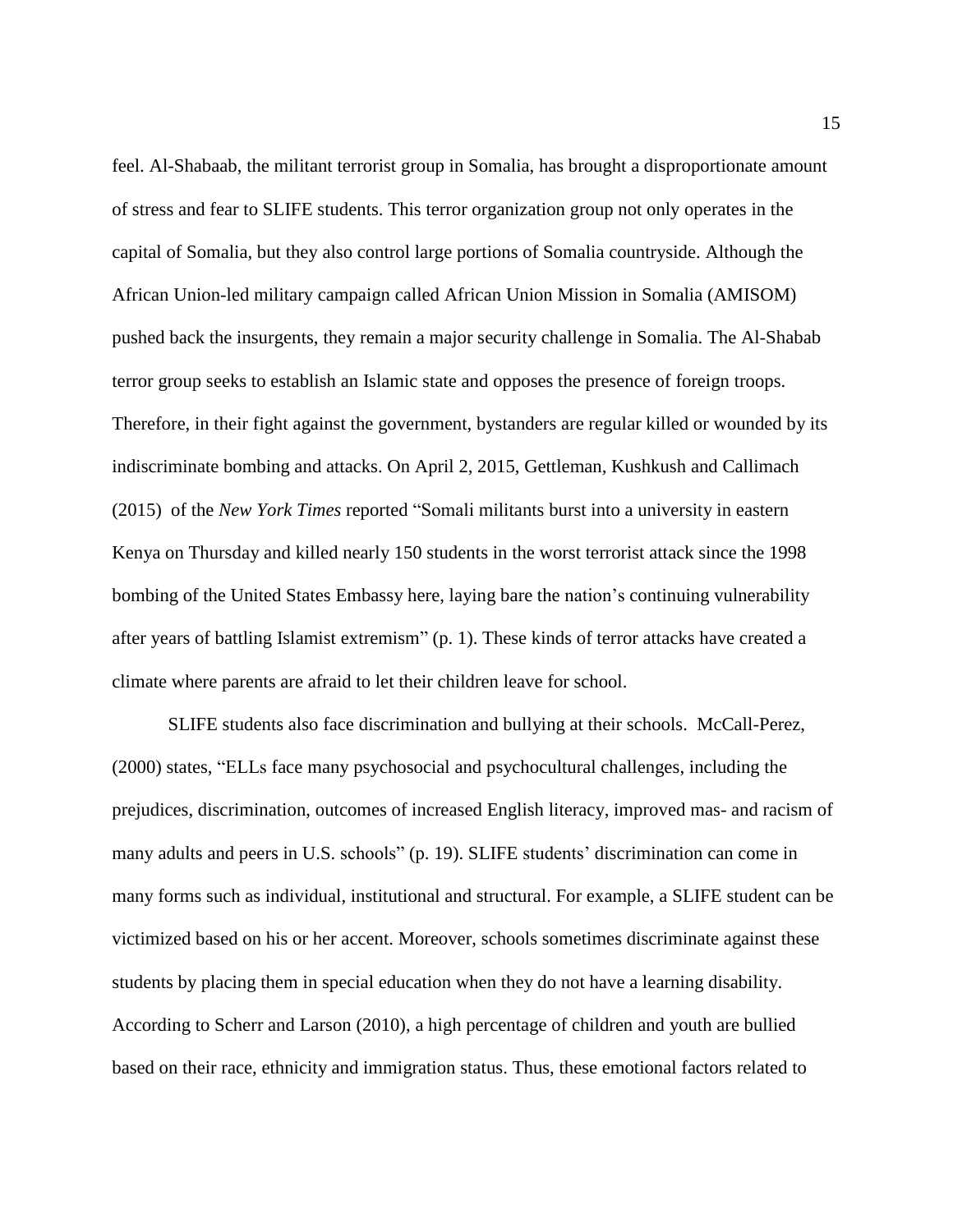discrimination and bullying can affect SLIFE students' academic achievement and also question their identity and culture. Gitlin, Buendia, Crosland, and Doumbia's (2003) study states, "The roots of the racism is also embodied in every-day practices, discursive systems of reasoning, and economic directives that help to shape a type of institutional racism that significantly pushes immigrant students to the margins of the school (p. 116).

Another stress SLIFE student encounter is adapting to their new environment. These students usually feel isolated and alone when they arrive in their new home country. They also are not familiar with basic tasks such as buying food from the grocery store and using public transportation to get around the city. DeCapua et al. (2007) reveal, "Some newly arrived students may never have seen indoor plumbing or toilet facilities. Students arriving from cultures in which males are educated in one facility and females in another may be uncomfortable in the coed environments of U.S. schools" (p. 45). Furthermore, adjusting to American culture can also be very difficult for SLIFE students. For example, In Somali culture friendships are held in high regard. They typically keep many of their friends for a lifetime. Also, Somalia has a collectivist society. Everyone is responsible for the other member of their group and loyalty is an important trait in their culture. Thus, in the classroom, many SLIFE Students cannot differentiate between academic dishonesty and acts of kindness for a friend. In addition, many of these students do not see plagiarism as the act of stealing the idea of another as their work. Sutherland-Smith (2008) states,

Plagiarism presents the most difficulty for student because for many it is a new concept, whereas for others, although the notion of acknowledgement of sources is not new, the actual point of such acknowledgement continues to elude them. In other words, some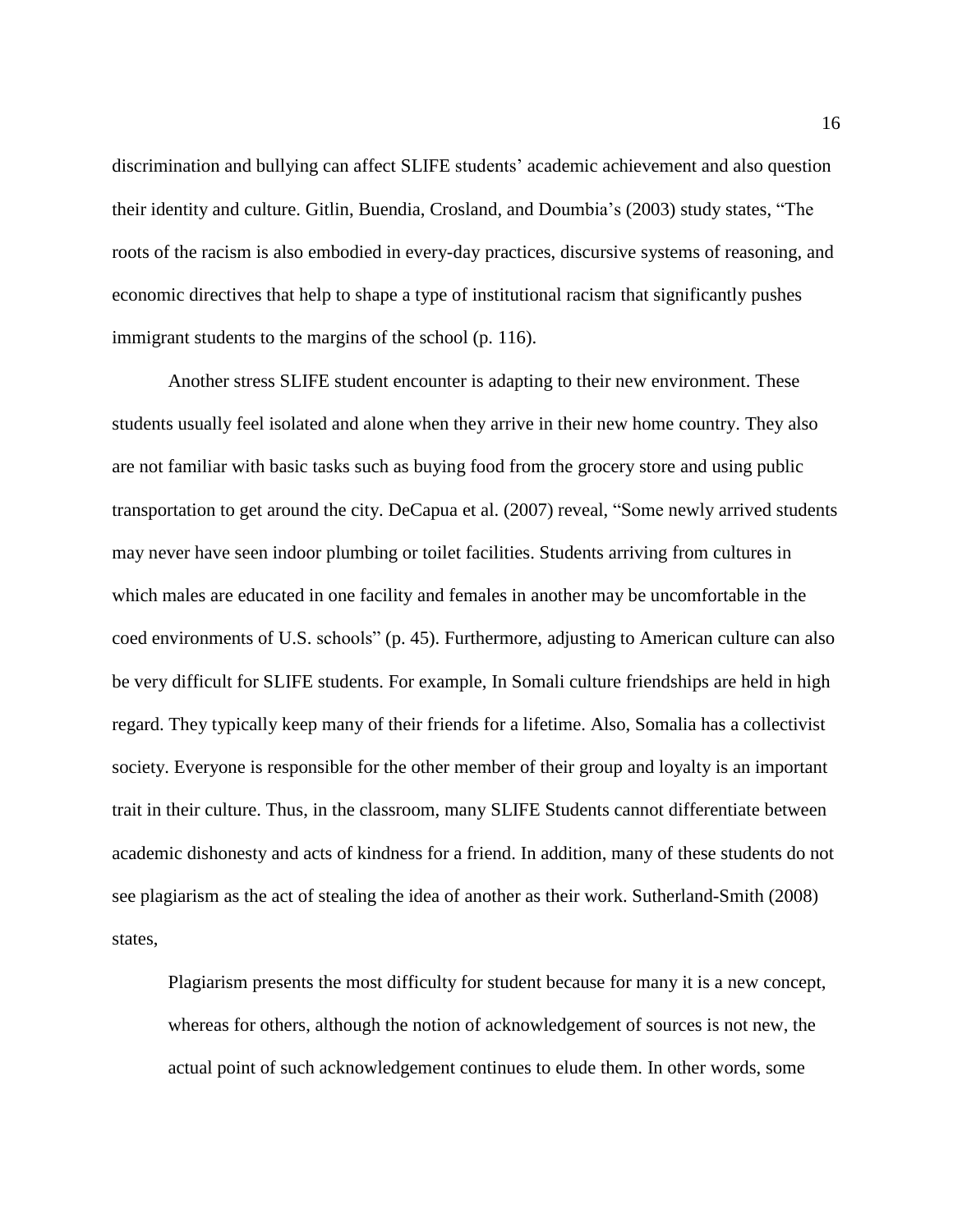students understand that they should not take words or ideas without attribution to the source, but they do not understand why not- other than to avoid university penalties. (pp. 154-155)

As a result, SLIFE students encounter these challenges because of the lack of knowledge about plagiarism and western academic culture. In the western education system, plagiarism is considering the stealing of intellectual property and not teamwork or helping a fellow friend. Furthermore, American society values originality and individual ownership ideas, whereas Somali is a collectivist society in which sharing work and plans are the norms. Friendship and sharing have a crucial role in Somali students' daily lives. When it comes to offering help to other group members, Somalis students who are willing to serve and support their friends, this behavior goes against the American tradition of independence, especially in academia.

Other challenges SLIFE student's faces are the neighborhood they live in and the schools they attend. These students usually live in highly segregated areas, and their schools tend to lack educational resources such as qualified ESL teachers, extracurricular activities and advanced placement courses. According the Social Mobility and Child Poverty Commission (2017)

The report, Low-income pupils' progress at secondary school, suggested that the outcome had been partly due to the treatment of children on free school meals who were more likely to be placed in lower sets, have access to less qualified teachers and have lower expectations set for them by the school. Home life could also have a big impact on the progress of children from low-income families because they were less likely to benefit from effective homework routines, access to books and computers, or cultural and sporting experiences. (p. 16)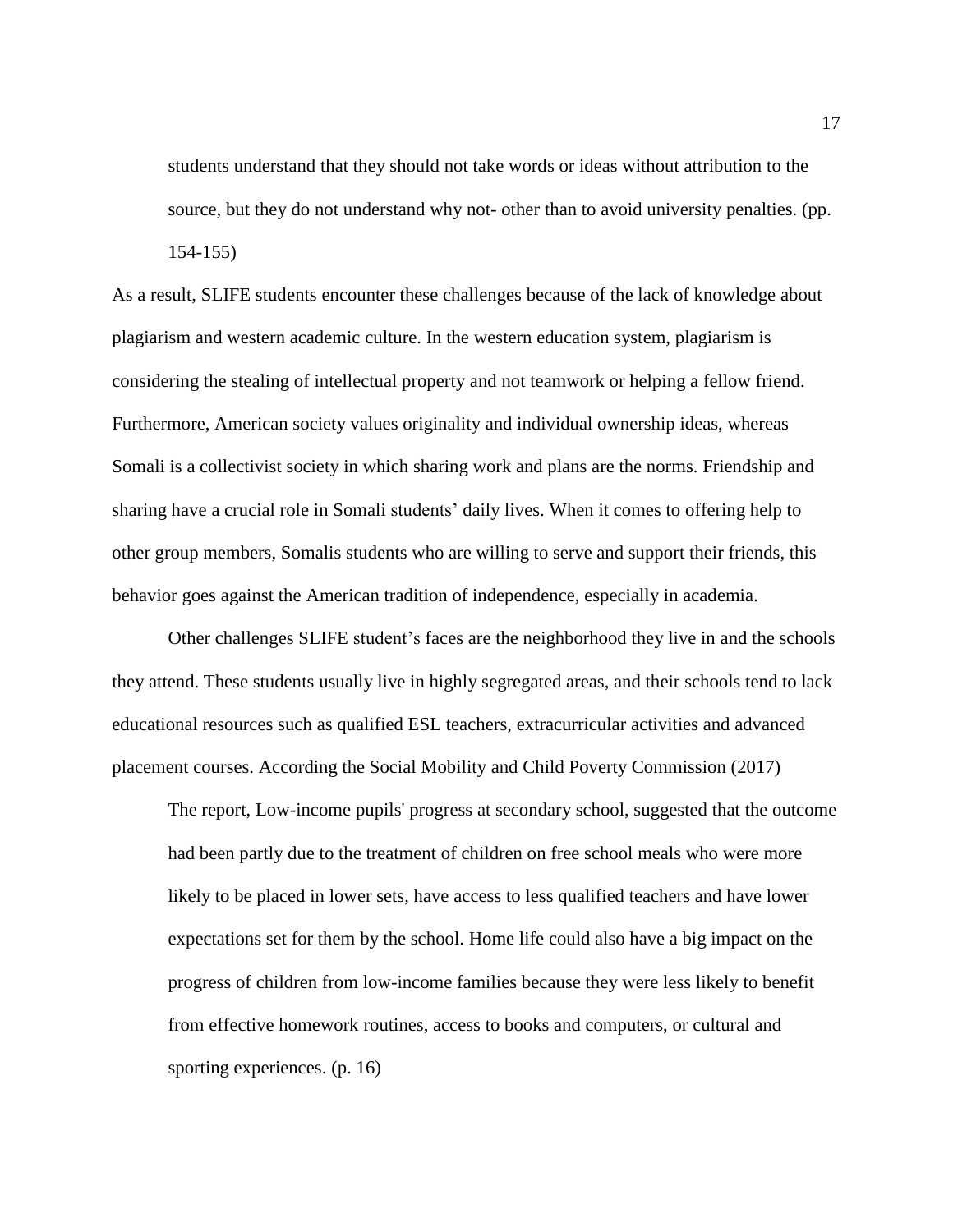Furthermore, students who live in a poor neighborhood also lack in literacy and language development. Neuman (2008) states that more than 50 years of research indicate that "children who are poor hear a smaller number of words with more limited syntactic complexity and fewer conversation-eliciting questions, making it difficult for them to quickly acquire new words and to discriminate among words" (p. 5).

## **Education Needs**

One of the main obstacles students with limited or interrupted formal education encounter is a language barrier. These students are often assigned in classes that correspond to their age level instead of their language proficiency. Although some SLIFE students may speak "survival English" this does not mean they have mastered the academic and cognitive language needed in the classroom. Cummins (1984) points out, "the fact that immigrant students require, on the average, 5-7 years to approach grade norms in L2 academic skills, yet show peer-appropriate L2 conversational skills within about two years of arrival, suggest that conversational and academic aspects of language proficiency need to be distinguished" (p. 149). SLIFE students need more than 2 to 3 years of ESL classes to grasp the academic language.

Furthermore, another issue these students face is the overwhelming pressure being put on them by educators and politicians who want higher state test scores. Collier (1989) states, "adolescent arrival who had no L2 exposure and who are not able to continue academic work in their first langue while they are acquiring their second language do not have enough time left in high school to make up the lost years of academic instruction" (p. 527). When SLIFE late comers students schooling is severely interrupted, the students not only are missing many years of academic knowledge, but they also lose on learning the language skills and content area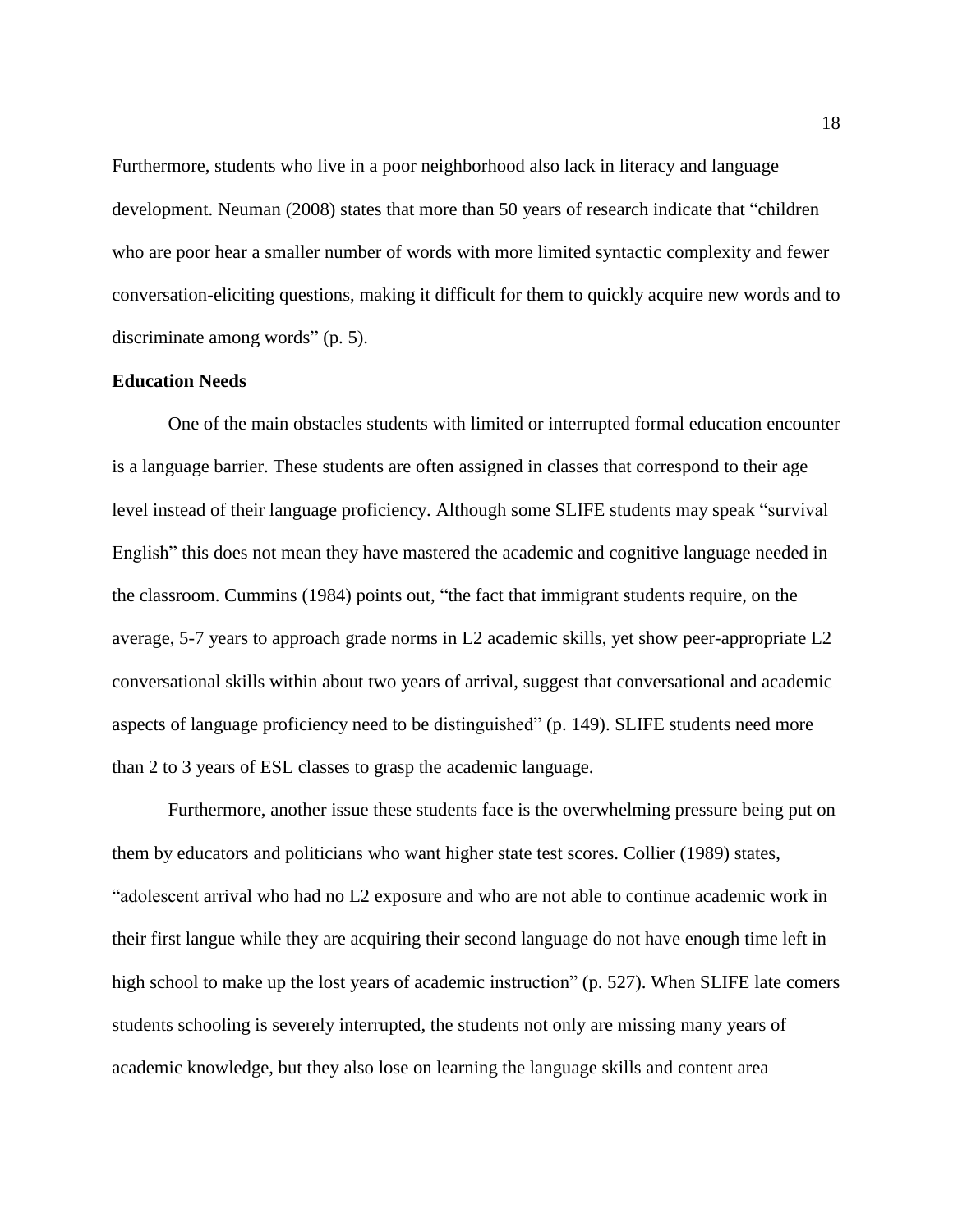knowledge necessary for success in American schools. Cummins (1981) explains that two set of skills that defines language proficiency are the Basic Interpersonal Communication Skills (BICS) and Cognitive Academic Language Proficiency (CALP). BICS refers to the language skills needed in social situations such as conversation with friends, informal interactions and the language necessary for day to day living. On the other hand, CALP refers to the language necessary to understand and discuss academic content. This includes listening, speaking, reading and writing about subject area content material. These language skills are needed to engage effectively in academic studies.

SLIFE students are usually preliterate in their native language and often struggle with academic courses. DeCapua et al. (2007) state, "they may not even read or write in their home language. Nevertheless, they will be expected to develop higher-order thinking skills and prepare for high-stakes tests while mastering basic literacy and math skills in a language other than their own" (p. 40). Thus, it is critical for educators to address SLIFE student's literacy needs and figure out how to develop their literacy and language skills. Short and Boyson (2003) points out that "traditional English as a second language (ESL) and bilingual education programs are not designed to serve the specific needs of newcomers, in part because at the secondary level, the curricula and materials are predicated on the belief that students have literacy skills and are acculturated to school" (p. 5). Moreover, it is important that SLIFE students are encouraged to continue to use their first language at home to not only get the cognitive benefits of being a bilingual student but to also help them with their second language. Cummins (1981) argues that the cognitive academic skills in the first language transfers to the second language. This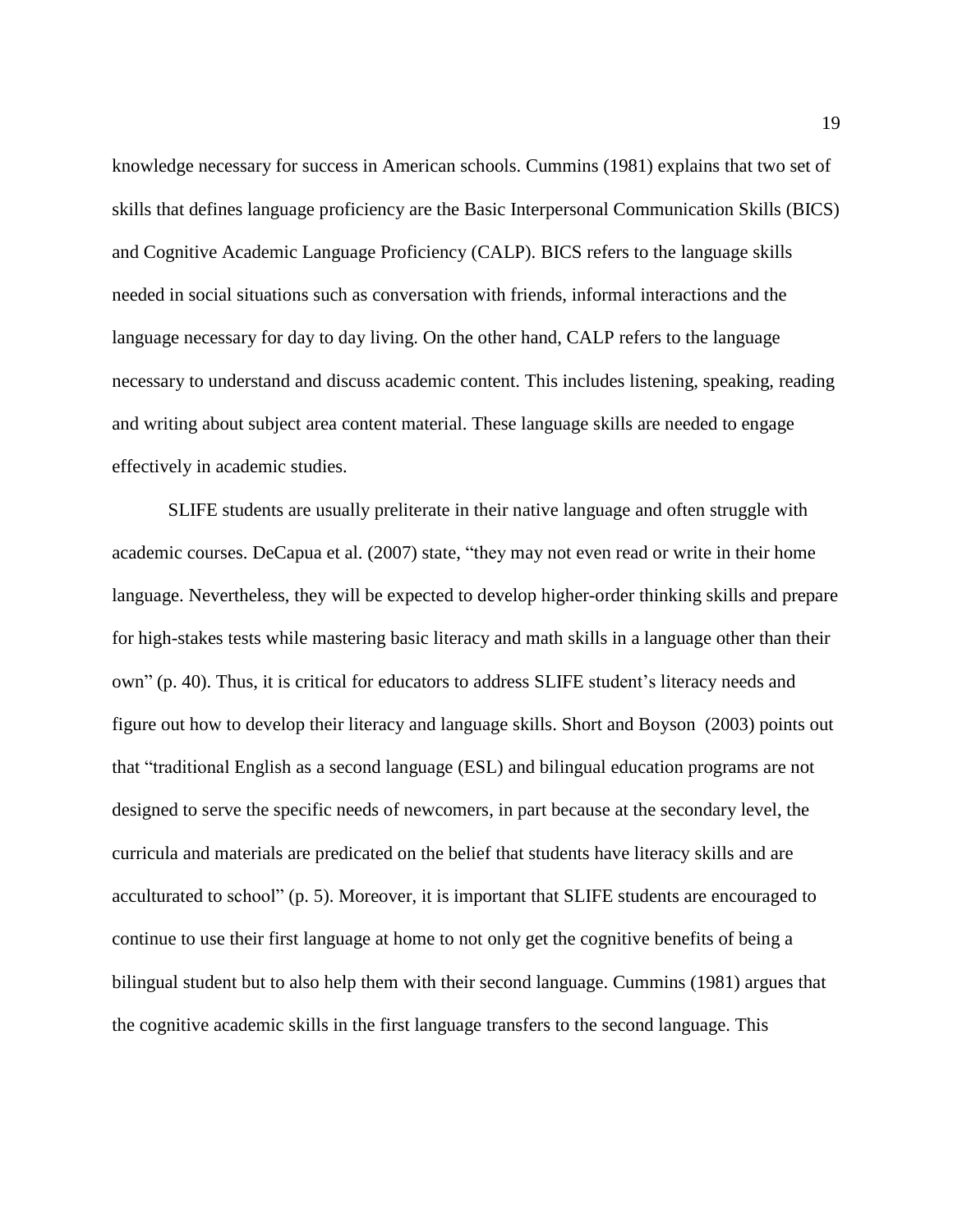hypothesis predicts students who have mastered the basic literacy skills such as reading and writing in their first language will be able to transfer those skills to their second language.

Consequently, SLIFE latecomers will also have difficulties graduating from high school and college because of the time they need to become proficient in academic English. Collier and Thomas (1989) found out in their research that ESL students who have arrived between the ages of eight and eleven and who had received at least two to five years of schooling taught in their first language in their native country will have better chance of meeting the timetable of 5-7 years it takes to approach grade norms in academic English. Collier and Thomas (1989) state, "How many years depends on the student's level of cognitive maturity in first language and subject mastery in first language schooling" (p. 35). The authors also point out that other key factors that might also influence this process are students receiving continuous cognitive academic development in their first and second language and developing a robust bilingual education program. As a result, providing instructional support for student's first and second language will help them excel academically in their second language and acquire the second language faster.

SLIFE students also care about the way they are represented in their school and community. These students do not want to be viewed as incompetent and dumb by their peers or teachers. Shapiro (2014) explains, "They wish to be portrayed as intelligent and resourceful, and may be critical of group labels and reports that do not reflect their individual abilities and achievements" (p. 401). Furthermore, these students want to be challenged in the classroom and are motivated to become the leaders of their schools and communities. Shapiro (2014) states that; "study also highlights the need for more attention within English education to the relationship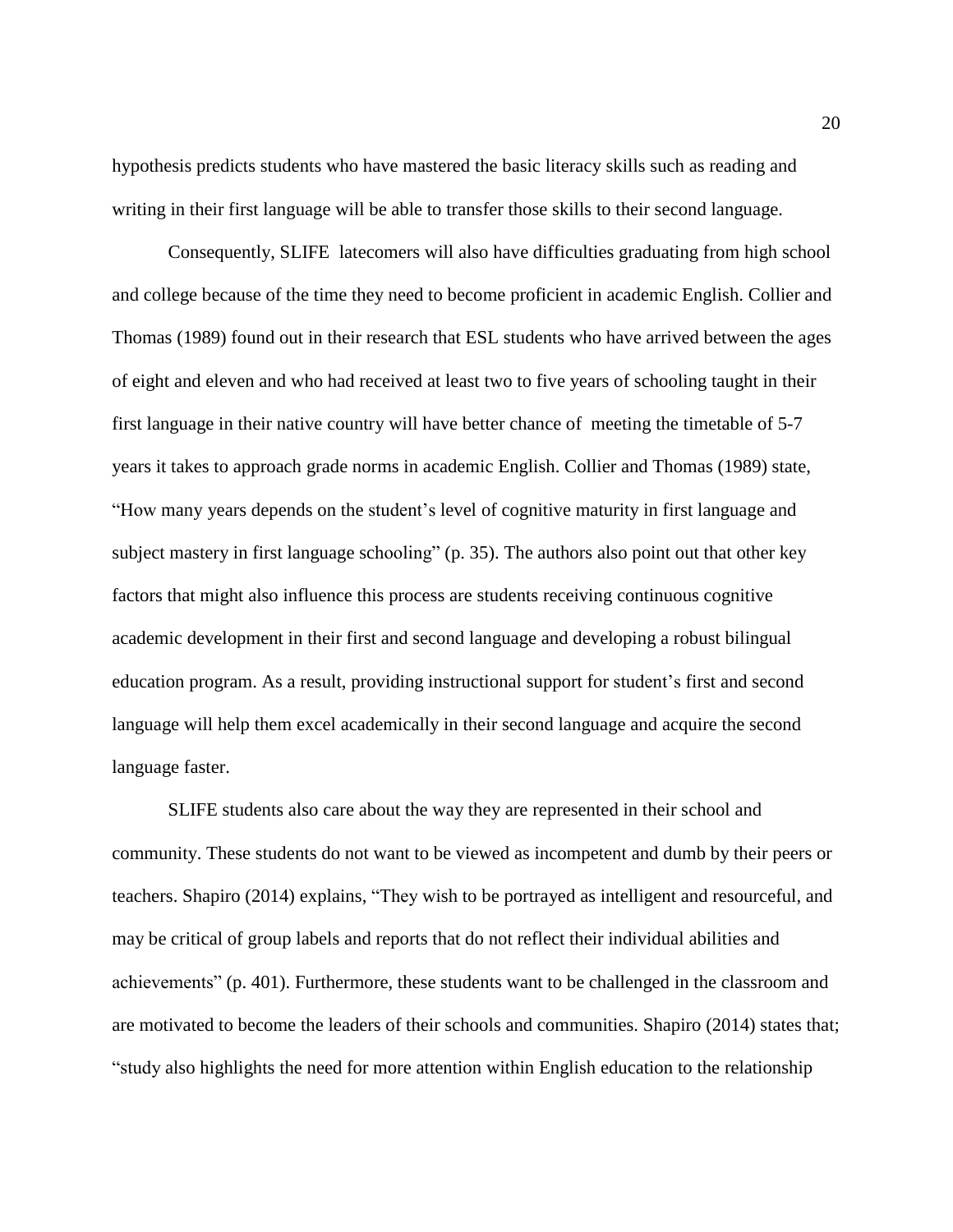between schooling and society" (p. 402). Thus, these students genuinely care about their education and want to have a brighter future.

Moreover, Studies suggest that teachers' belief and expectations can influence student success. According to Lee (2005), he argues that U.S school tends to underestimate the academic abilities of a student of color and immigrants. Lee (2005) states, "I will argue that the school's culture reflected, perpetuated, and privileged white middle-class cultural norms" (p. 3). Although many teachers believe they do not see color in their classroom, teachers tend to have different expectations for their white and black students. A 2016 study done by John Hopkins University (Rosen, 2016) found that:

- White and other non-black teachers were 12 percentage points more likely than black teachers to predict black students wouldn't finish high school.
- Non-black teachers were 5% more likely to predict their black boy students would not graduate high school than their black girls.
- Black female teachers are significantly more optimistic about the ability of black boys to complete high school than teachers of any other demographic group. They were 20% less likely than white teachers to predict their student wouldn't graduate high school, and 30% less likely to say that then black male teachers.
- White male teachers are 10% to 20% more likely to have low expectations for black female students.

Frankenberg, (2010) believes it is important for teachers to learn how to teach in an increasingly diverse classroom. Frankenberg, (2010) argues, "The growing diversity of America's public school enrollment makes it essential that all teachers be prepared for teaching students from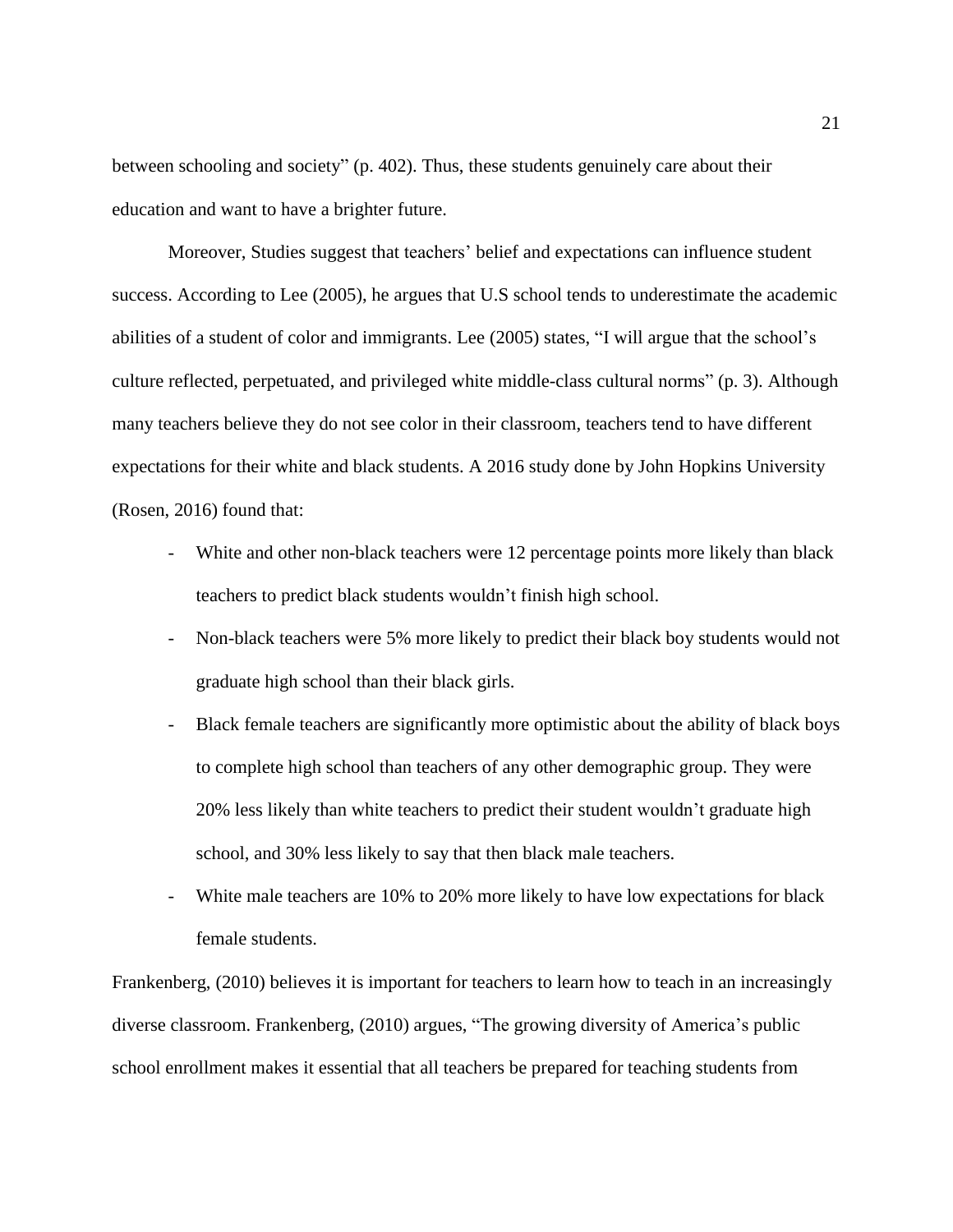diverse backgrounds" (p. 44). Consequently, recruiting a more diverse workforce in the classroom and creating programs that train instructor to teach students who come from a different background will improve students' teaching experience.

Culture and education are intimately connected. Culture influences how students approach education while society determines how students should be educated. Therefore, many educators usually put together curriculums with culture in mind. However, this can be difficult when students are from diverse backgrounds. Gay (2000) sees culture as a tool for understanding different learning styles. He states "using the cultural knowledge, prior experiences, frames of reference, and performance styles of ethnically diverse students to make learning encounters more relevant to and effective for them" (p. 29). Teachers sometimes are not aware of how their culture can influence learning and hinder student's achievements. For example, when SLIFE students are quiet and reserved some might rush to negative conclusions without considering the cultural differences.

In the American educational system students are encouraged to be active learners and discuss materials with classmates and teachers. On the other hand, African educational systems the teacher does all the talking. The classes are lecture-based, and students are expected to take notes and memorize essential information. Students rarely participate in classroom discussions or debate classroom topics. According to Dale (1986), he states "students and their parents need a network of support to familiarize themselves with school routines, so they make understand and comply with school rules and regulations, take advantage of many school0related services, and successfully follow their course of study" (p. 1). Furthermore, the relationship between students and teachers are different in both cultures. In American culture, the teacher and students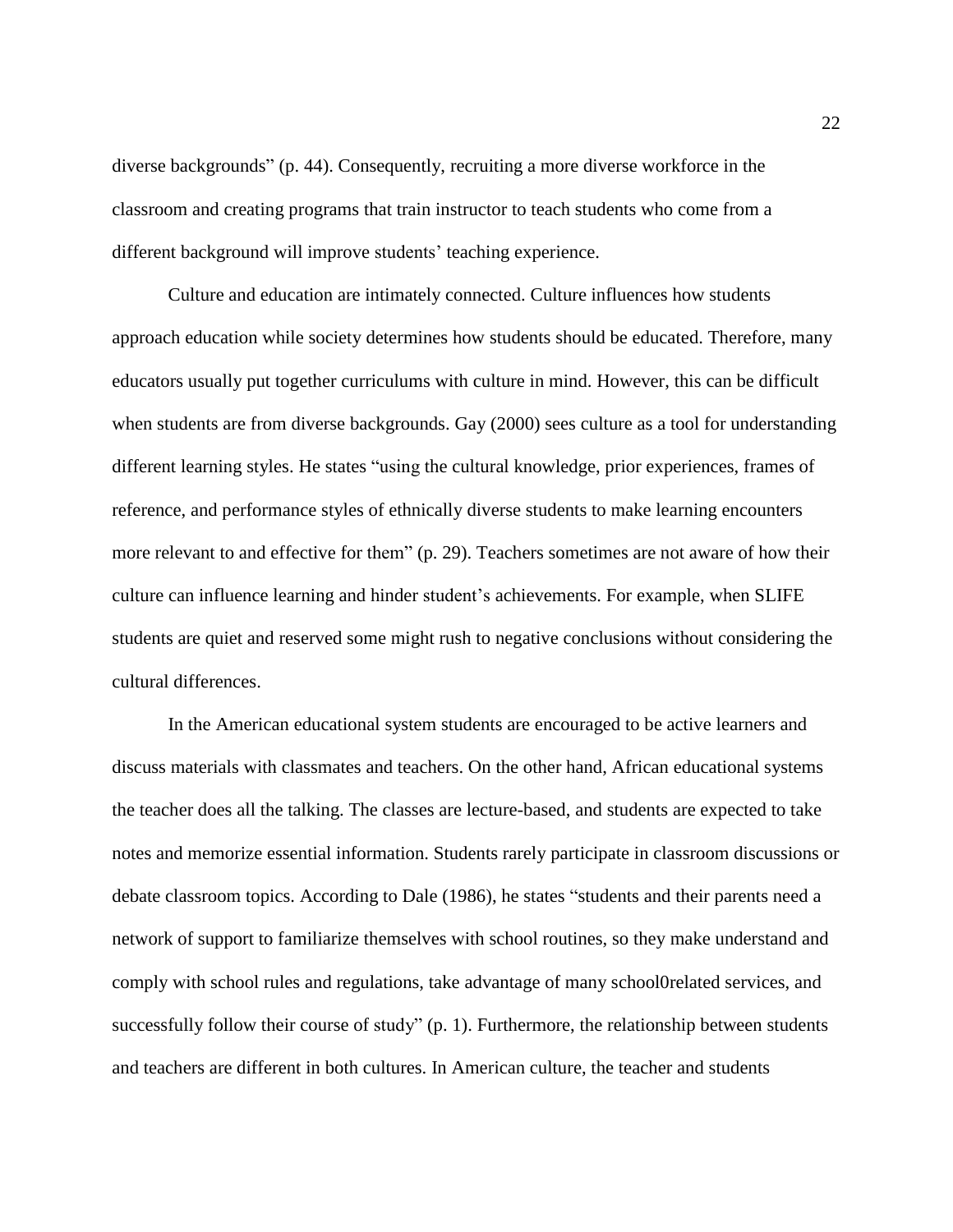relationship is more casual. Students speak to their teacher more freely and have the platform to voice their opinions without being judged. On the other hand, in Somalia culture, there is high respect for teachers. Parents are more likely to take the side of the teacher during disputes instead of their children. There is no friendly relationship between students and teachers. Students are taught to obey the teacher and not talk back. Somalia teacher and student relationship are more like father and son relations that are built on respect and gratitude.

Furthermore, non-verbal communication is essential in Somalia culture. Somali students are much more likely to touch a person when they are speaking to them and stand close to them during interactions than the typical White Anglo-Saxon American. Furthermore, in the United States eye contact during conversation is a sign of respect and showing interest whereas in the Somalia community it is considered as a sign of defiance to authority and disrespectful. Thus, when a student looks down and avoids direct eye when their teacher is speaking, he or she are showing respect and listening. Direct eye contact with the teacher is seen as challenging the teacher and being rude. Thus, since culture influences education, teachers must be mindful of students' culture when interacting and teaching them. Students will be more engaged when their positive student-teacher relationship and they feel that their culture is respected and valued. Decker, Dona, and Christenson, (2006) state that,

Having a positive relationship with one's teacher may be a factor that promotes positive outcomes and ameliorates risk for students who may be considered at-risk for negative outcomes such as school dropout. However, having a negative relationship with one's teacher may further promote negative outcomes for at-risk students as well" (p. 85)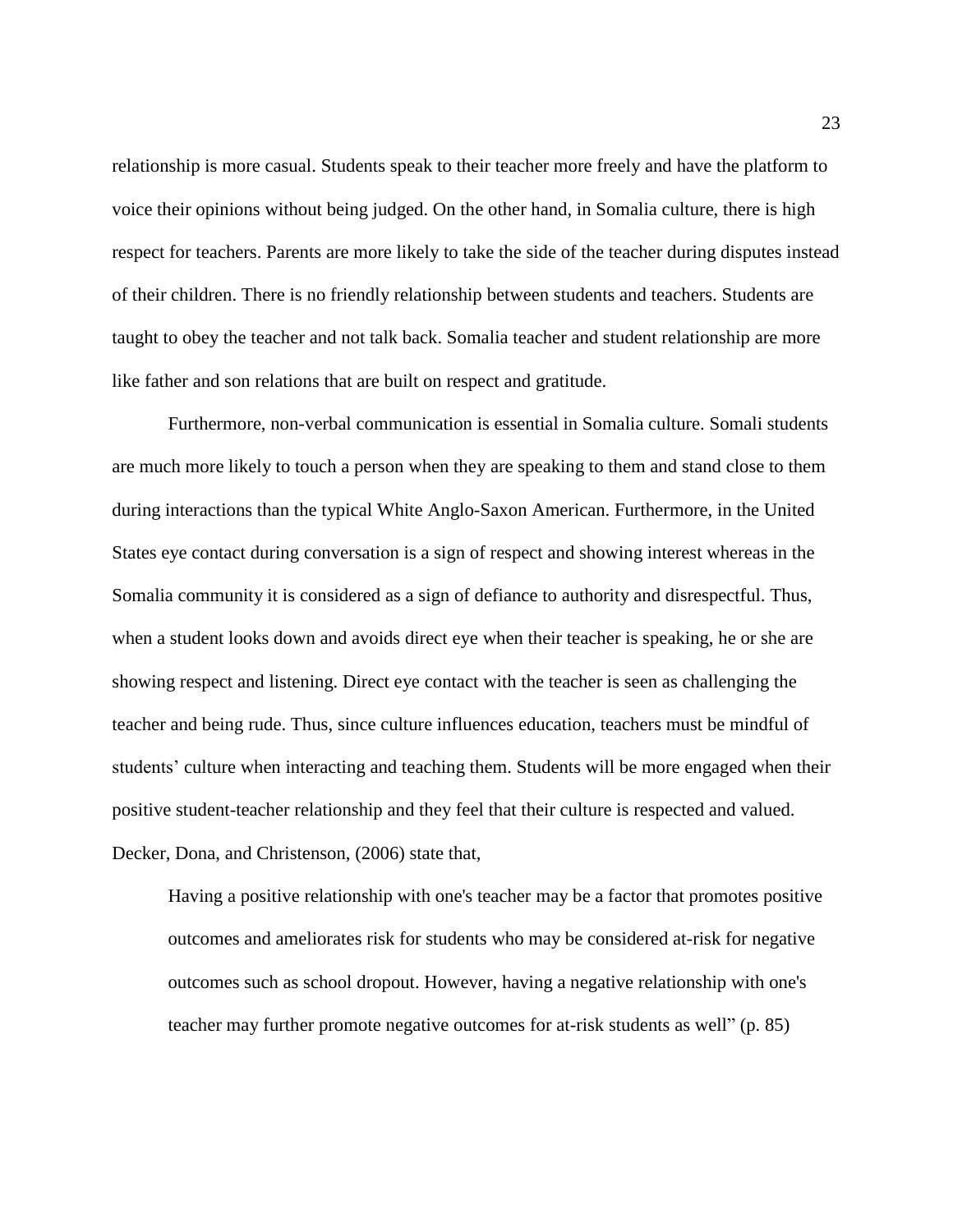Moreover, while there are not many programs specifically designed for SLIFE students, some districts have established newcomer programs to help this population get the extra support they need academically. For instance, certain school districts provide small classes that allow SLIFE students to receive individualized attention and support they need to succeed. Some schools modify course structure so that students can learn at their own pace. DeCapua et al. (2007) mention, "Several school models can improve the chances for students with interrupted formal education to succeed academically. Programs that focus on learning the basics and adapting the mainstream curriculum have had success at the secondary level" (p. 42). For example, in one model students are pulled out of the mainstream classes for a short period of the day to attend lessons that focus on academic skill development, literacy and content area support. The advantage of this model is that students get individualized instructions and can ask questions freely without being judged by their peers. The disadvantage of this model is that some students might feel embarrassed or singled out when asked to leave the class to get the one-on-one sessions. Another model schools use the push in the model. This model places SLIFE students in regular mainstream classes rather than separating them from their peers. The advantage of this model is that students are given all the materials they need to master before graduating. On the other hand, the disadvantage is that students get less attention to their individual needs.

#### **Research Questions**

- For SLIFE students, how does their previous education in their home country compare to the education they receive in the United States and what are their expectations from their new education?
- What are the experiences of SLIFE students in U.S schools?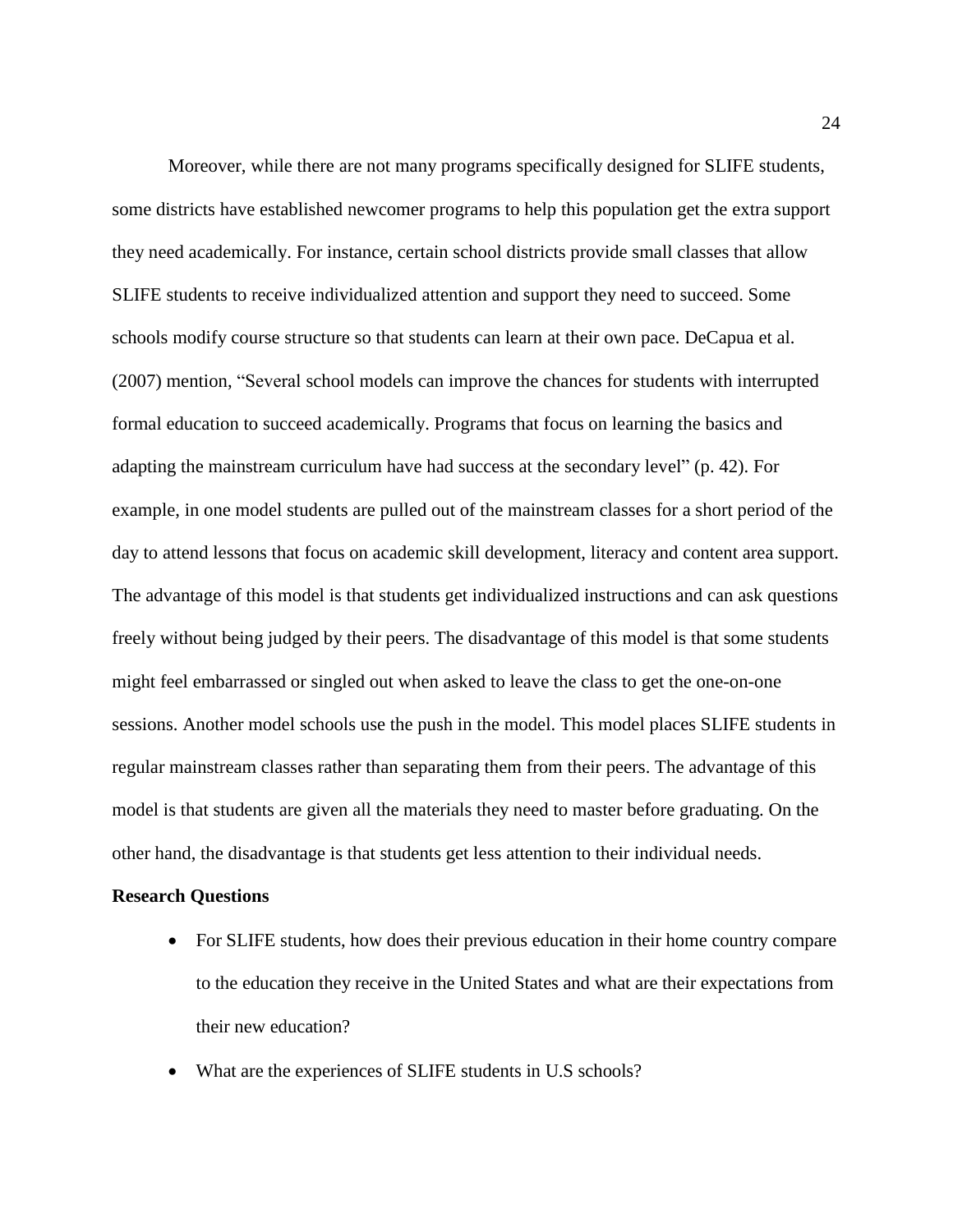• How do SLIFE students acculturate to the U.S school system and manage stress related post traumatic stress disorder (PTSD), immigration, family separation, tribe conflicts, language barrier and poverty.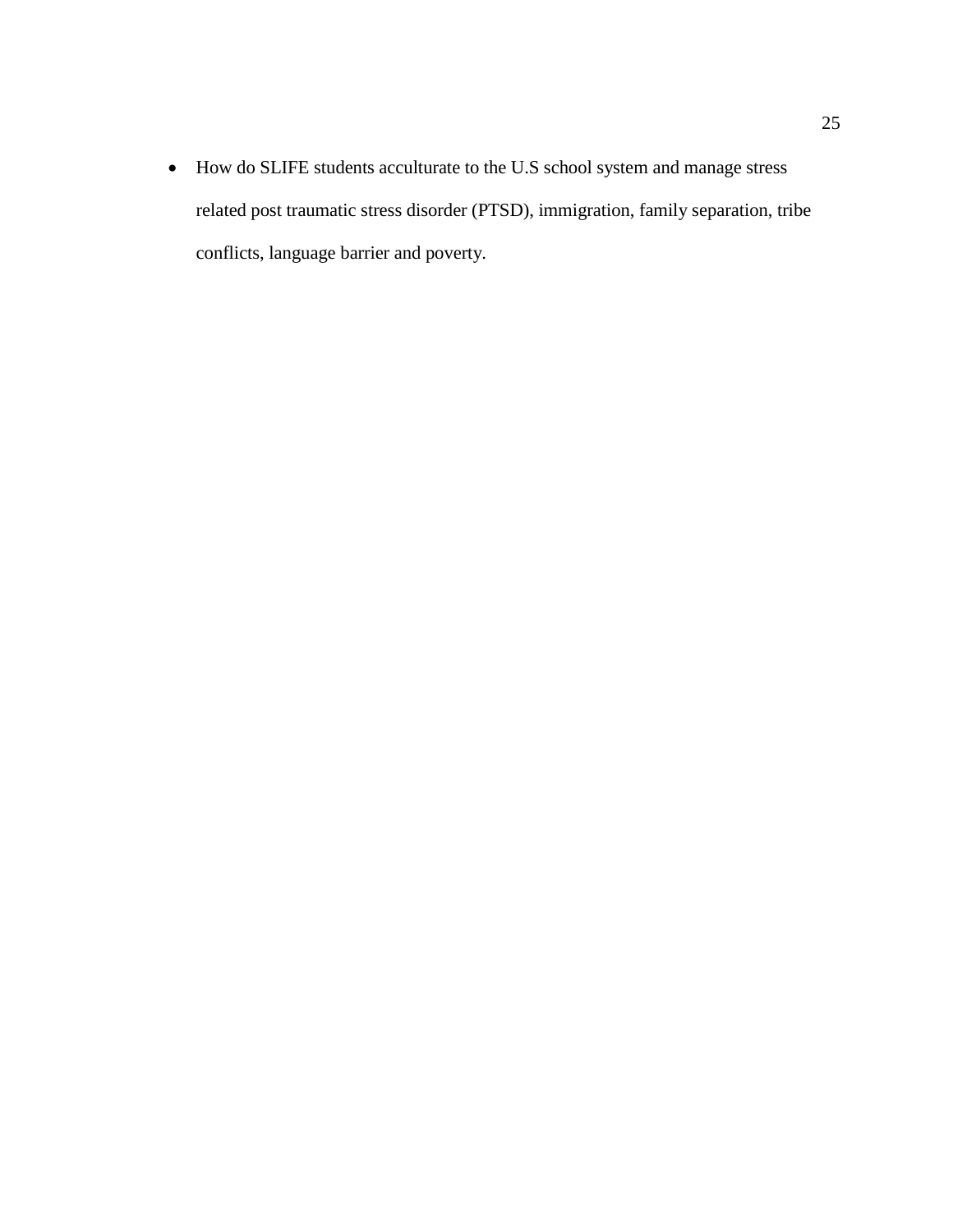#### **Chapter 3: Method of Research**

This research used a qualitative methodology to examine and analyze the experiences of SLIFE students in the United States compared to their home country. The researcher relied heavily on up-close, personal experience to understand the difficulties these students encounter in American public school and how to best improve programs for SLIFE students. Qualitative research is used to understand and interpret information shared by participants. Mackey and Gass (2016) describe, "Qualitative researchers aim to interpret phenomena in terms of the meaning people attach to them- that is, to adopt an emic perspectives, or the use of categories that are meaningful to members of the speech community under study" (p. 217).

# **Participants**

The participants of this study were Somali males and females who are currently living in Columbus, Ohio. The age of the participants was between 18 and 30 years old. These participants had their education interrupted in their native country and are considered to be newcomers in the United States. A total of 10 individuals were selected and interviewed for this study. These participants were willing to share their experiences as SLIFE and refugees students. The primary languages used during the data collection were English and Somali. The participation in this study was voluntary, and participants were able to end the interview anytime without reason. Furthermore, written permissions were obtained before the participation of this study. The participants in this study were given a fictitious name of protecting their identity, and all document and transcripts also had pseudonym instead of their real names.

The first participant was Hussein (a pseudonym) a 23-year-old student at Columbus State Community College. He was born in Jeddah, Saudi Arabia. Hussein and his family immigrated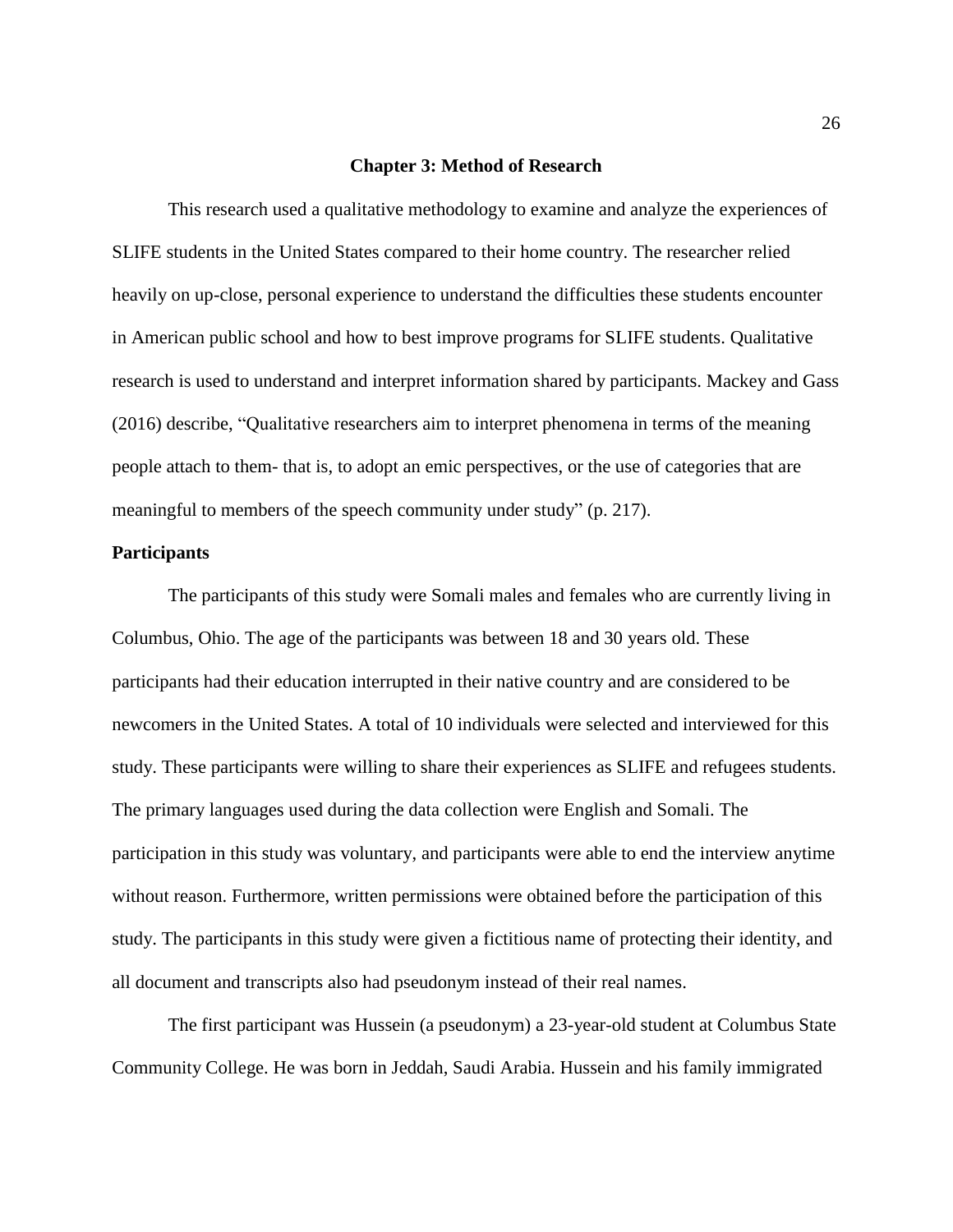to the United States in 2010. He started school in the  $10<sup>th</sup>$  grade. Although he had a tough transition to the American educational system, he did not take for granted the opportunity he had in the United States. Hussein was not allowed to go public school in Saudi Arabia because he was considered foreigner with no rights even though he was born in Saudi Arabia. Thus, he attended a private all boys' Pakistani school in Jeddah where he learned Arabic and Urdu. Hussein plans to study electrical engineering at university in the fall, and hopes to fulfill his dreams by taking advantage of every opportunity comes his way.

The second participant was Aisha (a pseudonym) a 26-year-old student at Columbus State Community College. She was born in Mandera, Kenya. She attended public school in Nairobi, Kenya for nine years. She is fluent in Swahili and Somali. Aisha got her GED from State Community College after failing to graduate from high school. She arrived in the United States at the age of 17 and was placed in the  $11<sup>th</sup>$  grade with no transferable credits from her previous schooling. Aisha had a difficult time assimilating to her new environment and learning in English in time to meet Ohio's Graduation Requirements. Aisha plans to continue her studies at State Community College and become a social worker.

The third participant was Asma (a pseudonym) a 29-year-old student at State Community College. She was born in Somalia raised in Kenya. Her family moved to Uganda and Ethiopia before settling in Columbus, Ohio. She arrived in the United States at the age of 18 and was placed in the 11<sup>th</sup> grade at a local high school before dropping out to attend State Community College 22+ Adult High School Program. This program is intended for adults who are over 22 years old, living in Ohio and do not have a high school diploma or GED. This program is free to students and is a credit-based diploma program; in which students can finish the credit they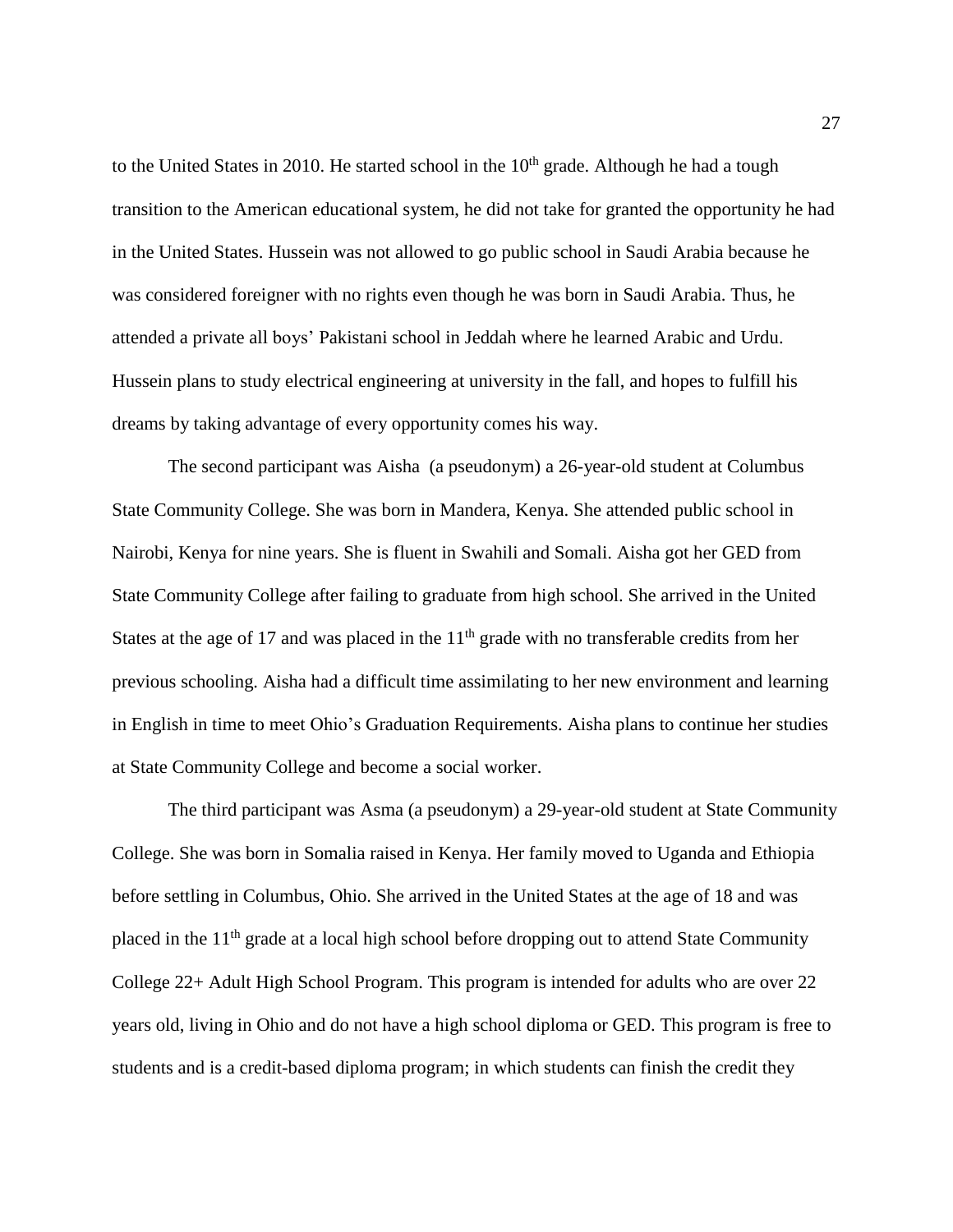missed when they were in high school. Asma received her high school diploma at the age of 23 and currently is working on her Associate Degree in business administration.

The fourth participant was Jama (a pseudonym) a 30-year truck driver in Columbus, Ohio. His family moved to Kenya in 1992 after the outbreak of civil war in Somalia. He lived there until his sister, who was living in the United States, sponsored him to come to Ohio in 2006. Jama started his schooling at a high school in Cleveland in the  $12<sup>th</sup>$  before enrolling at a local adult school. Jama struggled balancing school and work while learning Academic English in his new country. As a result, Jama decided to dropout out of the adult school and enrolled in Truck Driver Training and become a full-time truck driver. Jama currently drives for Ohio Based Trucking Company that delivers loads from Ohio to Florida.

The fifth participant was Ali (a pseudonym) a 21-year-old Central Ohio Technical College. His family left Somalia in 2000 to escape the renewed violence in Mogadishu. He moved to Kenya and lived in the refugee camps until his family moved to the U.S. Ali learned English in the refugee camps so when he came to America at the age of 15, he did not struggle as much as other SLIFE participants. He started school in the 10<sup>th</sup> grade and is currently working on getting his Respiratory Care Associate Degree in Newark, Ohio. Ali hopes to work with children at the Nationwide Hospital in Columbus, Ohio soon.

The sixth participant was Khadra (a pseudonym) a 28-year-old, mother of two children. She is the second oldest of ten siblings. She was raised in Bosaso, Somalia. She moved to the United States when she was 16 years old and was placed in the  $11<sup>th</sup>$  grade. Khadra struggled in high school in San Diego, California. Khadra could not pass the exit exam to earn a high school diploma. This exam was intended for students to prove their skillsets in reading, math before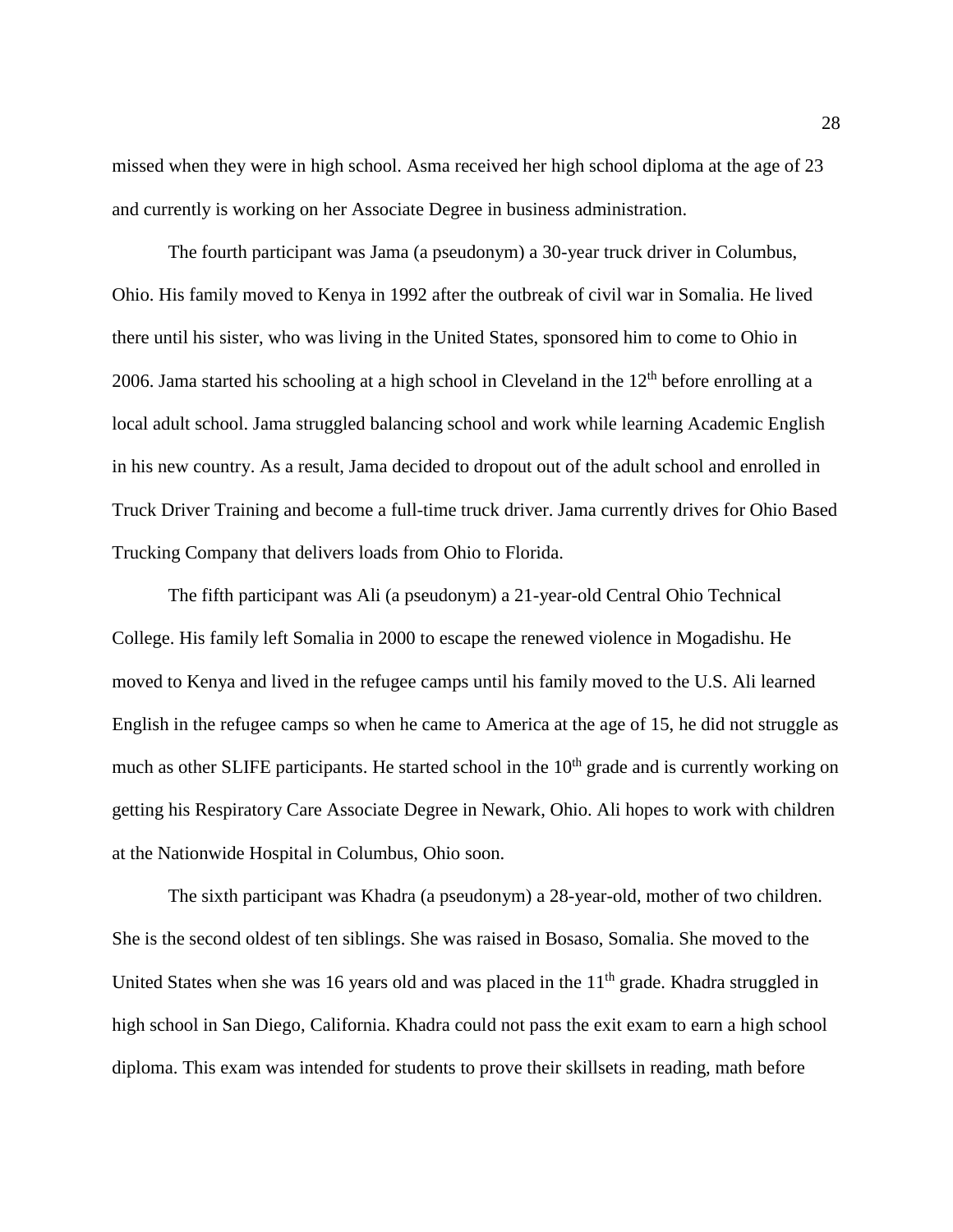California Governor Jerry Brown permanently repealed the requirement in 2017. Khadra has since moved to Columbus, Ohio with her family and works full time at Amazon Warehouse. She plans to go back to school soon and complete her high school diploma.

The seventh participant was Mohamed (a pseudonym) a 24-yea-oldr truck driver from Toledo, Ohio. His family left Somalia during the civil war, and he grew up in Uganda. Mohamed came to the United States in 2010. He started high school at the age of 16 as a sophomore. Mohamed and his family struggled to assimilate in Toledo where there was no Somalia community. Thus, they moved to Columbus, Ohio in which he finished high school and got his CDL license to become a truck driver. Mohamed enjoys being his boss and the perks of a truck driver. However, his parents want him to go back to school and get a college degree.

The eighth participant was Mushin (a pseudonym) a 25-year-old student at State Community College. Mushin was born in Hargeisa, Somalia. He and his family moved to Egypt as a refugee during the Somalia civil war. Mushin learned Arabic and English at a primary school in Cairo. He moved to the United States at the age of 15. He started school in 9th grade. Mushin wants to become United Nations interpreter after he graduates from college.

The ninth participant was Fatima (a pseudonym) a 19-year-old student at Columbus State Community College. Fatima was born in Kakuma refugee camp in Kenya. She went to primary and secondary school in Nairobi, Kenya before resettling to the United States with her family in 2014. She moved to the United States at the age of 15 and started school in the 9th grade. Fatima graduated last year from high School and is currently taking classes at State Community College. She wants to study lab technician or pharmacist at four years State University. Fatima enjoyed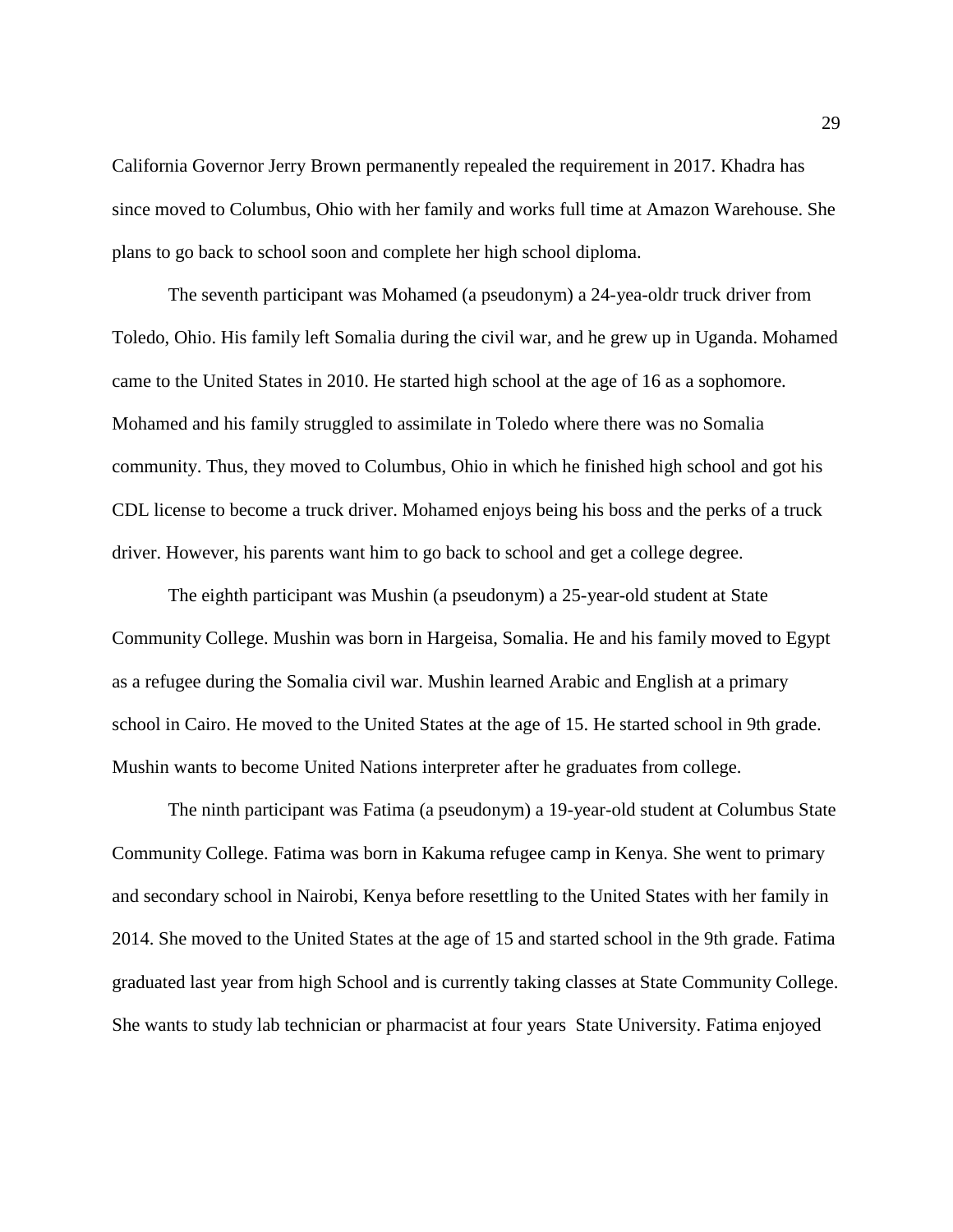her science courses because she was able to access and share her prior science knowledge with her teachers and classmates and feel empowered, despite her language barriers.

The tenth participant was Asha (a pseudonym) a 22-year-old student at State Community College. Asha was born in the United Arab Emirates, but her family moved from Somalia in 1992. She went to private school in UAE before the 2008 financial crisis in which her father lost his job. Asha was unable to attend public school in UAE because she was not considered a citizen. Thus, her family moved back to Somalia when their residency card expired. They lived there until a relative, who was living in the United States, sponsored them to come to the United States in 2013. Asha arrived at the United States when she was 17 years old and placed in the 11<sup>th</sup> grade. She received her GED in 2017 from Ohio Dominican Adult & Continuing Education Program after failing to meet all the requirements needed to graduate from High School. Asha is currently taking prerequisites classes to get into a nursing program in Ohio. She aspires to become an ER nurse at a local hospital.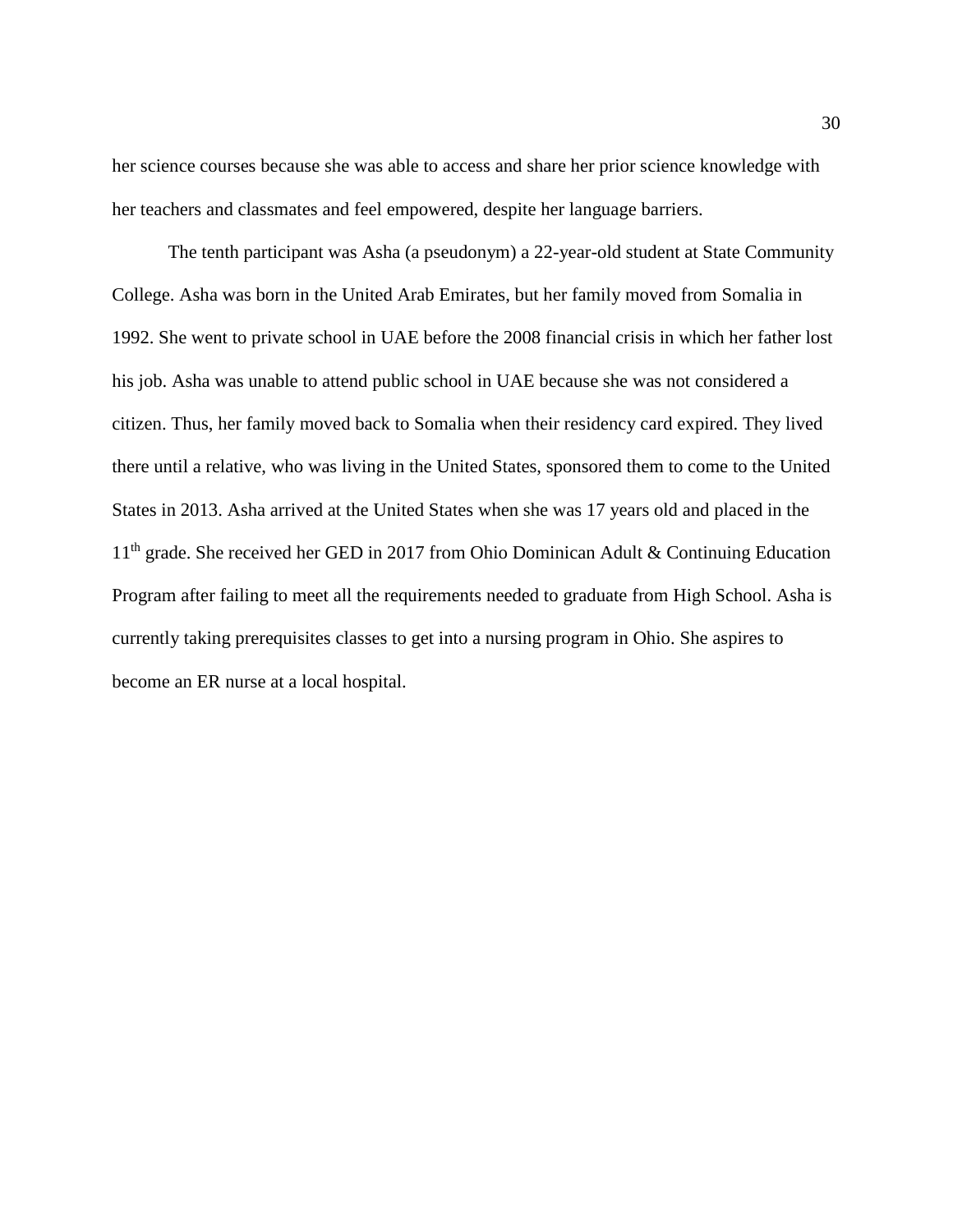# Table 1.1

|  | <b>SLIFE Student Demographics</b> |  |  |
|--|-----------------------------------|--|--|
|--|-----------------------------------|--|--|

| <b>Student</b><br>Pseudonym | Age | Gender | Country<br>of Origin | Country<br>of<br><b>Studying</b> | <b>Years of</b><br>Prior<br><b>Schooling</b> | Age of<br>arrival<br>in US | Grade<br>level first<br>in US | 1 <sup>st</sup><br>lanaguage<br>literacy | Language<br>of Previous<br><b>Instruction</b> |
|-----------------------------|-----|--------|----------------------|----------------------------------|----------------------------------------------|----------------------------|-------------------------------|------------------------------------------|-----------------------------------------------|
| Hussein                     | 23  | Male   | Somalia              | Saudi<br>Arabia                  | 7                                            | 15                         | 10th grade                    | Arabic                                   | Arabic                                        |
| Aisha                       | 26  | Female | Kenya                | Kenya                            | 9                                            | 17                         | $11th$ grade                  | Swahili                                  | Swahili                                       |
| Asma                        | 29  | Female | Somalia              | Kenya                            | 5                                            | 17                         | $11th$ grade                  | Swahili                                  | Swahili                                       |
| Jama                        | 30  | Male   | Somalia              | Kenya                            | 5                                            | 18                         | $12th$ grade                  | Swahili                                  | Swahili                                       |
| Ali                         | 21  | Male   | Somalia              | Somalia                          | $\overline{4}$                               | 15                         | $10th$ grade                  | Somali                                   | Somali                                        |
| Khadra                      | 28  | Female | Somalia              | Somalia                          | 2                                            | 16                         | $11th$ grade                  | Somali                                   | Somali                                        |
| Mohamed                     | 24  | Male   | Somalia              | Somalia                          | 6                                            | 16                         | $10th$ grade                  | Arabic                                   | Arabic                                        |
| Mushin                      | 25  | Male   | Somalia              | Egypt                            | $\overline{4}$                               | 15                         | 9 <sup>th</sup> grade         | Arabic                                   | Arabic                                        |
| Fatima                      | 19  | Female | Kenya                | Kenya                            | 3                                            | 15                         | 9 <sup>th</sup> grade         | Swahili                                  | Swahili                                       |
| Asha                        | 22  | Female | Somalia              | Somalia                          | 10                                           | 17                         | $11th$ grade                  | Somali                                   | Somali                                        |

# **Materials**

The main tool that was used for this study was a series of one on one interview which mostly was open-ended about their experiences as SLIFE students. Questions were asked to explore the challenges SLIFE students face and gather information about their previous and current schooling experiences. Students were asked to describe their previous school experience. For example, students were asked to tell me about their school experiences here in the United States compared to their home country? Also, they were also asked what difficulties they face adjusting to American schools and how they thought there schooling, and family experience will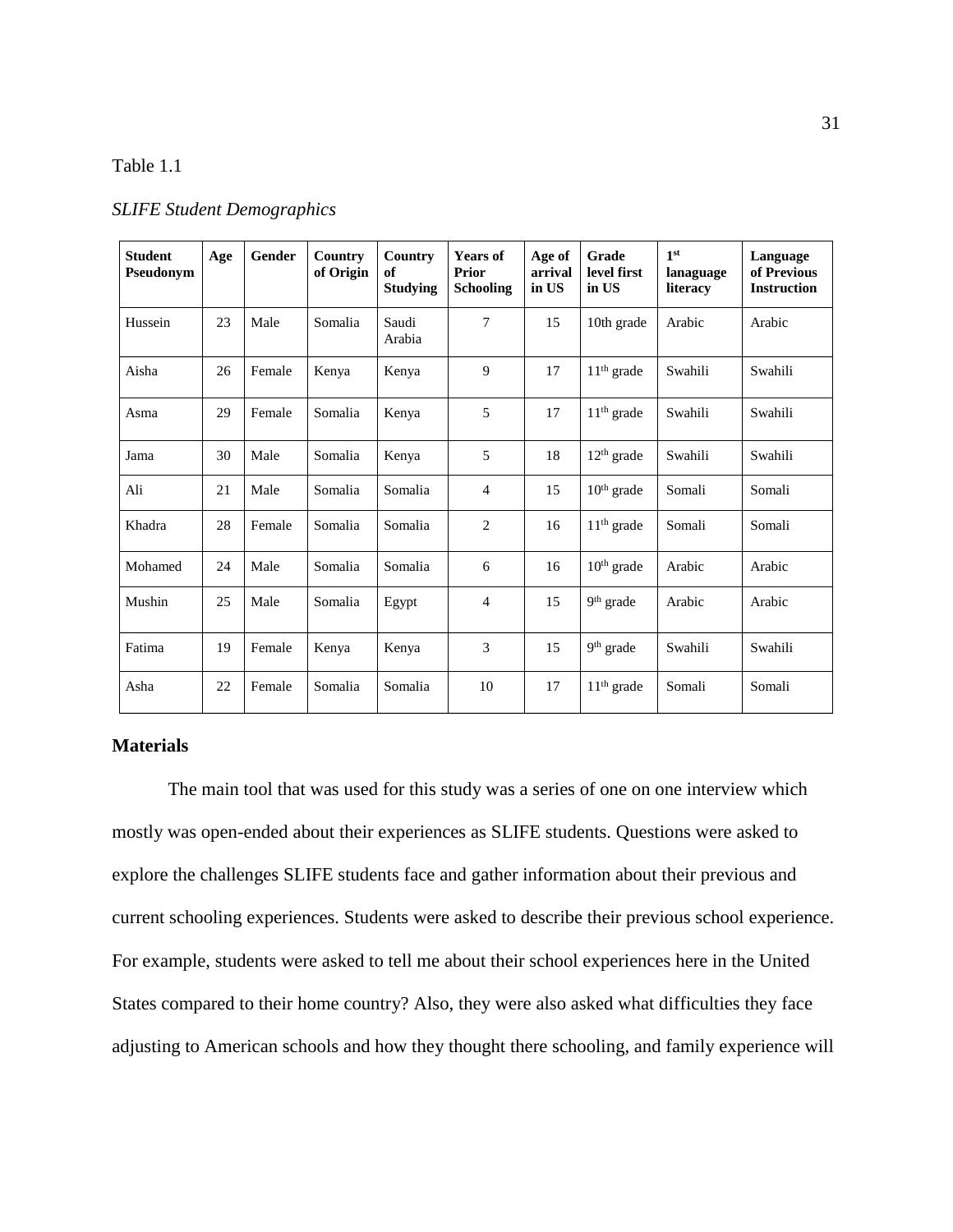help them prepare for their future goals? The interview questions were designed to be openended and flexible and allowed me to find more about SLIFE students and the challenges they face.

# **Procedure**

I passed out flyers to Somali SLIFE students in Columbus, Ohio at the local community colleges, learning center, mosques, Somali shopping centers, and local restaurants to solicit participants. The primary languages used during the data collection will be English and Somali. All the participants that were interviewed were Somali SLIFE students. Questions were asked about their previous schooling experience in their native country compared to their new schools in the United States. The questions were divided into two categories. The first set of questions focused on their learning experiences in their native country. Participants were asked about their schooling experiences before coming to the United States and their home life. The second set of questions asked about their experiences being in American schools and their future education plans. The participants were encouraged to elaborate their answers on issues facing SLIFE students. Furthermore, A pilot test was conducted to reduce the number of unanticipated problems and design a more successful study. The participants were given a consent form before starting the interview which states they can withdraw from the study at any time. Once signed the consent form we scheduled a time for the interview that works for both of us. A total of 10 participants were chosen for an interview from the initial survey that is completed by many individuals who were interested in participating in this research. The interviews were conducted in comfortable, quiet areas such as the library, coffee shops or mosque. The interviews were recorded and later transcribed.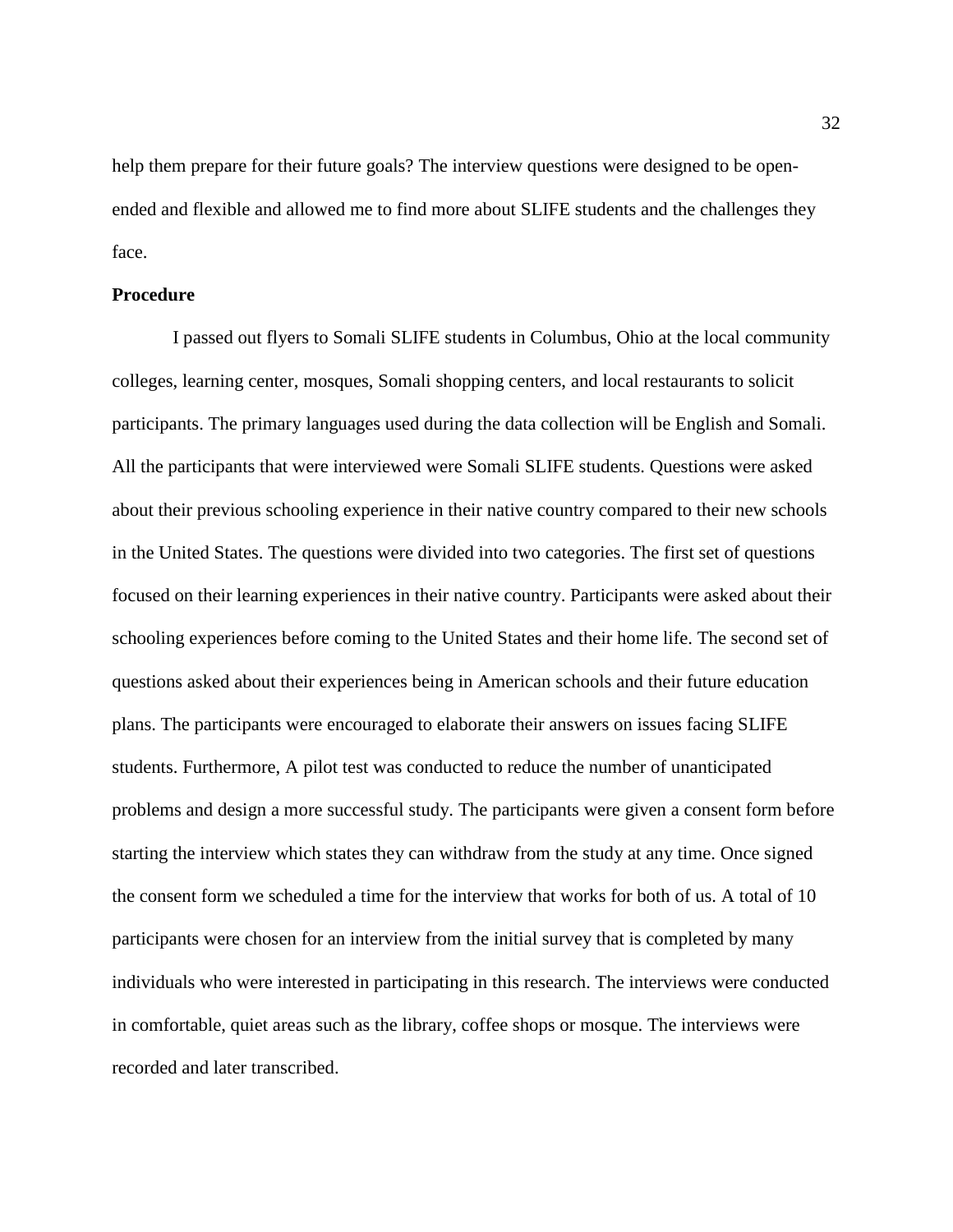# **Analysis**

Data and findings from interviews and questionnaire were transcribed and coded. From the results, the researcher was able to get a deeper understanding of the experiences of SLIFE students and how to best assist them to adjust to schools in the United States. Furthermore, data collected during this research were divided into two categories. The first category focused on participants' academic experience in their native country. For example, individuals were asked why they left their country and how was education like in their home country. The second category focused on their educational experiences in the United States. Some of the questions that were asked are how satisfied are you with your current education and what are some of the positive and negative experiences of attending American schools.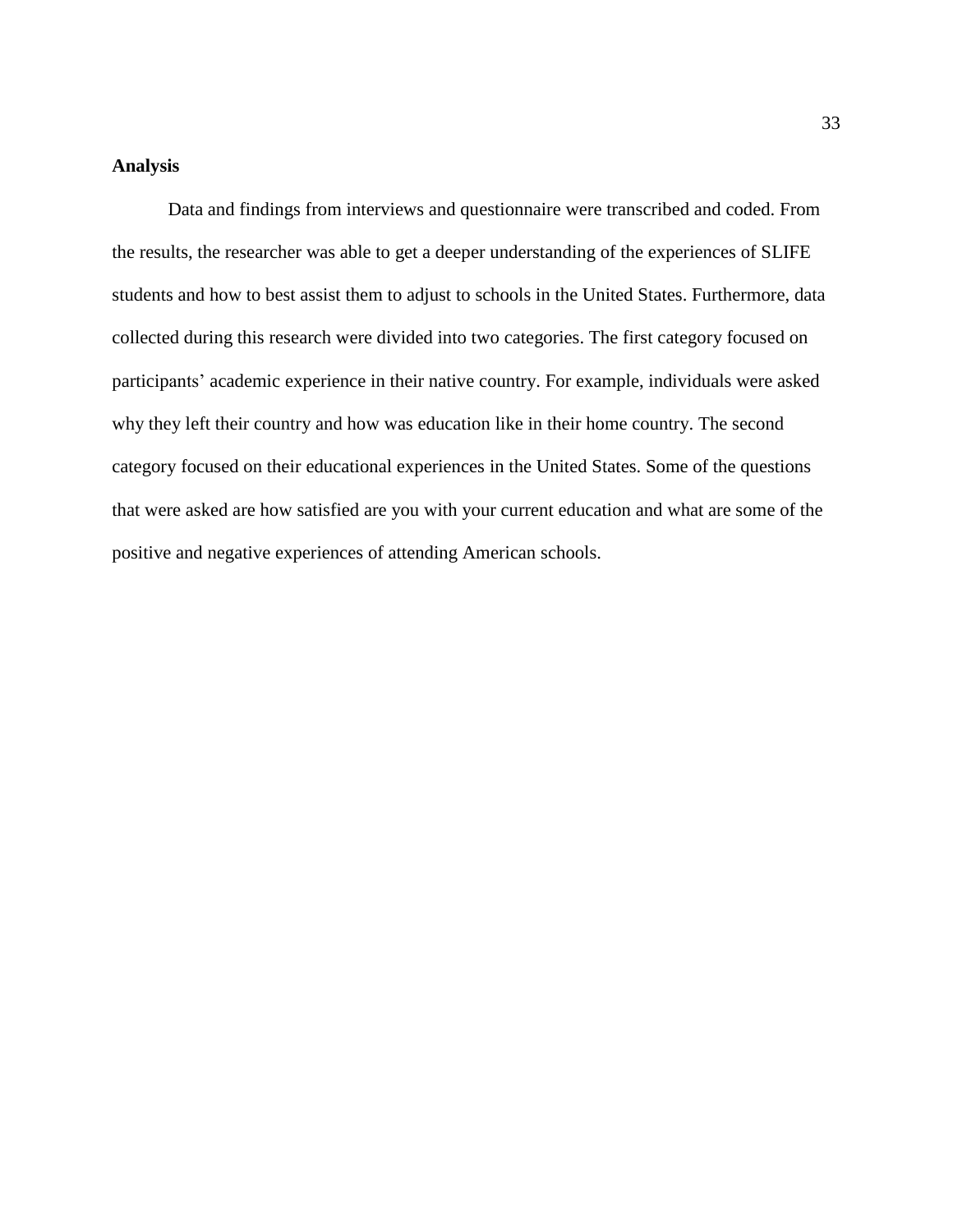## **Chapter 4: Results**

The first part of the results discusses the participant's immigration story and their experiences in their native country. For example, participants in this study shared stories about their educational background, school structures and some of the obstacles they encountered while trying to get a quality education in their home country. Then, participants discussed their experiences in American schools and the numerous challenges they face such as adjusting to their new lives in America, navigating their new educational system and adapting to the new culture. The participants also talked about frustrations associated with taking academic courses and their experience in a non-academic context. Afterward, participants discussed these following questions: knowing what you know now, what would you have done differently if you can go back to when you first arrived in America, what should be done to support SLIFE students and what advice would you give to future SLIFE students. Finally, during the analysis stage, the themes that will be covered are challenges SLIFE students encounter such as adapting to a new environment, linguistic barriers, literacy needs, financial barriers, communication challenges, psychological support and meeting the needs of the diverse SLIFE student population by providing bilingual program and address teacher qualifications and trainings.

#### **Previous School Experience**

Although some SLIFE students arrive in the United States with strong academic preparation and only need English language support, many SLIFE students do not have a strong educational background in their native countries due to various reasons. My first participant named Hussein emigrated from Saudi Arabia. He was born and raised in Saudi Arabia but is a Somali descendant. In Saudi Arabia, children born to foreigners do not have the right to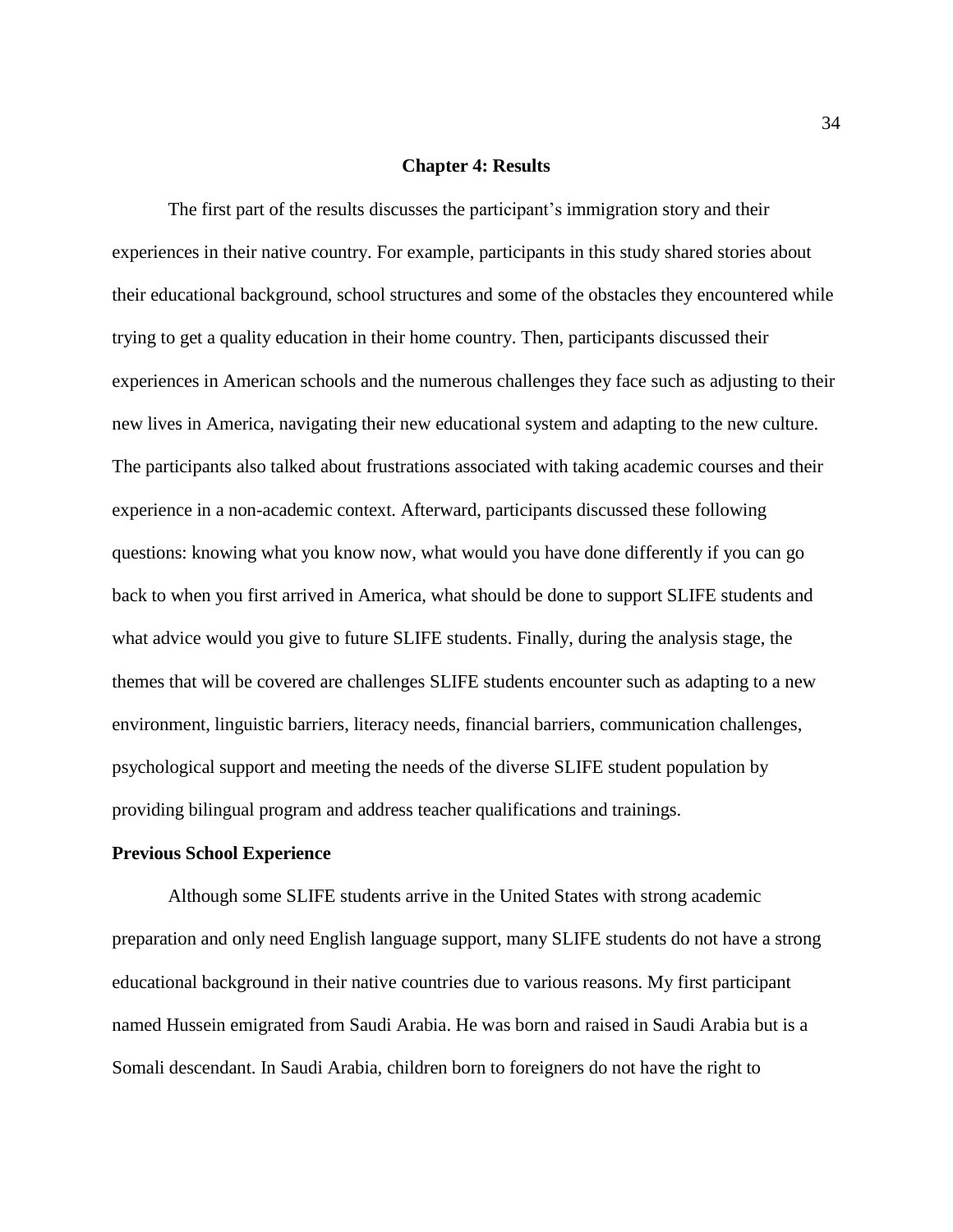citizenship, which means they cannot attend public schools or get a work permit. Therefore, Hussein went to all boys' private Pakistani school in Jeddah. Hussein said, " I did not go school the first three years of elementary school because my family could not afford to pay the tuition of all my five siblings." Many foreigner families in Saudi Arabia cannot afford to pay for school tuitions, books, and learning materials. As a result, their children do not go to school, or they drop out. Girls are particularly often the ones who do not get an education. Hussein's academic courses were taught in Arabic and Urdu. Hussein reveals, " Initially I had difficulties learning both languages because most of the students in my class were fluent in one of the two languages before the school year so I had a hard time making friends since I only spoke Somali and no one else did in my class." Hussein also pointed out his classes had students of varying educational backgrounds and his teachers had minimal educational preparation and was not trained as a teacher. Therefore, most of the students had private tutors at home or went to private afterschool programs, but he did not. Similarly, seven out of the ten participants in this research said their parents were not able to afford decent schooling for them in their native country.

Another participant named Aisha went to public school in Kenya. She talked about the lack of adequate infrastructure at her primary school in Nairobi, Kenya. She recounts, "My school did not have sufficient electricity, so we did not start classes until noon when it was bright enough inside the classroom to read and write." The lack of electricity also meant lack of Internet or slow connectivity. That leaves teachers without many modern educational tools such as computers, projectors, and printers. Moreover, Asma who also went to another public school in Kenya complained about classrooms being overly filled. She said, " My class had 79 students and one teacher. " She also shared that she was absent a lot from school because she had to take care of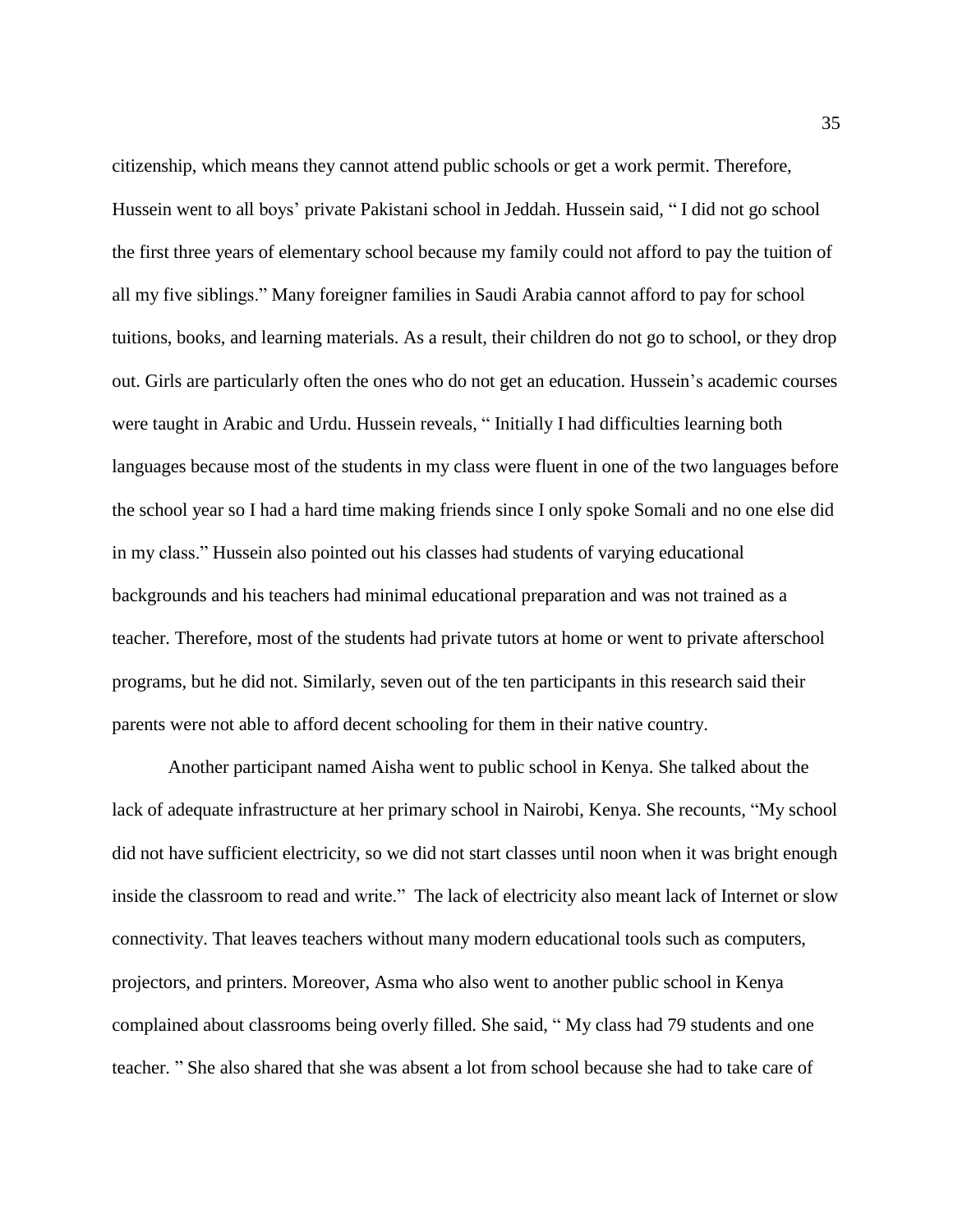her siblings as her parents looked for manual day work. Consequently, nine out of the ten SLIFE participants in this research claimed to have gone to school with poor infrastructure and unbearable conditions. Fatima states" the desks in our classrooms are arranged specifically to avoid the leaky ceilings. "

# **Academics in Native Country**

Although academic coursework in their native countries varied from one student to another, they all had one thing in common which was the pressure of passing the national exam. Eighty percent of the SLIFE participants I interviewed discussed the importance of the national exams in their school and that their educational system heavily focused on passing the national examinations. A few of the participants shared how their teachers provided the answers in advance of Kenya National Test and also turned the blind eye to students cheating during the exam. Jama who also attended a public school in Kenya said, "National test results are tied to teachers jobs, and schools funding and the local government expects teachers to improve test scores by any means necessary." On the other hand, Somalia, which has been without an effective central government since 1991, does not have an effective educational system or state curriculum. Most of the schools in Somalia are private schools and lack quality in terms of teaching, training, and performance. Each school has its own rules and regulation, policy, curriculum, education, and certification. There is no high education commission in Somalia, which controls and evaluates the quality of education and gives accreditation of universities and higher education. Ali who attended his secondary school in Mogadishu, Somalia said, "Many of the students in Somalia want to go to other countries to study because no one believes in our education system even us.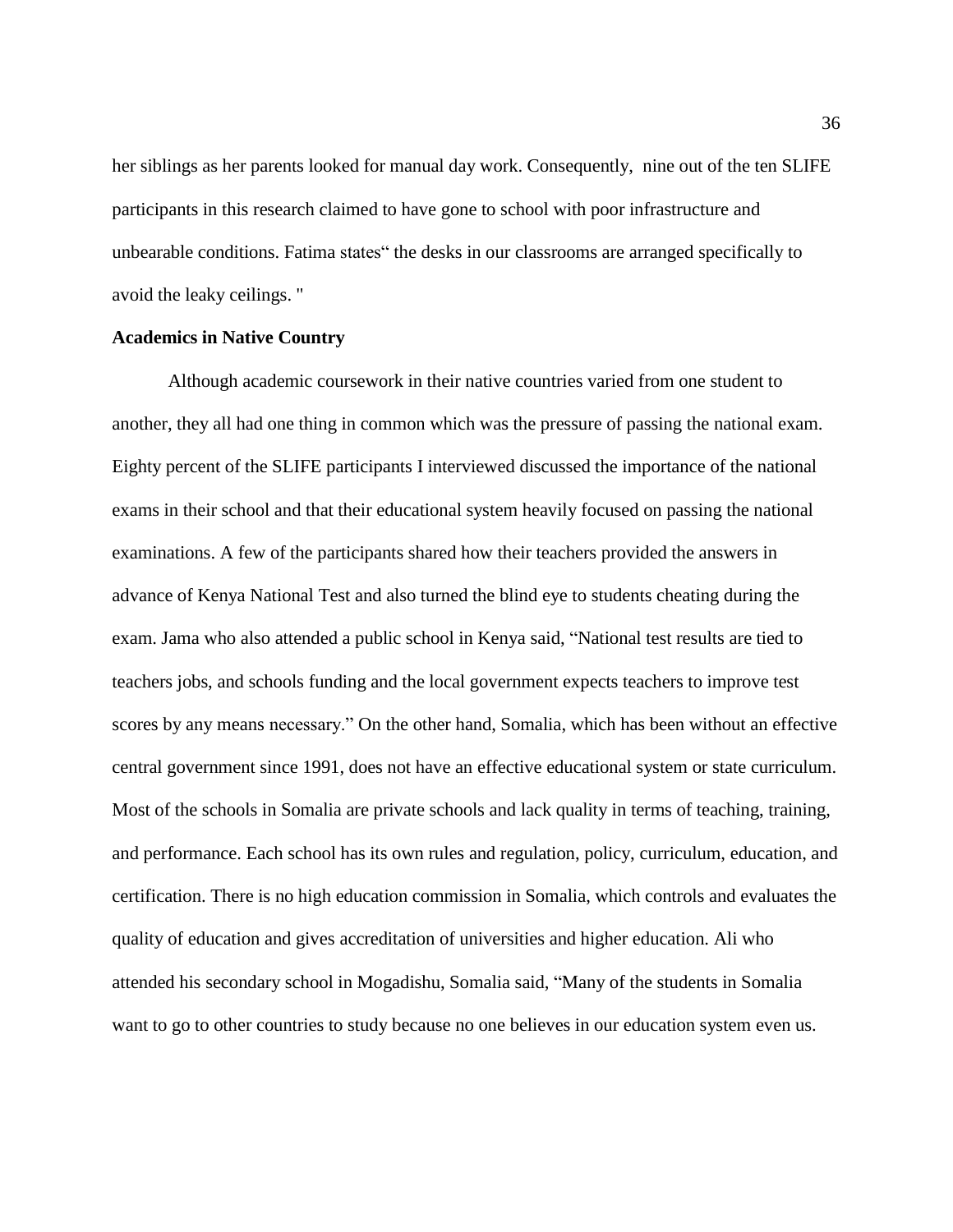Most of the schools in Somalia are considered business shops by many and anyone can open and operate a school that has the money and land."

Majority of the participants had no literacy in their first language. Jama talked about how most of the Somali millennials were not taught formally how to read and write in their first language. He states, "The Somalia language spreads only in oral form." Ali also added that since the collapse of the federal government there had not been much printing of books or literature in the Somalia language. He points out, "most of the billboards and advertising signs are in a foreign language such as English, Arabic, and Italian." Furthermore, math and foreign language are two of the most important academic course for SLIFE students in their native country. Participants said they achieved below averages results in their mathematics courses in their native countries because they did not understand basic math concepts and teachers also were not specialized in mathematics majors. Teachers had too many students and no time to help individual struggling students. One of the participants said, "teachers lectured all day and there was no participation or group learning. The teachers get mad when you ask a question, which he thinks it is a dumb question because you didn't study or understand anything he is saying". Furthermore, students also pointed out that the math and English they were learning were not meaningful and could not be applied in a real-life situation. Schools did not do a good job incorporating lessons to solve real-life problems so that more interest is created in the subject. On the other hand, English and Arabic were taught as foreign languages. Participants talked about how they did not have significant exposure to spoken English outside their classrooms and how they only had few opportunities to use English in their daily lives. Also, out of the ten participants only three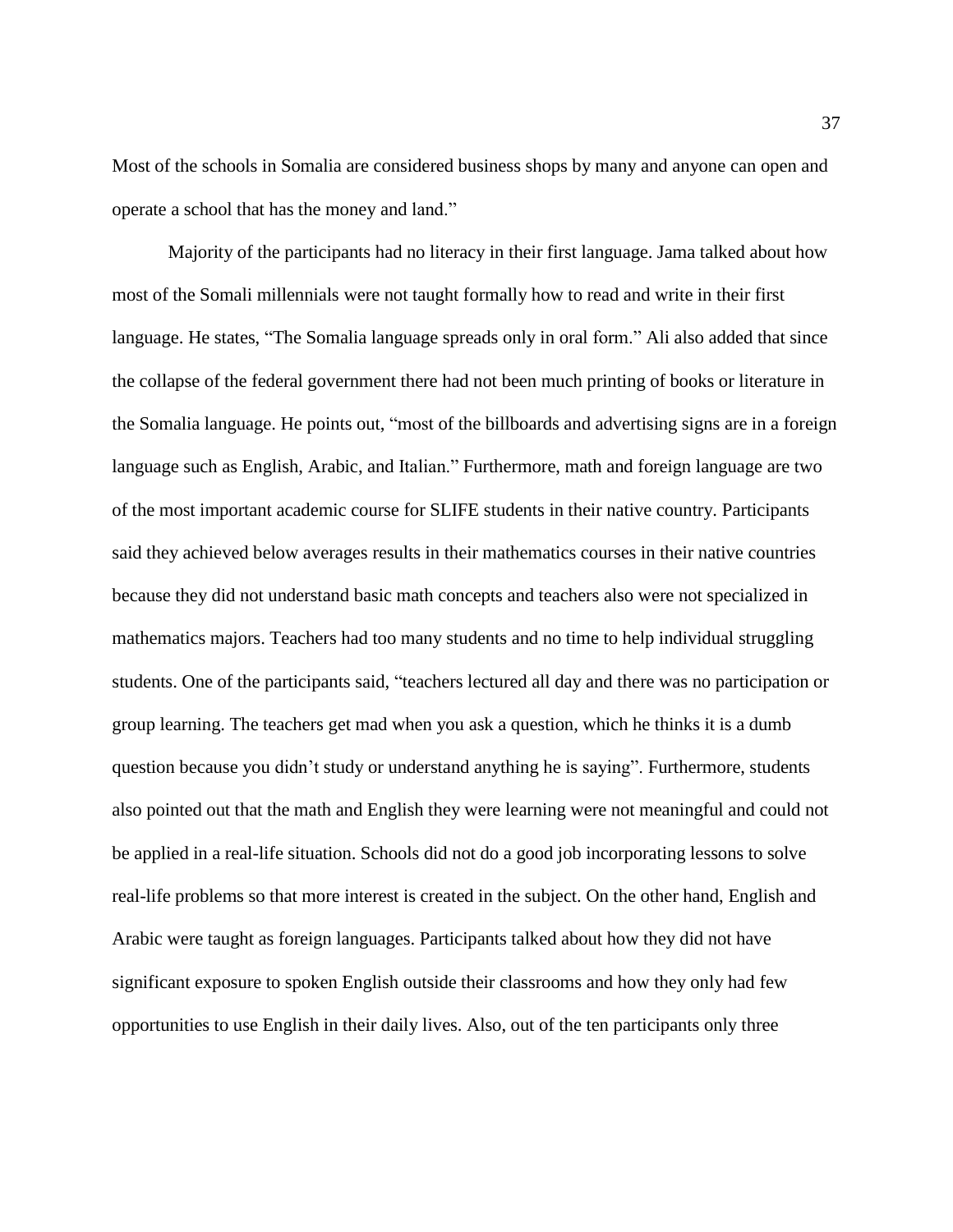participants can read and write in their first language, and all the participants claimed to have very little exposure to natural English speaking environment in their home country.

Moreover, though English is considered either the official language or their country's second language, many of the SLIFE participants in this study did not consider English as their first language. They spoke mostly Arabic, Somalia, Swahili, and Amharic at home and in the classroom. Jama pointed out that in all the subjects except Swahili are taught in English. However, most of the students rarely use English to communicate with each other. He said, "Teachers used Swahili a lot in class to explain material they said in English, and the class focused on grammar and reading." Using the students first language is considered in the classroom is a controversial issue in the EFL community because it denies students the opportunity for interaction in their second language. Also, students also had varying levels of English language proficiency in the classroom, which was a challenge for teachers. Asma mentions that while some students were nearly fluent in English in her classroom others like she had had difficulties just grasping the English alphabets.

Another obstacle most of the participant encountered in their native country was the lack of textbooks and supplies. Majority of the participants noted that they went to school with inadequate or no supplies. Thus, they were not able to perform a simple task such as reading from a textbook or writing in an unused notebook. Ali and Khadra whom both attended different schools in Somalia shared that no students had textbooks in their classes. Khadra said, "we recited after the teacher and copied everything on the board whether we understood it or not." Many of the participants indicated that their schools implemented the traditional teacher-centered pedagogy where teachers lectured and used rote learning.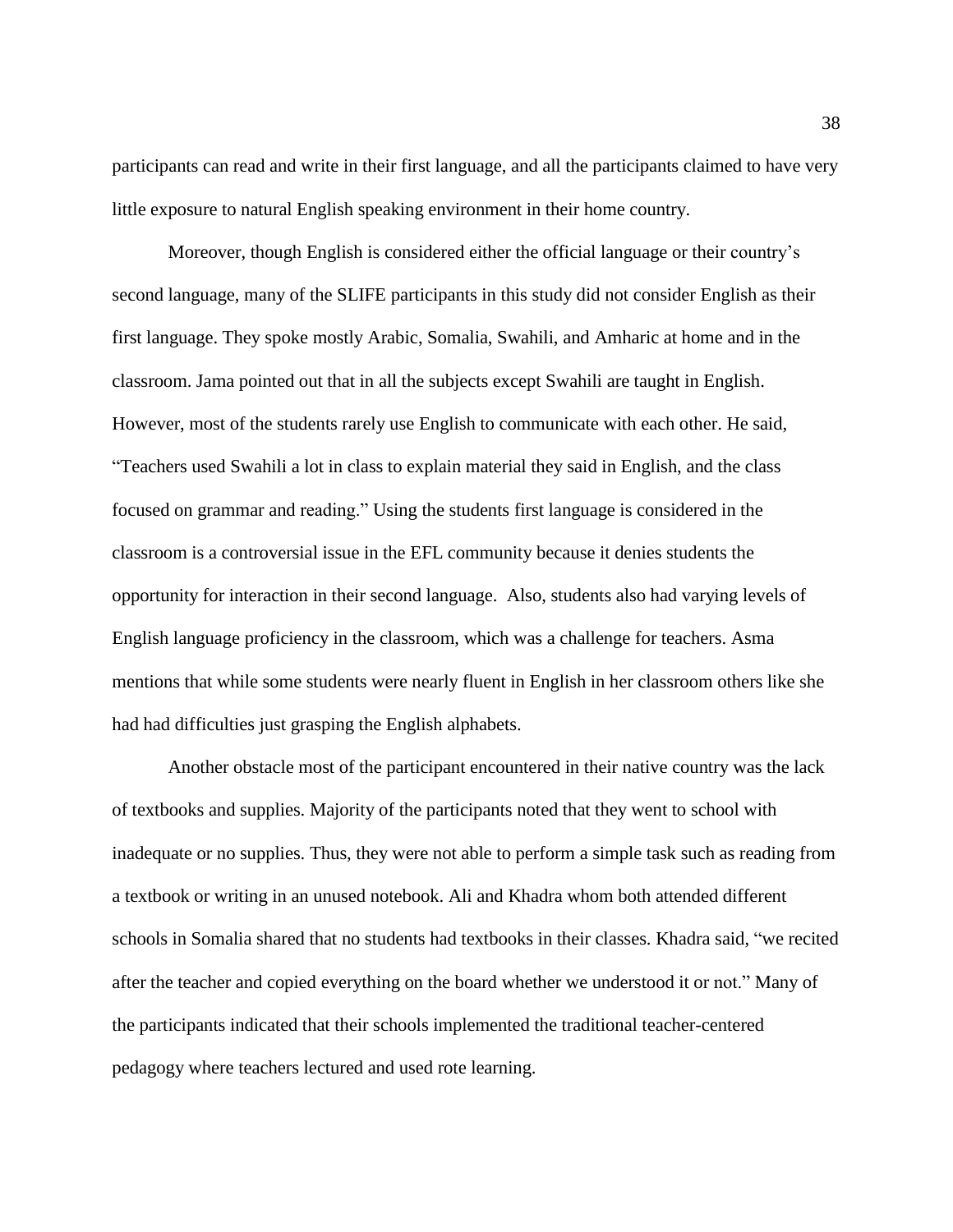# **Teachers**

SLIFE participants in this study have also seen the challenges of teacher shortage and the lack of qualified teachers in their classrooms. Hussein discussed how the shortage of teachers and the Saudi Government excessive bureaucratic rules for obtaining work permit led to the keeping of poorly qualified teachers in place. He affirms "we want to learn English from the natives, but we get teachers who do not speak good English himself." In Saudi Arabia, it is difficult to get Iqama or residency card as results employers try to solve this problem by hiring unqualified teachers who already have residency status. Teacher motivation is another challenge SLIFE participants encounter in their schools. Jama and Ali both discuss how their teachers are expected to maintain high ethical standards when their salaries do not meet the living standards. Jama reveals, "teachers in my school take bribes from parents during enrollment and exams period." Students who excel in their academics can sometimes apply for scholarships to study aboard in China, United States, England, and Canada. Thus, the opportunity to study aboard in one of these developed countries has put a great amount of pressure on students, parents, and teachers to achieve higher scores on state exams. Furthermore, teachers also face insecurity and terrorism in these countries. Al-Shabaab militants routinely target teachers and schools in Somalia and Kenya. Kenya News (KTN) reported on October 10, 2018, that Al-Shabaab attackers killed two teachers in Mandera, Kenya. Inspector General of Police Joseph Boinnet stated that "Suspected Alshabab terrorists threw an explosive device at a teacher's house that had two teachers setting off a fire that sadly killed the two teachers." The lack of secure and safe schools is a widespread concern in many of these regions and also contributed to the high rates of teacher absenteeism. The SLIFE participants from Somalia discussed how teachers are absent when they hear credible threats of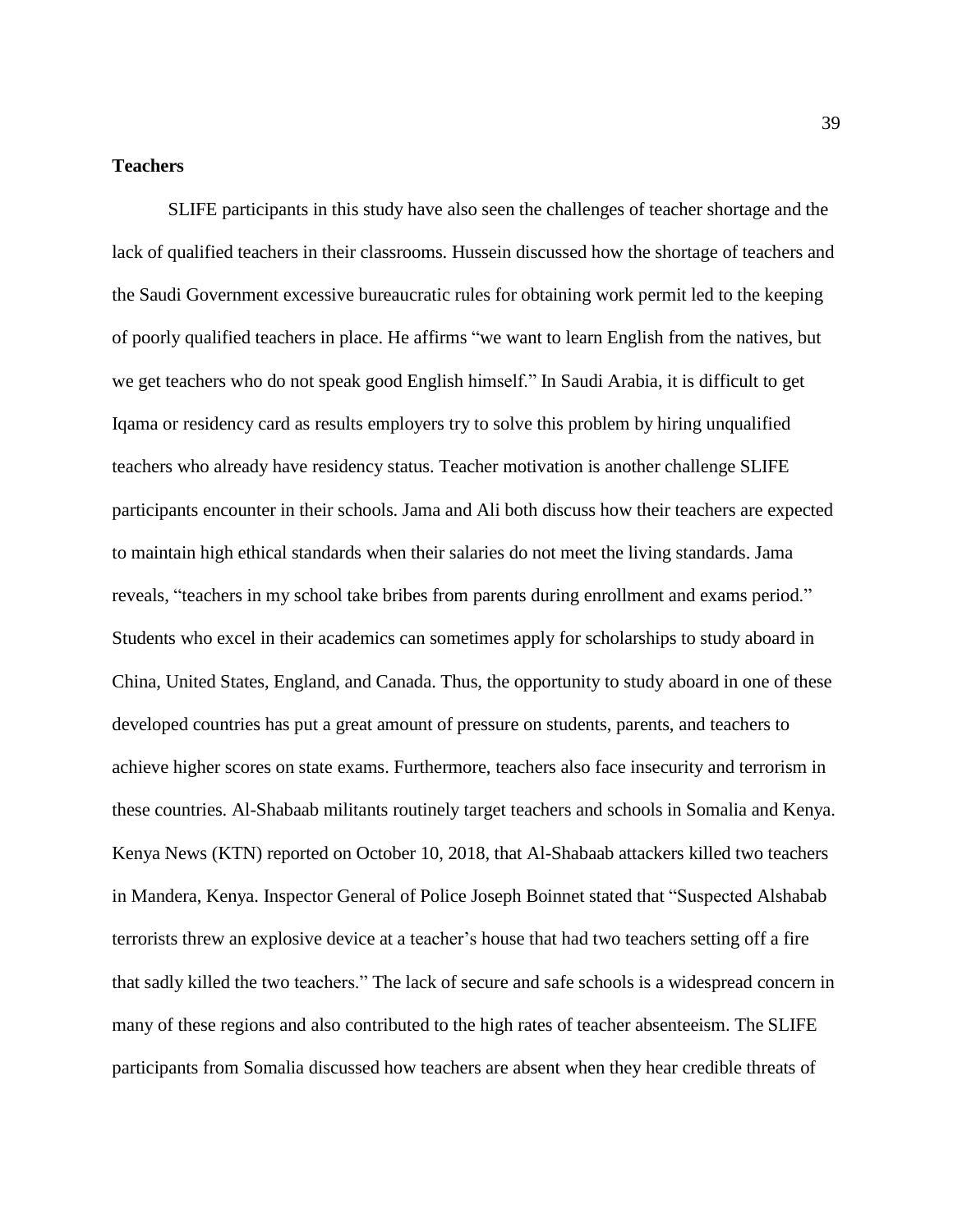workplace violence. Sixty percent of the participants in this research said they did not feel safe on school property while forty percent claimed corruption exists in their school.

Teacher interactions varied among the different participants of this study. Many of the schools the SLIFE participants attended were teacher-centered rather than learning centered. Asma mentions, "classroom interaction was discouraged, and only the teacher did all the talking." Although teachers were friendly and were impartial toward all the students some of the SLIFE students from Kenya talked about how their teachers were unhappy about the recent banning of corporal punishment. Some of the teachers believe that corporal punishments help student behave and teaches them right from wrong. However, in Somalia where corporal punishment is not banned and regularly used, many of the SLIFE participants see this method as physical abuse rather than discipline tactic. Khadra explains, "Students with disabilities or comes from poor household often get the hit most and most frequently." Corporal punishment also promotes violence and creates unsafe and violent school environment. Hence, out of the ten participants, only four participants claimed their school used physical punishment toward the student.

# **Extracurricular Activities**

The participation of extracurricular activities is something that many SLIFE participants in this study agreed were missing in their educational experience of their native country. Jama recalls, "participation in activities outside the classroom is nonexistent because our teachers and parents do not value sports or volunteering services." Although participating in organized athletics especially team sports can teach values such as teamwork, work ethic, fairness many of the schools in Somalia and Kenya have ignored these activities and would instead focus on academics. According to Eccles (2003), she states,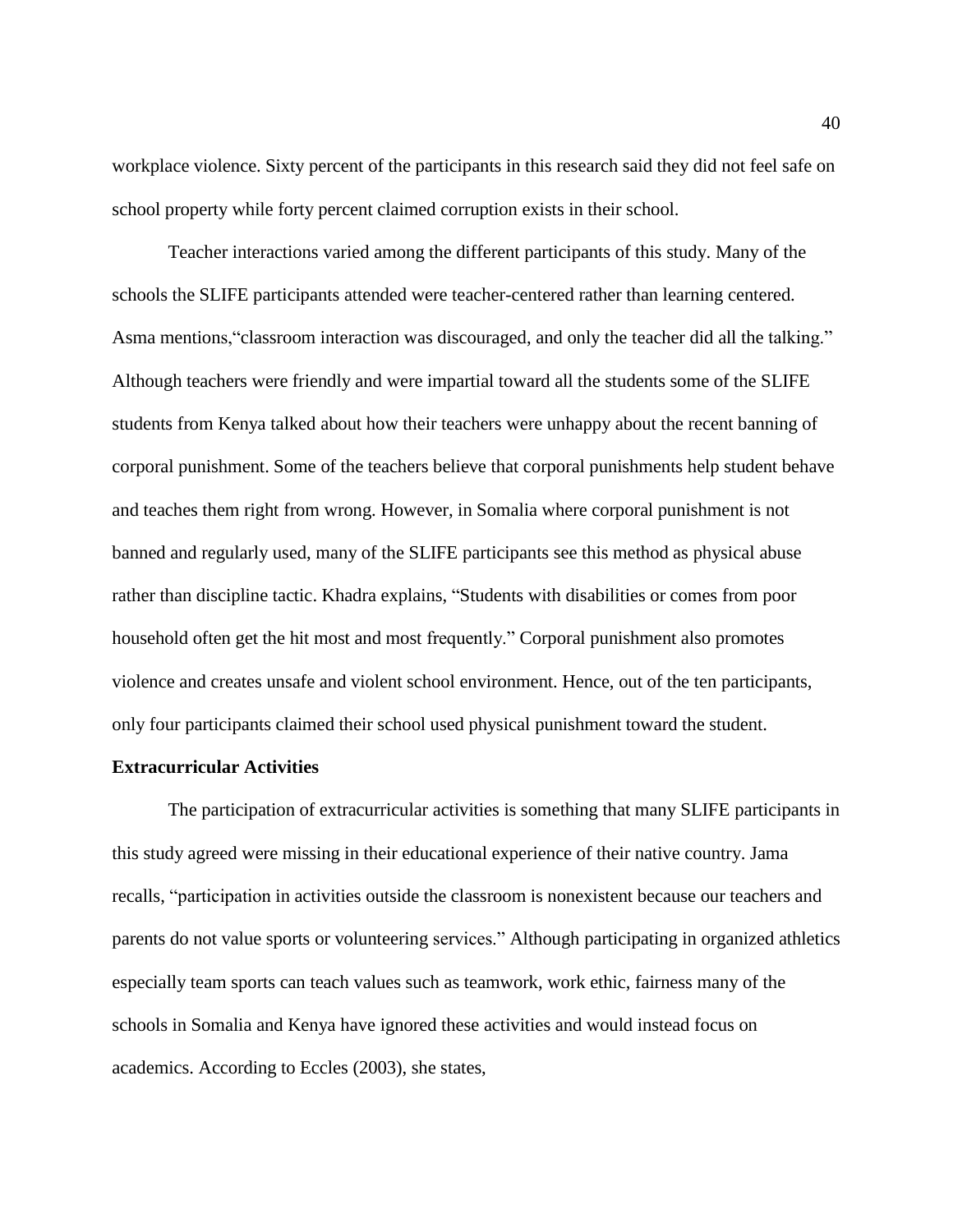Organized activities are a good use of the adolescents' time because such activities provide opportunities (a) to acquire and practice specific social, physical, and intellectual skills that may be useful in a wide variety of settings including school; (b) to contribute to the well-being of one's community and to develop a sense of agency as a member of one's community; (c) to belong to a socially recognized and valued group; (d) to establish supportive social networks of peers and adults that can help in both the present and the future; and (e) to experience and deal with challenges. (p. 886)

Participation in organized extracurricular activities has not only been linked to positive academic outcomes, but it also helps protect SLIFE students from falling victims to extremist ideologies carried by the Al-Shabaab terrorist militant groups. Nonetheless, out of the ten participants, only one participant participated in extracurricular activities organized by the school.

#### **Academics in the U.S.**

Many of the SLIFE participants in this study share difficult experience whether it is their journey to the United States or acquiring the necessary skills to be successful in American schools. Hussein talked about how he had ambitious goals and expectations such as graduating from high school and attending a prestigious university, but he did not know how to achieve these goals. He recalls, "I was struggling in ESL and other classes that were noncredit high school courses that did not even count towards my high school graduation credits." Other SLIFE participants also discussed their aspirations to do great things in the US and their lack of lack of knowledge of the US educational system such as high school graduation requirements and college admission requirements. Furthermore, SLIFE students were also expected to do well in the standardized test and graduate on time without having the necessary support to achieve these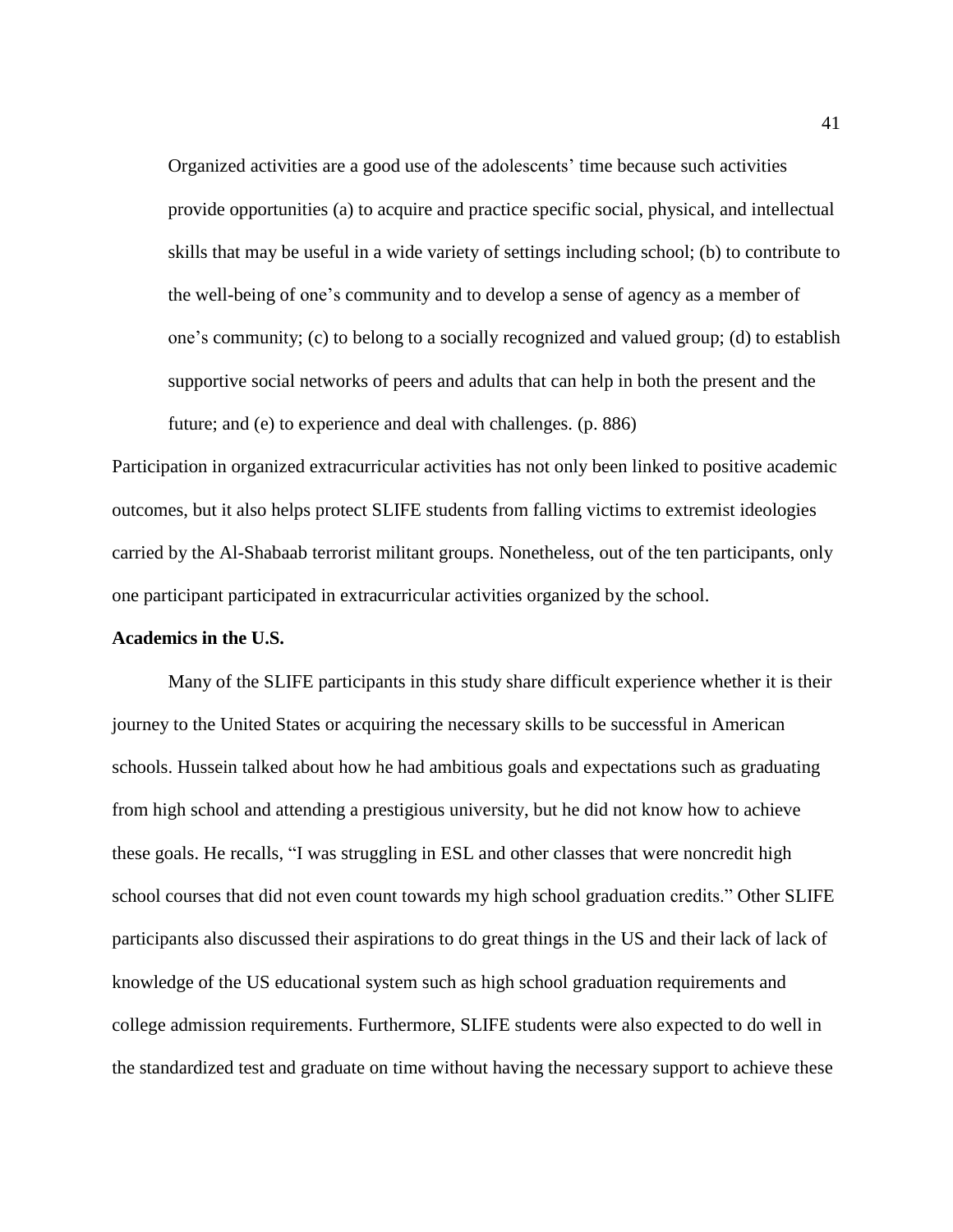goals. Asma remembers, "I was confused about going to different classes and having different teachers for every subject because I was used to having one teacher for the whole day and same classmates for the entire school year." Asma also came to America with high hopes, but when she started school in Columbus, Ohio, she felt lonely, confused, scared and overwhelmed. Asma and other SLIFE participants not only had to learn English but they also had to learn how to go to school in the US. Thus, out of the ten participants, seven participants felt they were not prepared to take high school academic courses.

# **Coursework**

Majority of the SLIFE participants in this study took ESL classes on top of their mainstream courses such as mathematics, science, history, physical education, and other electives. Although these students were not prepared for the mainstream classes, they were not interested in taking noncredit remedial courses that did not count toward their high school graduation. Khadra asserts, "I cared more about graduating from high school than anything else." Khadra did not have an official transcript from her school in Somalia and was unhappy; she was placed in a lower grade for her age. Not only did she not like the fact that she was the oldest in her class, but she was also embarrassed at her inability to speak English fluently in front of her peers. Furthermore, although math is considered to be universal language regardless of where one is from, some of the concepts may vary depending on the country one studies. For example, many countries SLIFE students studied used the metric system in weights and measures while in the United States they had to learn Imperial System (IS). Hussein recollects, "I had a hard time learning the different system Celsius, Fahrenheit and also the vocabularies that are used in word problems and also not to forget Arabic use different number symbols than the US which was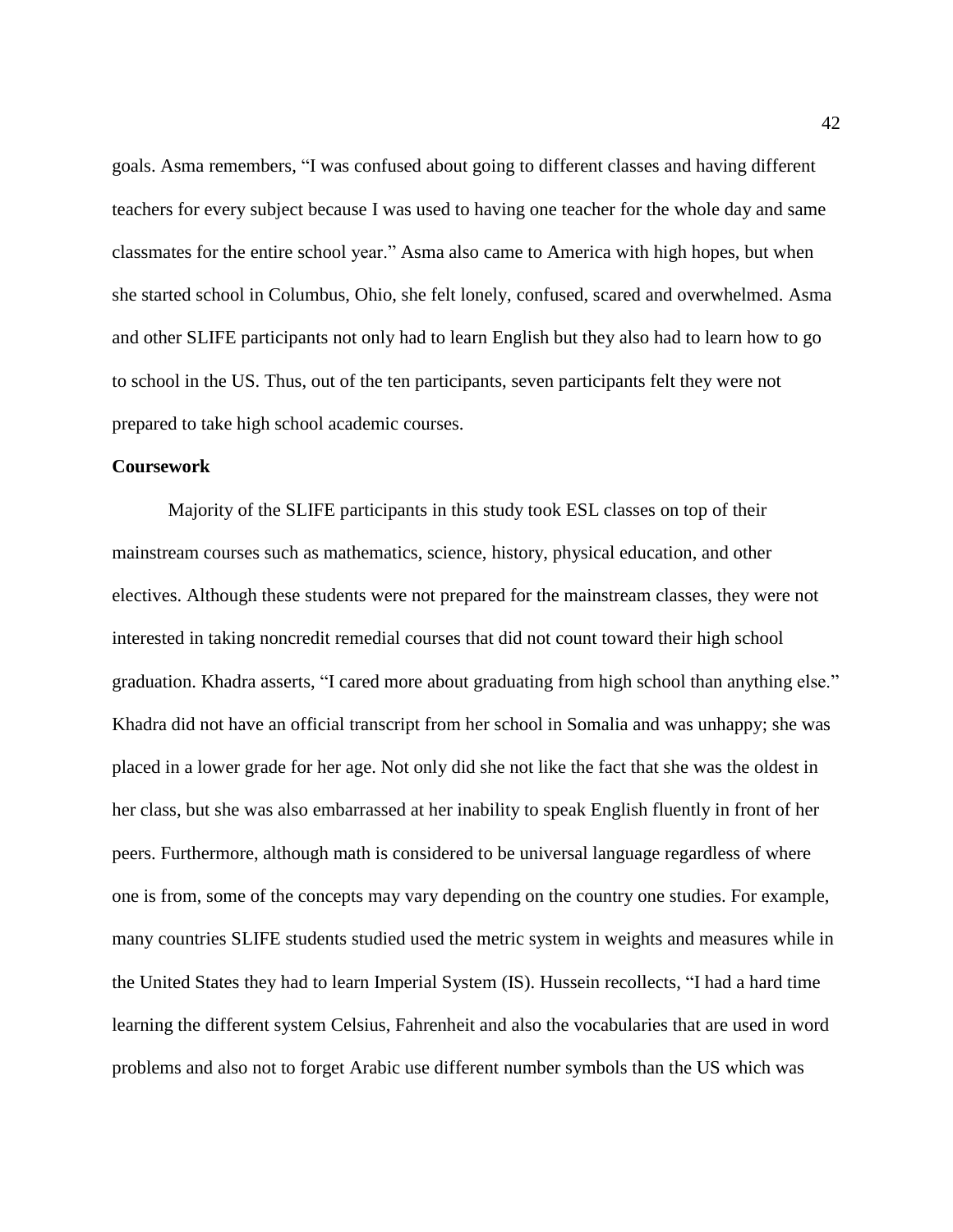tough for me as well." Many of SLIFE students in this study did not have a good grasp of academic English used in their classrooms, which made it more difficult learning new concepts.

Science classes also presented many challenges for SLIFE students in this study. The language of science can be confusing for SLIFE students because everyday words such as family, culture, and table have a different meaning in the science world. Mushin states, "I hated the lab experiments in chemistry and biology because I never knew what we were supposed to do and teachers were always busy so I did nothing for the period and got zero on the assignments." Only one participant liked their science courses and doing experiments that were handed in school during their high school years. Fatima mentions, "I liked my labs because we did experiments on stuff I studied back home, so I felt really smart when my friends asked me for help." Also, participants also discussed how they enjoyed the hands-on activities more than the traditional teacher lecturing style. The hand on experiments allows learners to be more engaged and make connections between concepts in the classroom and concepts in the real world. Ninety percent of the participants in this research enjoyed doing hands-on projects where you worked together to figure problems out instead of traditional classroom learning.

Furthermore, SLIFE participants also faced the challenge of understanding the expectations in a physical education class. Physical education course is required for all high school students in Ohio as they learn about the importance of health and how to an active lifestyle. Asha explains, "PE was fun, but the gym outfits that were required were not appropriate for my culture and games were also new to me." Few of the SLIFE participants had a different experience in their country with physical education courses while the majority did not have PE classes in their schools. In Somalia, physical education classes were removed from the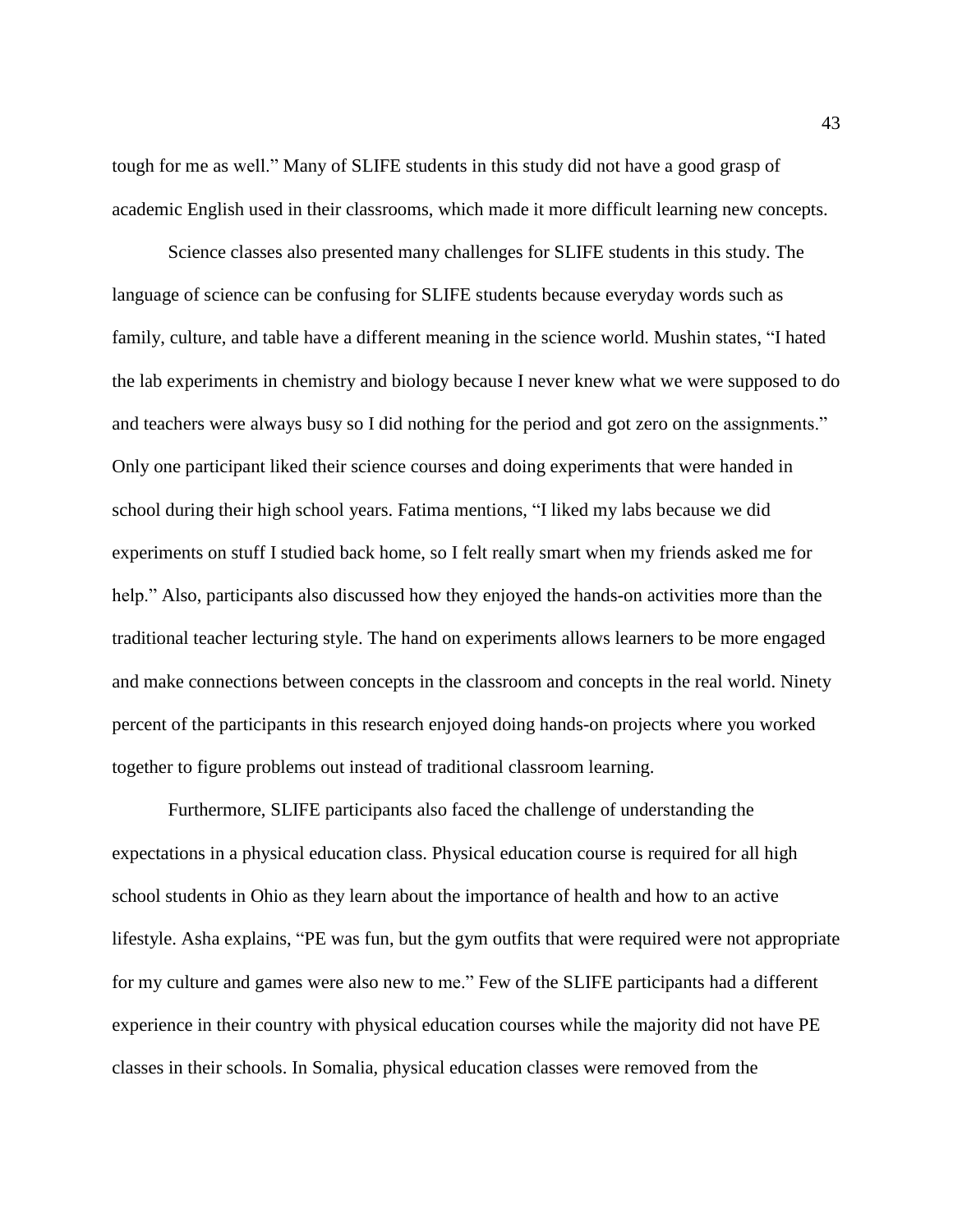curriculum when the local government collapsed, and Al-Shabab militants took over many of the public and private schools. On the other hand, in Kenya, although educators see the importance of physical education in the curriculum, they do not have the staff or facilities to offer these classes.

# **Technology**

Technology in the classroom has helped many SLIFE participants learn English while having a tremendous positive impact on their education. For example, students were able to benefit from the digital tool such as pictures, graphics, and video to see real-world examples of what they were learning. Mohamed points out, "technology has helped show my knowledge of the subject to the teacher without the stress of everyone watching me." The use of technology also provides students with comprehensible input and also increases the possibilities of differentiated instruction. The participants in this research regularly used technology in the classroom such as SmartBoard, Ipads, and computers. They also had access to computer labs and the school library's technology rooms. Furthermore, participants also pointed out that teachers regularly used software applications to assign homework and monitor students' progress. One obstacle that many of the SLIFE participants encounter with technology is the lack of Internet at home. Ali states, "its difficult to complete online homework when you do not have Internet at home." As teachers increasingly expect students to use technology in their learning many SLIFE students do not have Internet at home, which affects their academic performances. Students without Internet cannot complete online homework, do independent research or communicate with their teachers and classmates when needed Consequently, out of the ten participants, eight participants said their Internet connection was weak at home and were able to connect to the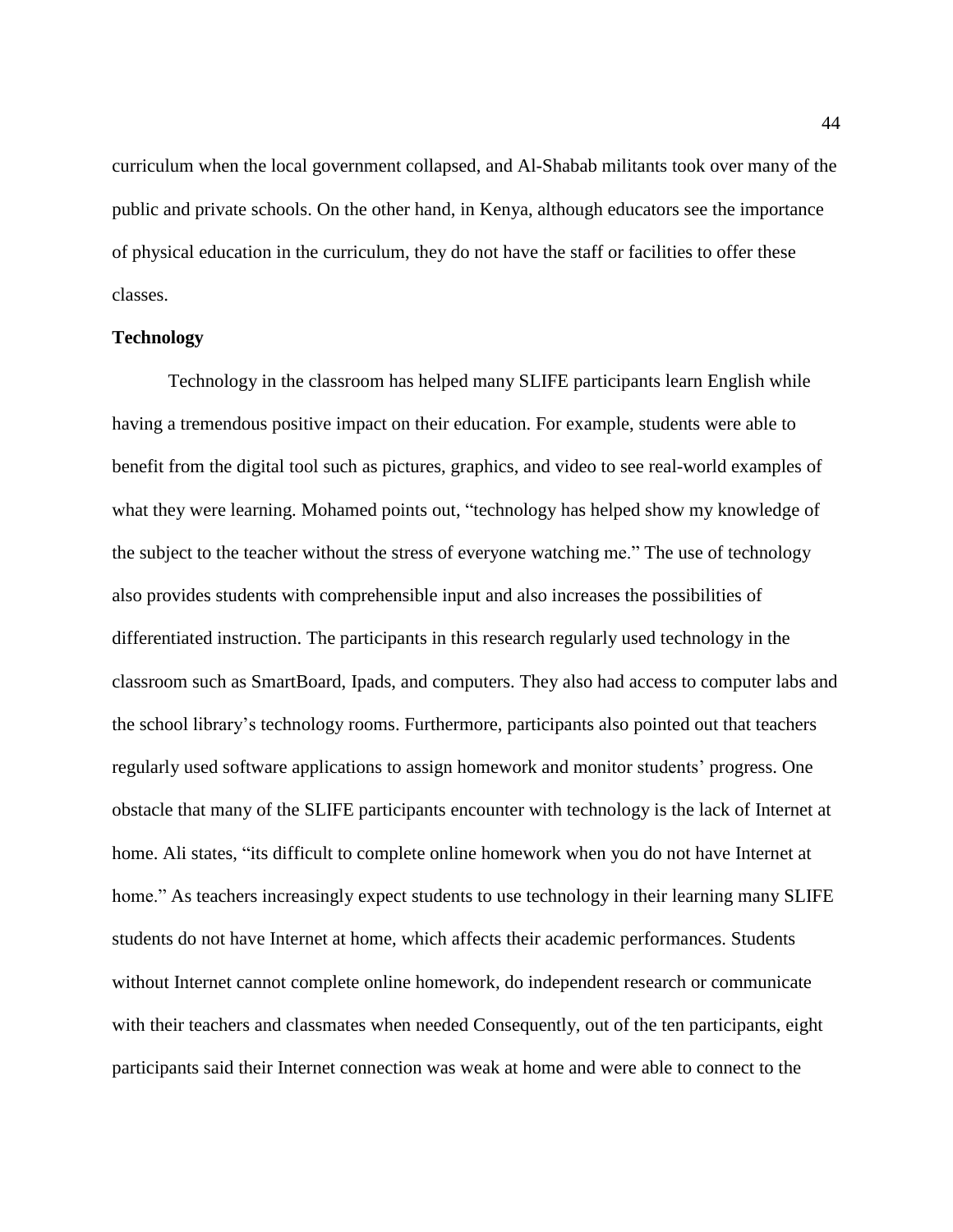Internet through the only Smartphone or Tablet. Mushin says "I don't like watching school materials or downloading large homework files because I have limited data plan and I try to avoid hitting my phone data limit quickly."

# **School Culture**

The SLIFE participants in this research were surprised that American students could wear whatever they want in their school. Ali discussed how he wore blazers and dress shirts to school for the first couple of months of his first school year in the United States. He recalls, "everyone thought I was a weirdo because I wore professional clothes like I was going to an important meeting." Many of the SLIFE participant's native countries required students to wear a uniform that consists of a dress shirt, dress pants, and a tie. Furthermore, their school schedule was 7:30 am to 3:30 pm unlike in their native countries, which were only a couple of hours of schooling. Majority of the participants had four classes block schedule, which included core classes and electives. Moreover, these participants were also fascinated that the school offered breakfast and lunch. Although many Americans complain about school lunches being unhealthy and tasteless, these SLIFE participants enjoyed their school meals. Mohamed remembers "I loved the French toast and waffles we had for breakfast and the burgers for lunch." The SLIFE participants had seen the school lunches as a break from their traditional food that consisted of rice and meat. Eighty percent of the participants in this researched enjoyed the free or reduced lunch at school. Nonetheless, some of the SLIFE students did notice that there was a stigma associated with receiving free lunch at school. Asha claims that "the cool and popular kids at school did not eat free lunch so most of the time she skipped eating lunch in order to fit in with her friends."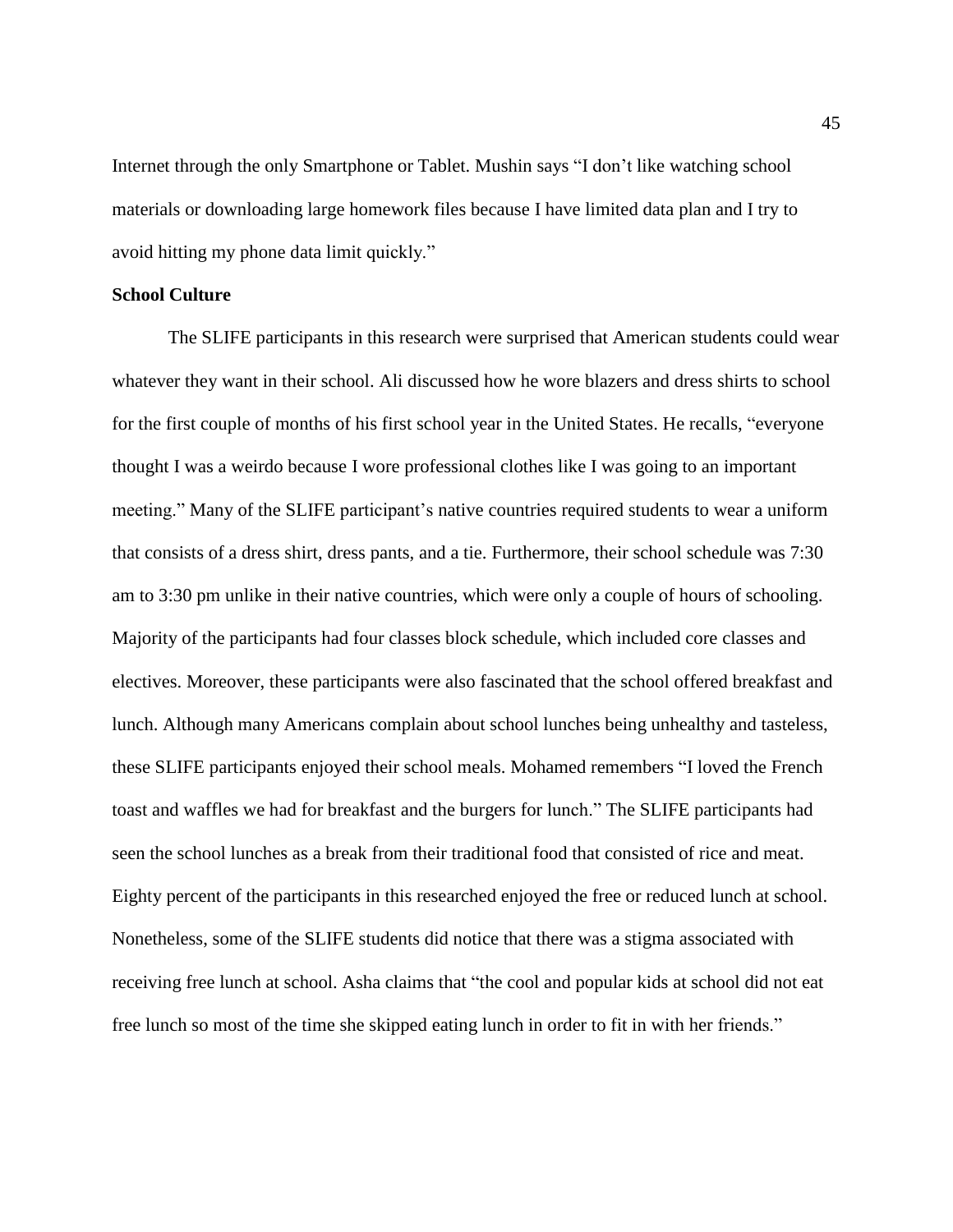Furthermore, riding school buses was also a new experience for SLIFE students in this research. There were no school buses in their native country, so students had to walk or find other means of transportation to get to school. In the United States, SLIFE participant was able to take the school bus to school. Fatima states, "first I saw the school bus as a VIP status because only rich families put their kids on the bus back home, but then it got embarrassing because my friends all had cars and did not take the bus." Ninety percent of the participants in this research rode the school bus to school.

Bullying was another problem SLIFE students experienced in their American schools. SLIFE participants in this research felt discriminated and marginalized by their peers and teachers. Mushin mentions, "students made fun of my strong African accent which was hurtful, and I started disliking coming to school." SLIFE participants had to deal with the challenges of adapting to a new culture and being victimized due to race, religion, ethnicity and family income. Participants discussed how they were teased about their clothing especially the girls who wore the hijab (head scarves) and how their classmates associated them with pirates or other negative stereotypes.

#### **School Safety**

Different participants had a different view on school safety. Majority of the SLIFE male participants felt unsafe at school while the female's participant felt safe. Mohamed recalls, "there is racial tension between the Somali students and other students such as African Americans and the white students." Some of the SLIFE participants feel their peers do not welcome them, which makes them feel alienated. As a result, there have been some fights in school that aroused because of a rift between Somali and African American students. There is a misunderstanding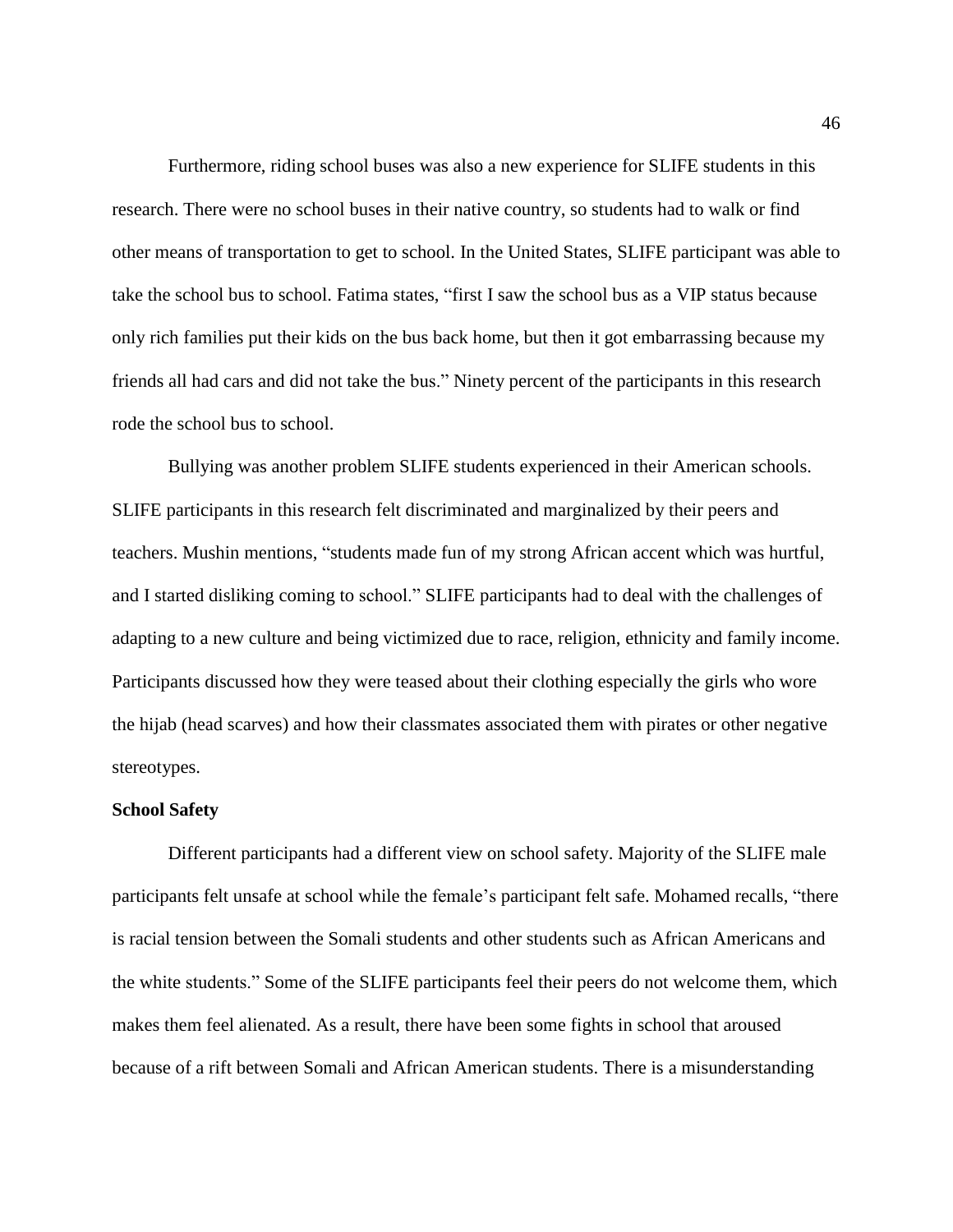between the two cultures, which has created tensions. Some Somalis SLIFE students have a negative preconceived notion of African Americans living in their neighborhoods while African Americans feel that the new Somali immigrants are stealing their jobs and are taking advantage of government benefits. Nevertheless, six out of the ten participants said they felt safe at American schools.

# **Teacher Interaction**

Interaction with teachers varied among the participants in this research. Some of the participants had a positive relationship with their teachers considered them to be supportive and engraining while others thought their teachers were unhelpful and discouraging. For instance, Khadra discussed how her teacher was discouraging and considered her career aspirations as unrealistic goals. She discloses, "my English teacher was always negative, and she always talked about how I was so behind and needed to focus on this task only." On the other hand, Ali's teacher was supportive and caring. He recalls, "my teacher always listened to me, and she took the time to get know me and she make me feel relaxed in her class, and I can be anything I want to be if I worked hard at it." Moreover, SLIFE participants in this research agreed that a positive teacher-student relationship could have long-lasting effects on students' social, emotional and academic development. Seventy percent of the participants in this research had a positive interaction with their American teachers and considered their teachers to be supportive.

Additionally, SLIFE participants felt more comfortable speaking when the teacher created a positive classroom culture, and everyone was accepting. Students did not fear failure in classrooms, which mistakes were seen as an opportunity to learn and grow by the teacher and classmates. Fatima points out, "my teacher did not accept students who are laughing at each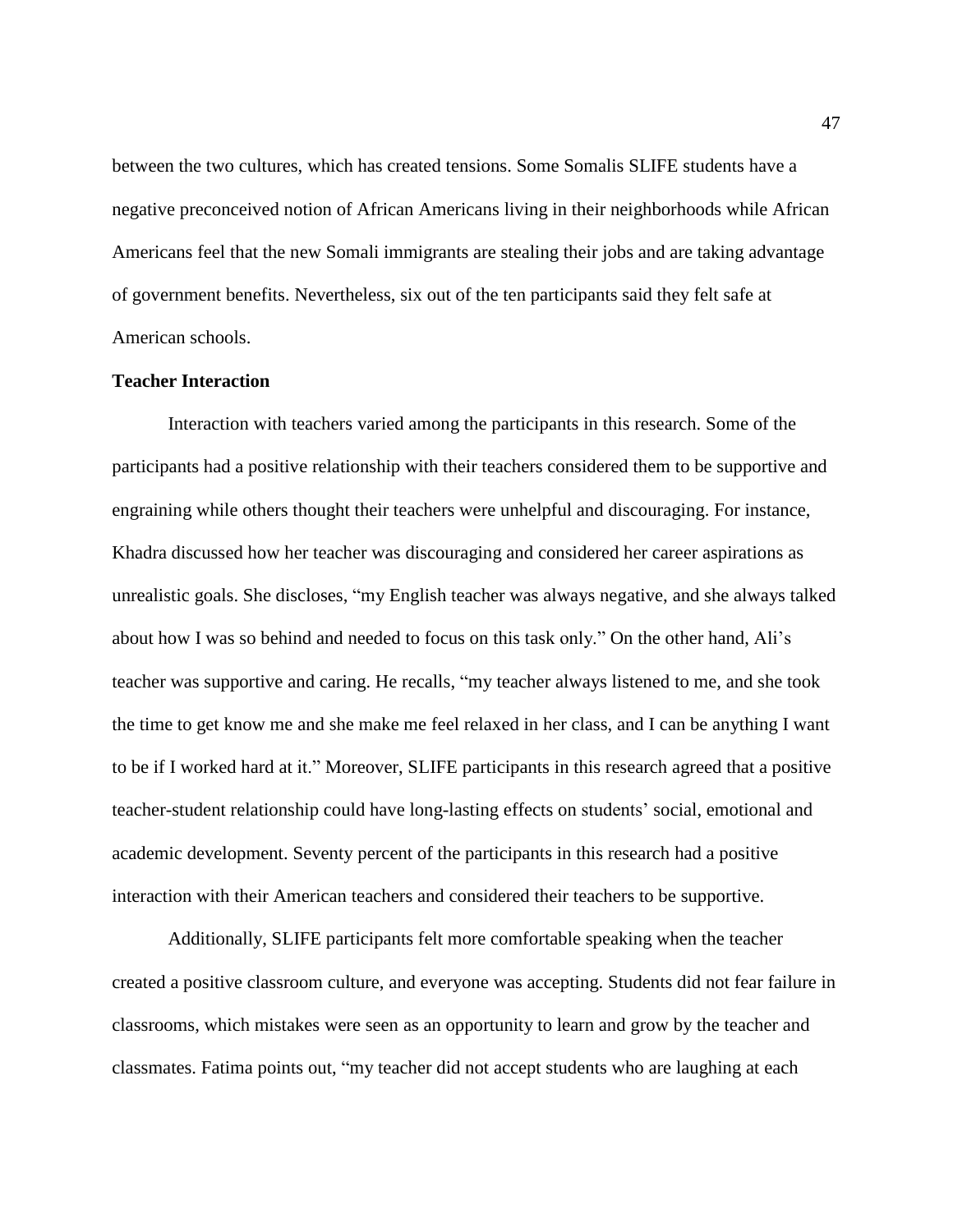other for giving the wrong answer, and she kicked out anyone who did that." Furthermore, teachers who were perceived to be busy did not have a strong relationship with the participants. The participants in this research gravitated to teachers who had an open door policy and who listened to students concerns and helped resolve their issues. Aisha recalls, "Ms. Johnson class was the hangout place for my friends and me during lunch, and after school, we talked a lot there and sometimes we did our homework there." Participant also mentioned that they avoid seeking help in classrooms in which they felt like their peers or teachers would judge them negatively.

# **Future Goals**

Many of the SLIFE participants in this research were optimistic about their future in the United States. Asha was discussing her future said she wanted to continue attending State Community College and become a nurse after she transfers to a 4-year University. She was confident she would become the first in her family to graduate from college and achieve success. On the other hand, Mohamed thought the school was too difficult for him, and he wanted to get his Commercial Driver License (CDL) to drive a Semi-trailer truck. He reasons, "I have a family to support, and I need work; that is why I cannot continue school." Mohamed felt that his English was good enough to get him driving on the road. Furthermore, Khadra also had an aspiration to go to college. She currently works at a warehouse and dropped out of high school last year. She plans on going back to school to get her GED and eventually becoming a social worker. Also, Hussein is currently working on getting his Associated Degree and plans to study electrical engineer at State University. Ninety percent of the participants of this research were optimistic about their future and held a positive view of future goals.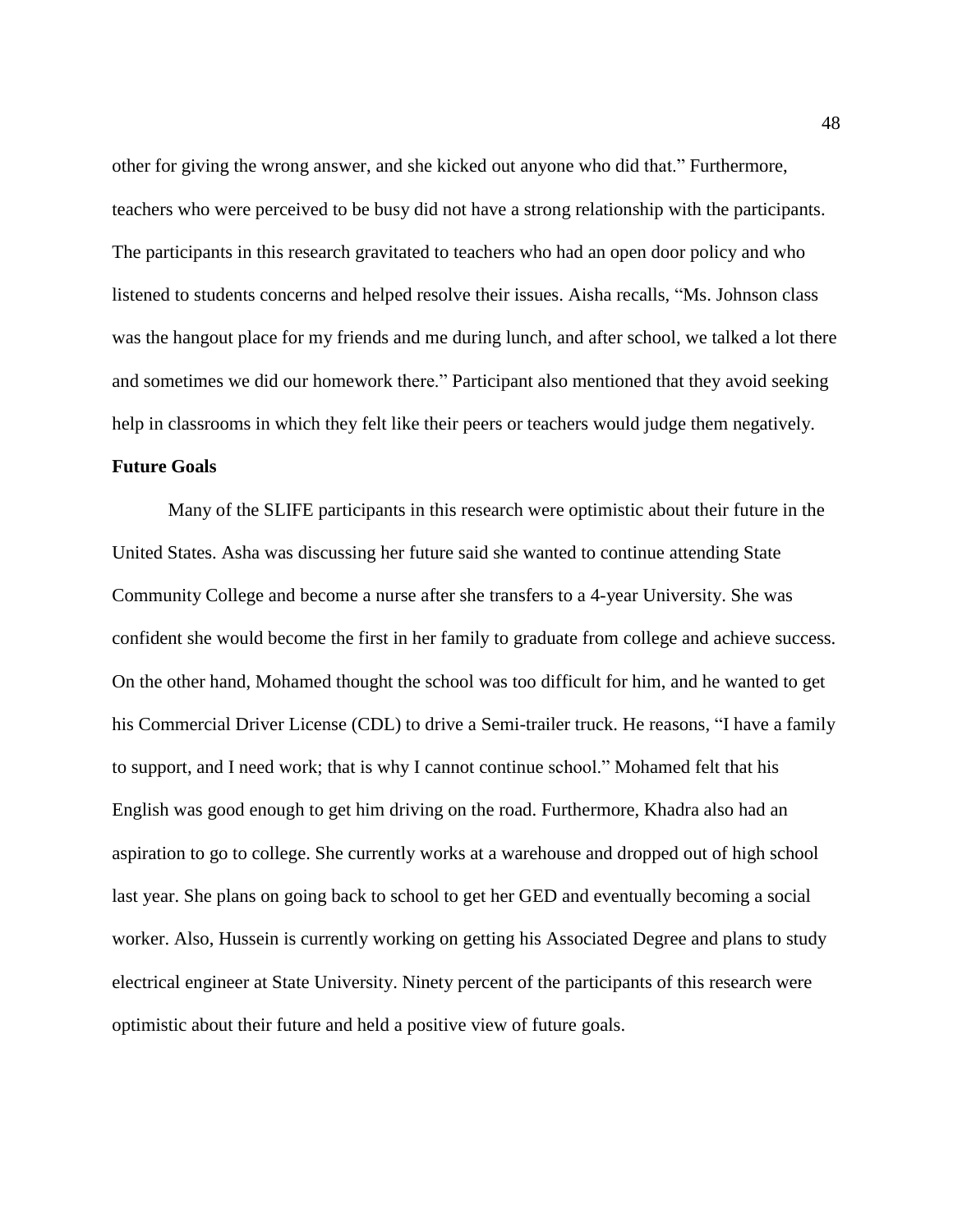Some of the SLIFE participants in this research, however, were not sure how to achieve their future goals. For example, Mushin discussed how he hoped to become a translator for the government but was not sure how to pursue his goal. He states, "I never sat down with a counselor at my school to talk about my future." Moreover, Fatima discussing her future also had no idea the requirements needed to attend State University in which she hoped to apply in the future. Lastly, many of the SLIFE participants did not know about scholarships, school loans such as subsidized government loan and interest rates. These students are not able to make informed decisions about their future without understanding the US education system and its requirements.

Moreover, many of the SLIFE participants in this research agreed that their current education would not prepare them for their future. Jama states "I do not think my school prepared me for the real world because I do not have the skills needed to be successful in the real world." SLIFE participants feel that they are not prepared to navigate the US education system on their own. They also feel that they forgot most of what they learned in high school. Participants would like their schools to teach them critical life skills such as how to manage money, find the right job, and communicate effectively with potential employers. Aisha mentions, "I wish I had a support team at our school to help me with career planning and different ways to reach my goal." SLIFE participants believe that their schools only focused on them catching up to their peers rather than getting them the knowledge and skills they need to be successful after high school. Consequently, eight out of the ten participants in this research do not feel like their school prepared them for college or the world of work.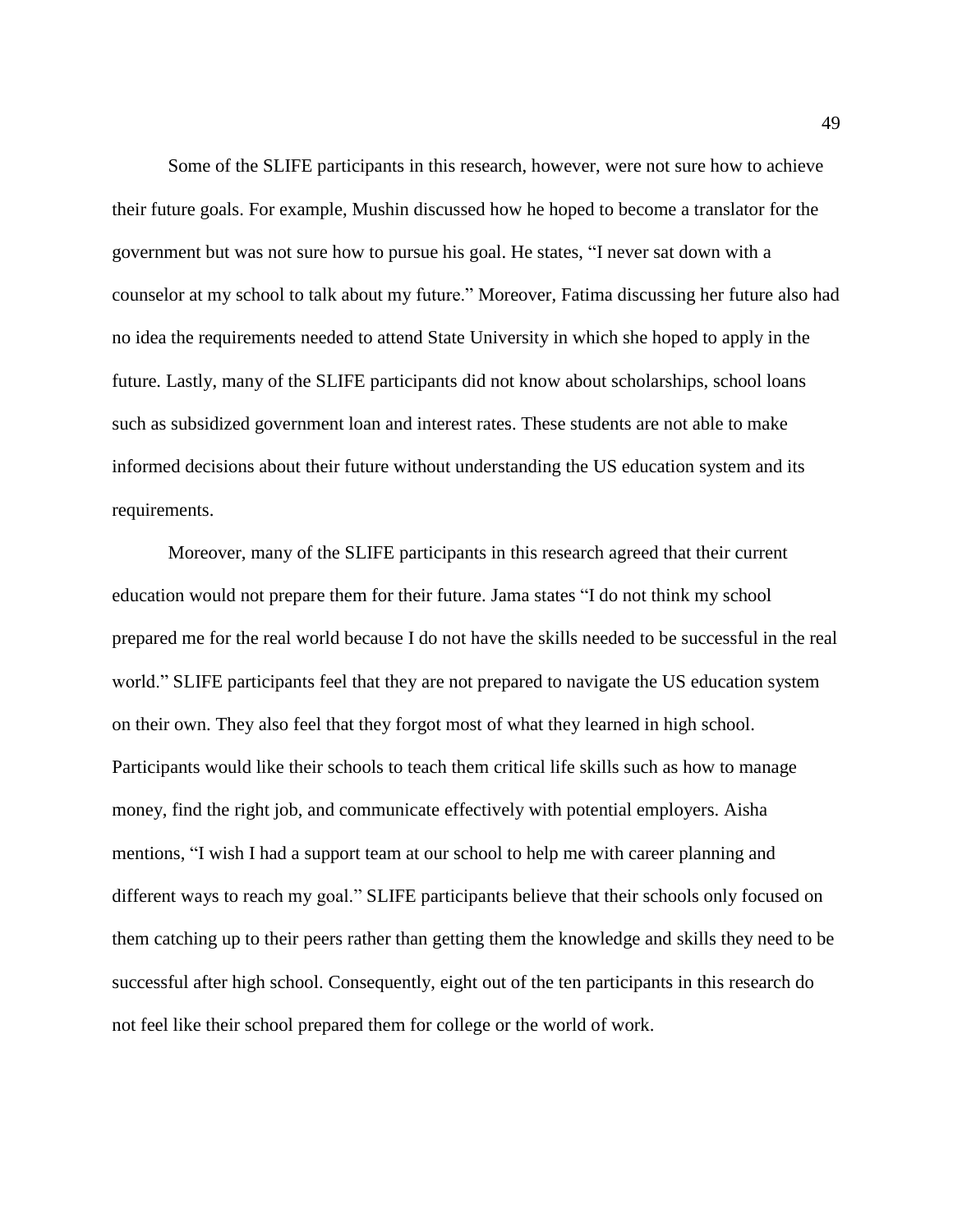# **Support System**

SLIFE students often have significant adjustments to life in their new communities and schools. Many of the SLIFE students in this study relocated to Columbus, Ohio where there is a large Somali population already existing. Mohamed asserts, "I was happy when I came to Columbus because I got help from family and friends with interpretation and housing." Some of the SLIFE participants also took advantage of community programs such as the Somali Community Association of Ohio (SCAO), Metropolitan Library Programs and International Rescue Committee (IRC). These programs provided participants with employment and job training, ESL classes, legal support and interpretation services. Asma recalls, "when we first came to America we landed in Michigan, and we had no help, and we did not know English it was very tough winter." SLIFE participants who settled in communities were people from their native country did not live, had a difficult time adjusting to their new environment and felt a sense of isolation and abandonment.

## **SLIFE Advice**

SLIFE participants in this research were excited about giving advice to other SLIFE students and helping them avoid some of the mistakes they made. Their advice touched on different topics such as academics, financial management, careers and building strong relationships with family, friends, teachers and other supportive adults. For example, the participants discussed the importance of asking for help and asking questions. Khadra affirms "if you are having problems in school or at home, many people can help you as teachers, counselors or family and friends." She also noted that no one would help if you if you do not ask for help or ask questions. Supporting SLIFE student's academic success and educational process will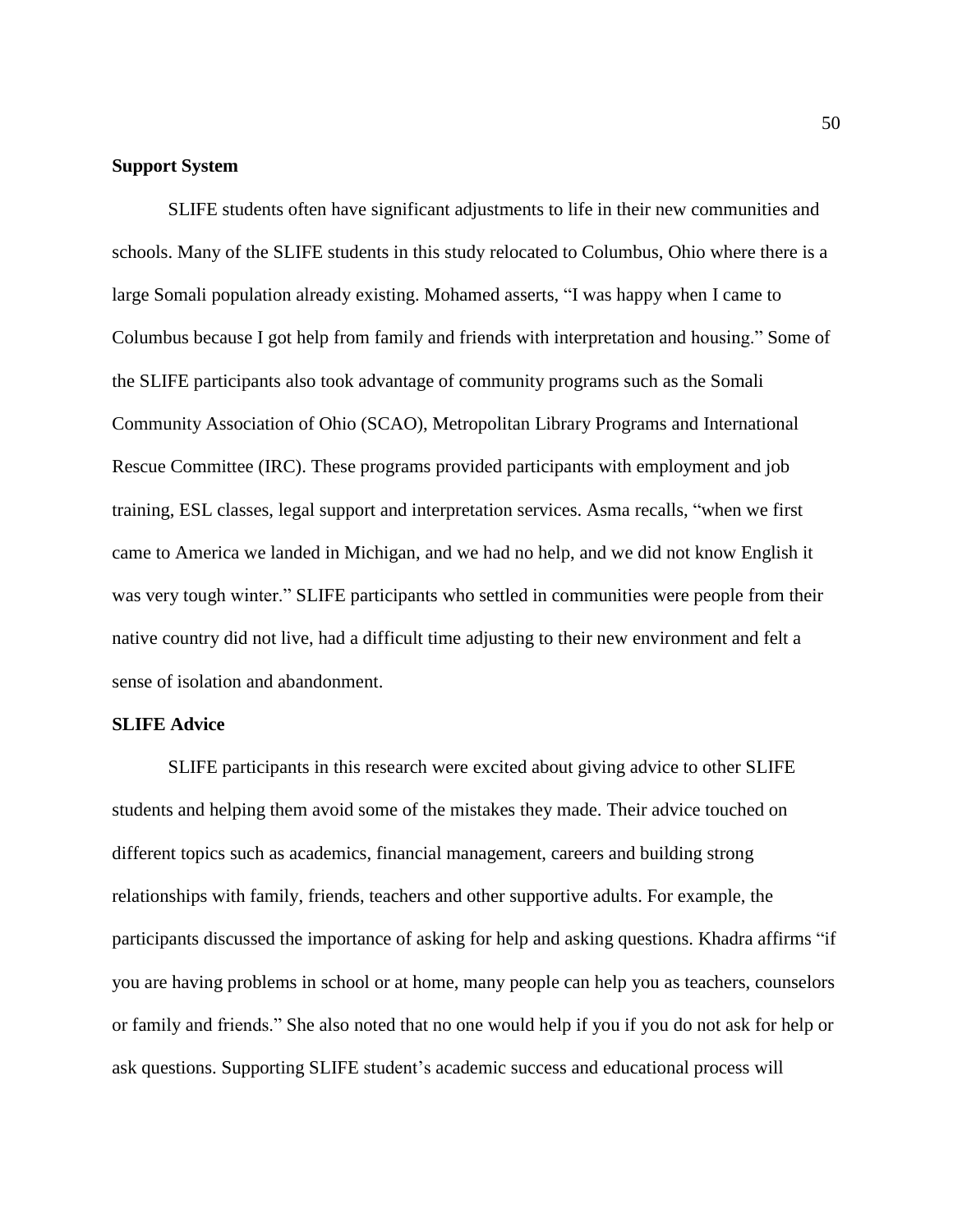encourage them to stay engaged in school and seek help when needed. Furthermore, the SLIFE participant also discussed the importance of participating in extracurricular activities in school. They talked about how college admission officers and job recruiters want well-rounded students who can multitask with their academics and service to their communities. Hussein explains, "being involved in clubs gives you the opportunity to talk to native English speakers and practice your speaking skills." Moreover, SLIFE participants also discussed taking ownership of your learning and future. Participants talked about the importance of understanding how you learn best and finding how to make the right choices for you. Asma stated, "it can be fun to do everything with your friends, but sometimes it can be a distraction because some of your friends might not have the same interest or goals as you." Thus, becoming independent thinker allows SLIFE students to be more confident in their abilities and have the opportunity to explore and do new things, which can lead to the discovery of unique talents and skills.

Another advice SLIFE participants in this research gave to other SLIFE students is setting up your budget and prioritizing your spending to meet your financial goals. Nine out of the ten SLIFE participants in this research sent money back to their families in Africa every month. Ali reveals, "I sent \$400 a month to my parents in Somalia, so I have work full time and go school which is tough for me because I do not have much time to study and plans my future." Many of the SLIFE participants felt stressed and disconnected from school due to the many hours they work at their jobs. They are struggling financially and academically and are on the edge of dropping out of school. Participants discussed the importance of time management skills and creating schedules to reduce procrastination and stress associated with being burned out. They also learned the value of time and realized that time is too short and they should have to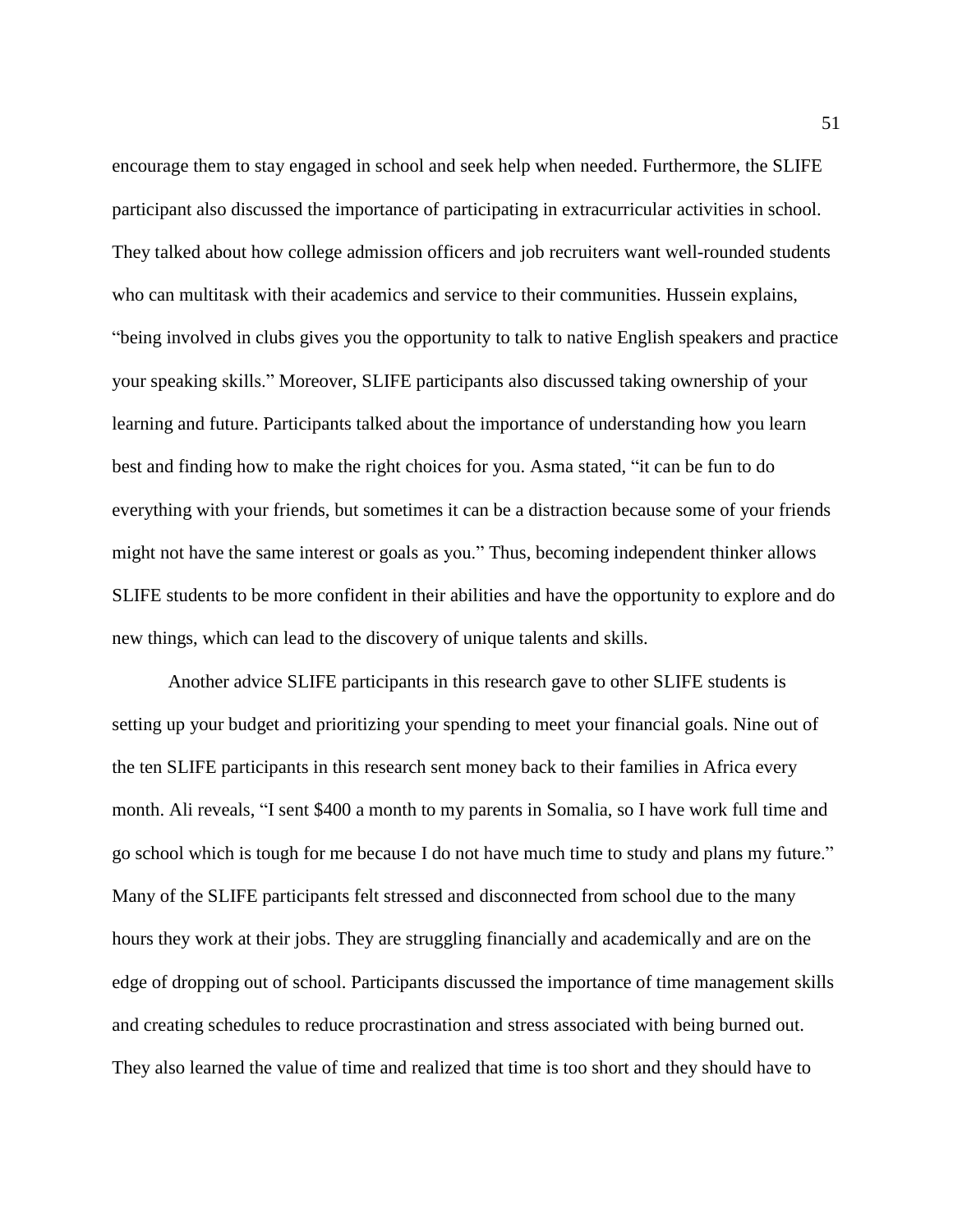concentrate what matters the most to them rather than getting distracted. Aisha frustrated said, "You cannot work at warehouse standing all day and then go school period." The SLIFE participants in this research felt that their jobs interfered with their learning and college experience. They are not able to get into clubs, organization and participate in social gatherings, which can assist them in getting better jobs after they graduate.

SLIFE participants also advised building good work relationships with coworkers, teachers and fellow peers. Mushin states, "I believe living in America is similar to Africa and the Middle East because it is not what you know, but it is whom you know is important." These participants have now understood that building a relationship and making new connections can open doors of opportunity for them that would not have been available before.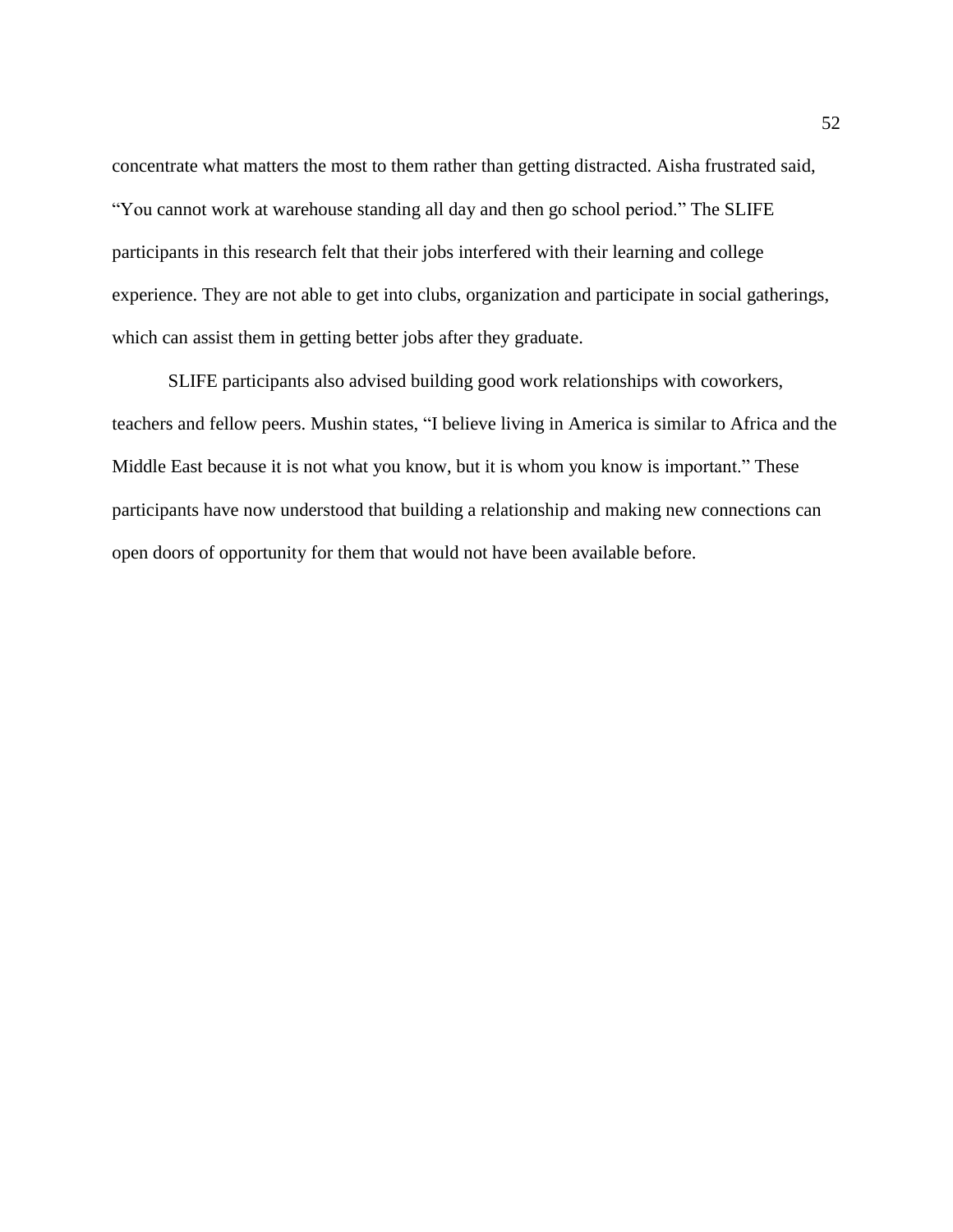#### **Chapter 5: Discussion**

This research has examined the issues and challenges students with interrupted formal education (SLIFE) face in Columbus, Ohio and how to support them and accelerate their academic achievement. After 6 months of SLIFE students' interviews, my analysis explored the experiences of SLIFE students to understand the needs of these students. One of the goals of this study is to assist educators and lawmakers in finding out ways to provide opportunities for these students to flourish in our schools. This study also adds valuable insight into refugee students and the factors that contribute to the success or failure in our education system.

SLIFE students who are in the United States encounter monumental challenges related to experiences as a refugee, language barrier, race and socioeconomic status as they adapt to their new environment. These obstacles can affect their learning in school and prevent them from reaching their highest potential. Getting high-quality education is very important for this population of students because it provides them the skills they need to fully participate in their communities and also gives them the opportunity to help rebuild their home country. Furthermore, with the recent immigration debates and significant increase of immigrant and refugee students in American public schools, it is imperative that educators create programs that help ensure academic success for this population. Students only then will be in a position to take advantage of educational opportunities and benefit from the different options available in this country. Thus, DeCapua and Marshall (2011) believe one of the ways to help the unprecedented number of SLIFE student coming to our school is by supporting them in their adjustment to culturally different ways of learning and developing their basic skills.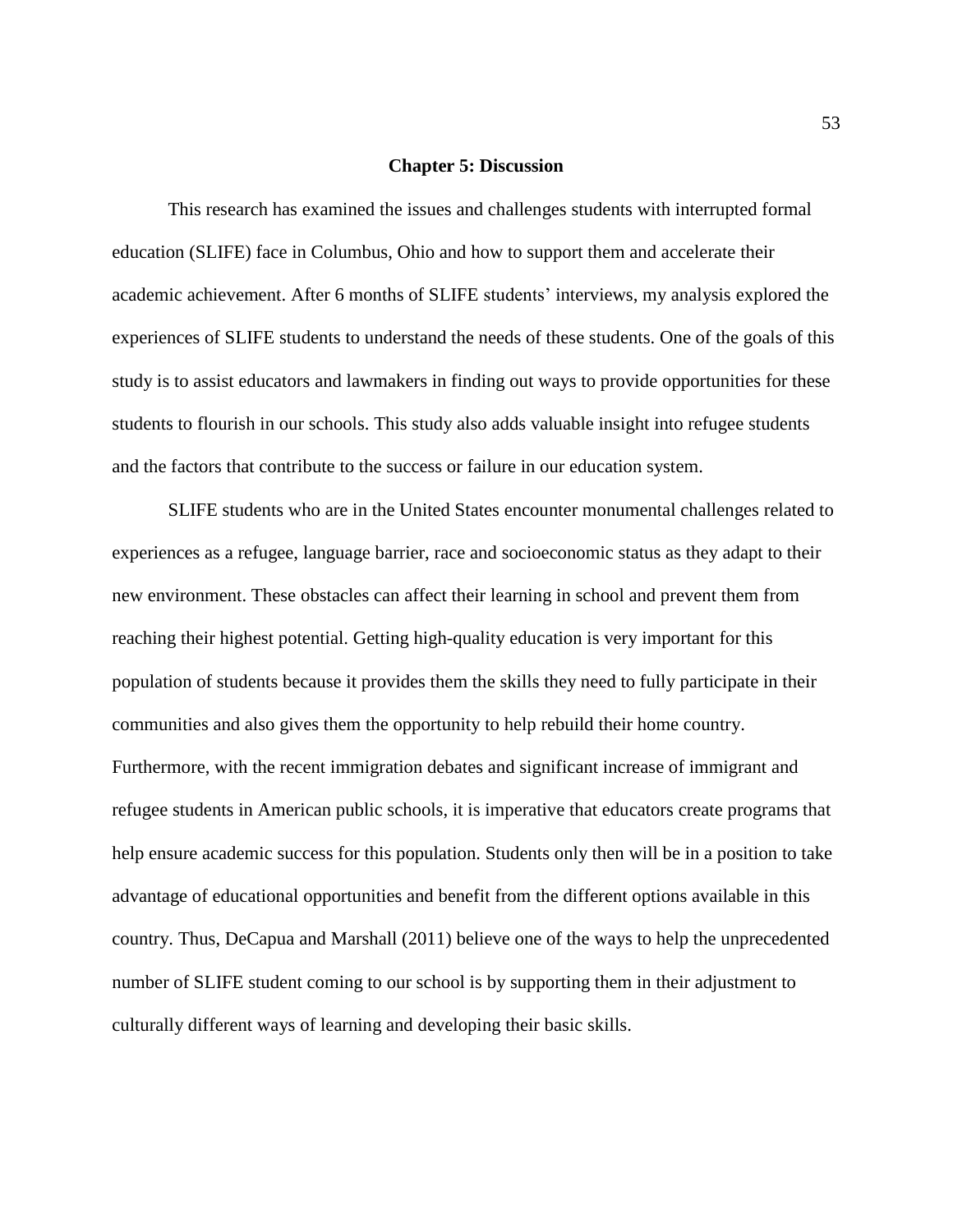SLIFE students face a new social environment in which they are not prepared for and feel displaced. As a result, a significant number of SLIFE students experience interpersonal difficulties in which they feel isolated and marginalized at their schools and communities. These students also encounter bullying and racial discrimination because of their race, religion, ethnic, langue and immigration status. For example, participants in this research discussed being rejected by their native-born peers and being overlooked by the nationwide effort of stopping bullying. Although bullying is a serious public health problem with a range of short and longterm consequences for those students who are bullied, less attention has been given to immigrant's students who experience bullying victimization. Moreover, participants in this research also expressed frustration in their new educational system, which is different from their home country. They discussed how they are not able to make an informed decision about their future goals and are not equipped with skill sets they need to take on the challenges and opportunities of the future.

Furthermore, many of the participants in this research also face linguistic barriers and do not have the academic language necessary to succeed in American schools. Thus, these students fell academically behind their peers and are more likely to drop out of school. SLIFE students have to learn English and catch up to their peers in a relatively short period. The participants emphasized that they are not less intelligent than their peers but simply need more time and opportunity to learn their new language and adjust to their new schooling system. Cummins (1984) emphasizes that it takes longer years to develop Cognitive Academic Language Proficiency (CALP) than the Basic Interpersonal Communication Skills (BICS). SLIFE students who have mastered everyday survival English still need additional support in mastering their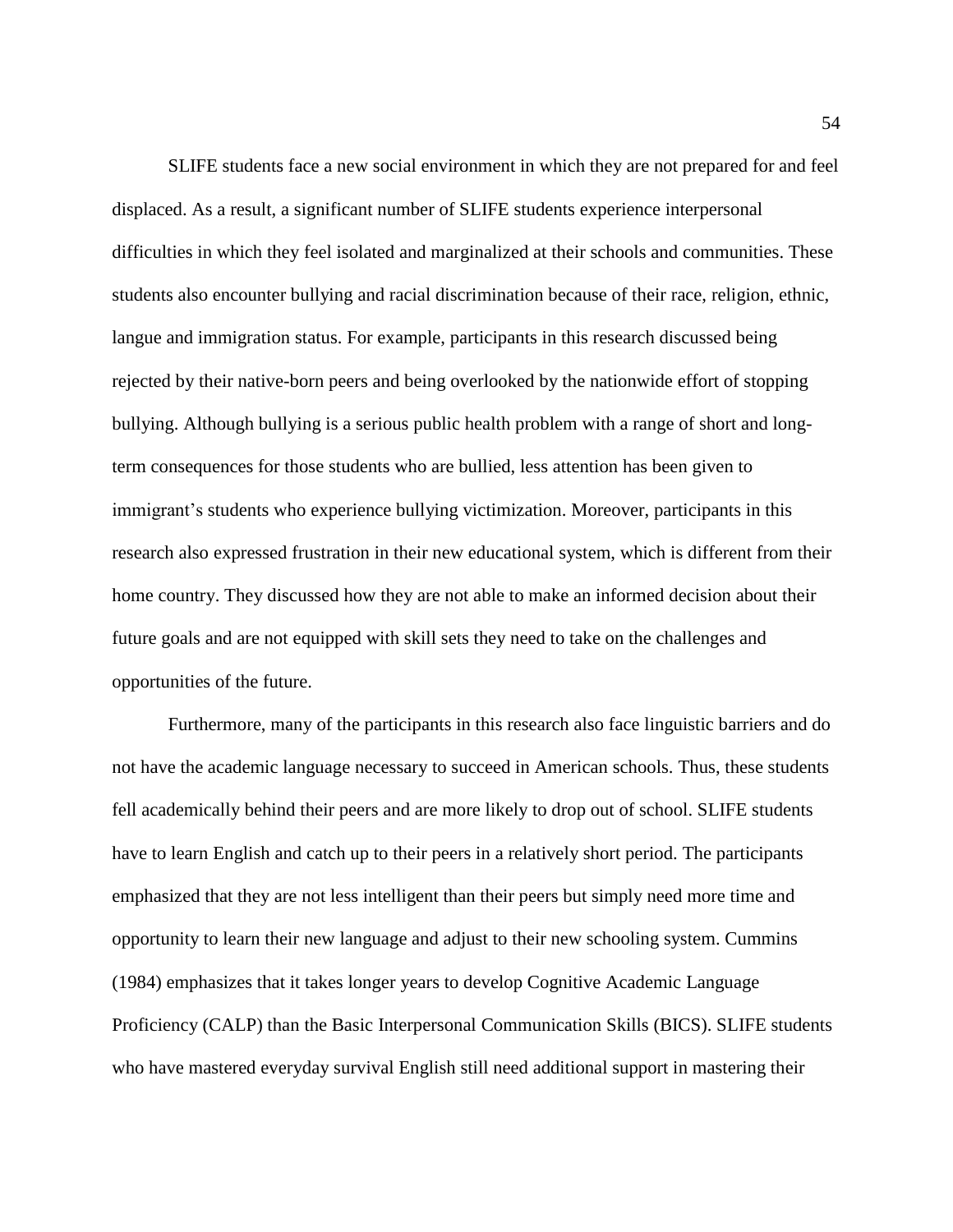academic English necessary to succeed in school. Consequently, since these students have low literacy, they are not able to build on existing literacy skills to acquire their second langue or understand content area instruction. Many of these participants are also over-aged and undercredited in their new schools and are expected to meet graduation requirements in 4 years what their peers have 13 years to complete. As a result, these students need alternative pathways to graduation for those students who are considered overage and under-credited.

Majority of the SLIFE students also lack basic literacy skills in their native language and have missed years of education because of frequent moves from one place to another. They have gaps in their education, and the majority are not able to prove their academic achievement due to missing documents. Moreover, some students also discussed how they fled their home country without proper identification documents, which led to their previous education not being fairly assessed. As a result, it is crucial that school administrators provide alternative evaluation methods that are flexible and understanding. Freeman et al. (2002) research points out that some of the characteristics that define SLIFE students are having different needs than the newly arrived ESL students and struggling in all contents that require literacy. Thus, it is important to understand that each student has unique needs and circumstance, which needs to be evaluated accordingly. Furthermore, some of the participants also talked about how their previous education needs to be recognized and credited because they do not have the time, money and energy to repeat every course they took in their home country. These students are also demoralized when they see family members who were prominent professionals in their home country such as doctors, engineers, and professors but now are currently taxi drivers and warehouse workers because their overseas education is not recognized and accredited in the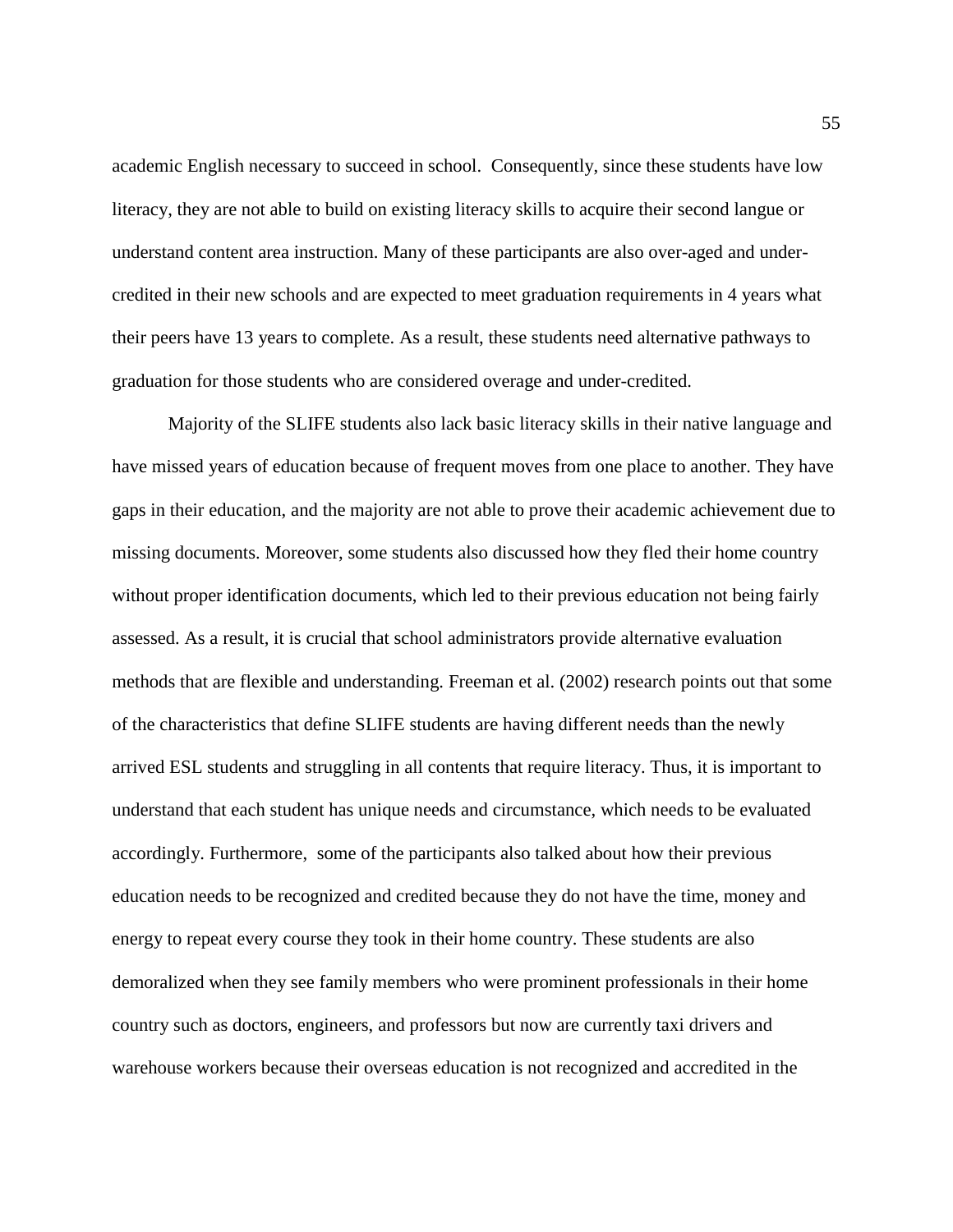United States. Therefore, it is essential that students feel that their previous education has been fairly evaluated and they understand how to build on what they already have learned.

SLIFE participants in this research also face financial barriers and have to bear the burden of providing for themselves and family instead of focusing on their education. Having a job takes priority over education for students who need to earn a living. Participants talked about how they are unable to concentrate on their studies because they have to worry about rent and paying bills as high school students. Also, they also talked about the pressure they put on themselves and the pressure from their family to graduate high school so that they can become financially independent. Neuman (2008) discussed in her research on how poverty negatively influences learning. Low-income students not only suffer from a lack of resources at home, but they also end up at schools with less experienced teachers and fewer resources available to them. Thus, school and policymakers must help find ways to help these students break the cycle of educational failures so that they can continue their higher education. Many SLIFE students who are admitted to college and universities are not eligible for federal funding until they have a permanent resident card, which can take some time. One option that can help SLIFE students is employing them on campus through the work-study program. This program is beneficial for SLIFE students because the jobs are convenient and their income will not affect their financial aid eligibility. Taking a part-time job while going to school will also help SLIFE students develop better time management skills and get early work experience in their desired fields.

Another obstacle SLIFE students face is the failure of communication between students and school guidance counselors. Communication between school guidance counselors and SLIFE students was also another challenge this population faces. Effective communication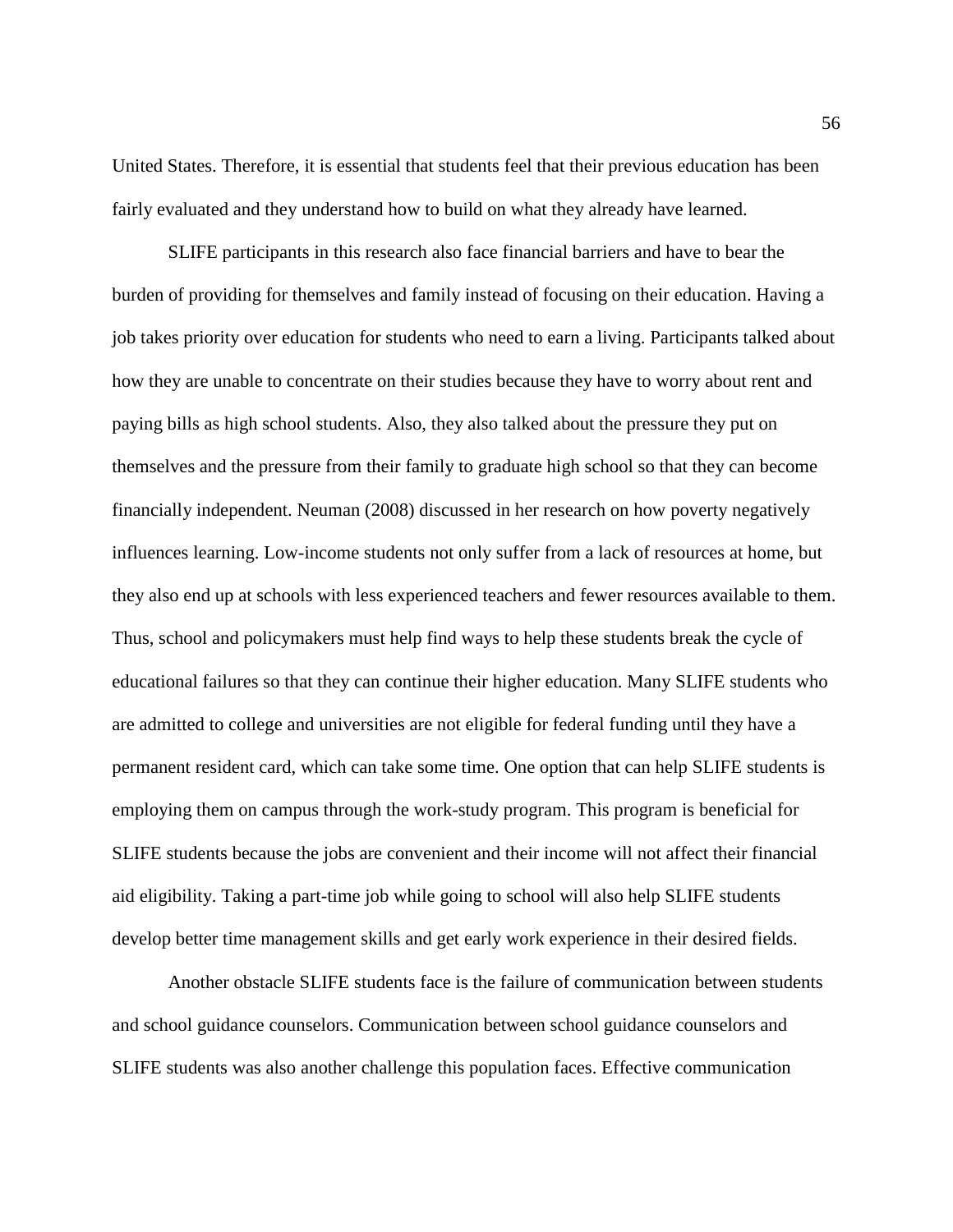between students and school counselors has the potential to not only improve student's learning experience, but it also has the potential to help them plan their careers beyond high school. SLIFE students often get contradictory information on graduation and college admission requirements by different adults. SLIFE participants discussed the fact that there is a misunderstanding between SLIFE students and guidance counselors because there is no relationship between both parties. School guidance counselors are essential team members in helping students reach their academic goals and helping them finds success after high school. Decker et al. (2006) emphasized the importance of having a positive relationship with students especially in a manner that shows care and concern for each student. Therefore, regular collaboration and goal planning between SLIFE students and guidance counselors will help students understand the school requirements and its policies and procedures. Students would no longer feel like they are being set up for failure and will know they can trust their teachers and their school support teams.

Moreover, as SLIFE students adjust to their new environment, many need psychological support, which is often not available to them. Many of these students fled their home country due to extreme poverty and fear of persecution because of their identity and beliefs. This trauma nonetheless, followed them to their classroom. Participants in this research discussed how they felt withdrawn from their classmates and the different social gatherings at school. They felt isolated and have difficulties making new friends. These issues are rarely addressed because mental illness is a stigma in many SLIFE students' households and communities. Nicholl and Thompson (2004) discussed the importance of addressing the mental health of refugee students who have experience prior trauma and how they are at higher risk of developing mental health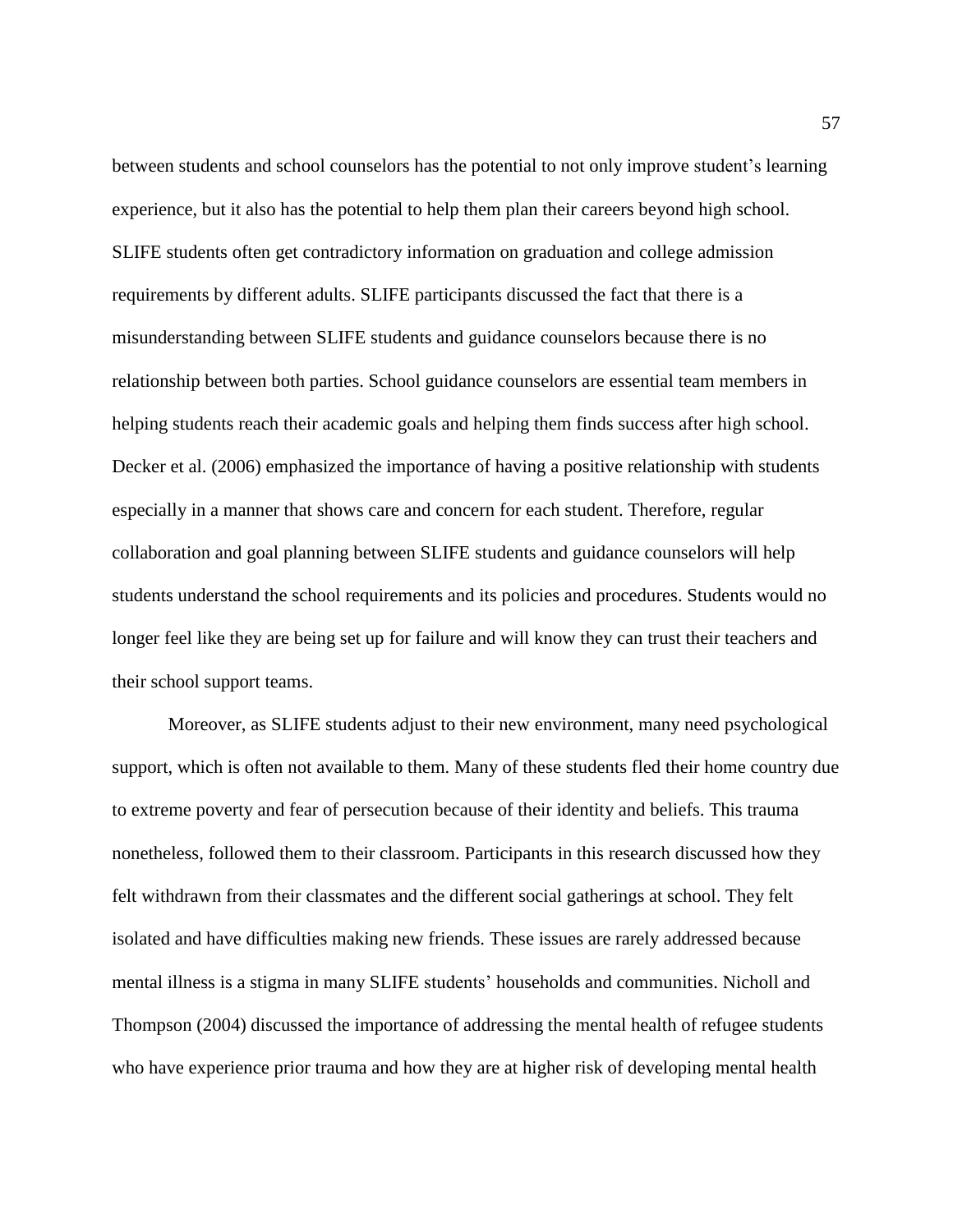problems in the future. Nevertheless, negative perceptions of mental illness mean those confronting the disease or seeking treatment can be ridiculed and excluded from the community. Thus, there should be more community education and more outreach to raise awareness of mental health issues and destigmatize this disease. Schools should also provide mental health services to those students who are still struggling with mental health disorder and are suffering in silence. Schools are the ideal place to provide mental health services for SLIFE students because it is a safe zone from the community stigma and mental illness shaming.

The rising number of SLIFE and immigrants have also brought challenges to local schools who do not have enough qualified teachers to handle this growing population. As a result, SLIFE students are often placed in mainstream classes with teachers who have no ESL teaching experience or training. These teachers are overworked and are overstressed because of the lack of resources available to them to deal with these students. Frankenberg, (2010) in his research discussed the need to prepare teachers for a multicultural and diverse population. Therefore, teachers must be prepared with a thorough understanding of the culture of their students and how that affects their learning style and needs. SLIFE participants in this research also discussed how they struggle more in mainstream classrooms than their regular ESL classes because they are prematurely placed in these classes without additional language support. SLIFE students are also more comfortable talking to their ESL teachers and seeking help from them than their mainstream teachers. Therefore, it is essential that mainstream teachers work closely with ESL teachers in helping SLIFE students perform better academically. For instance, aligning instructions between classrooms will not only help the student learn the language quicker, but it would also help them master content area subjects. Students would be able to transfer knowledge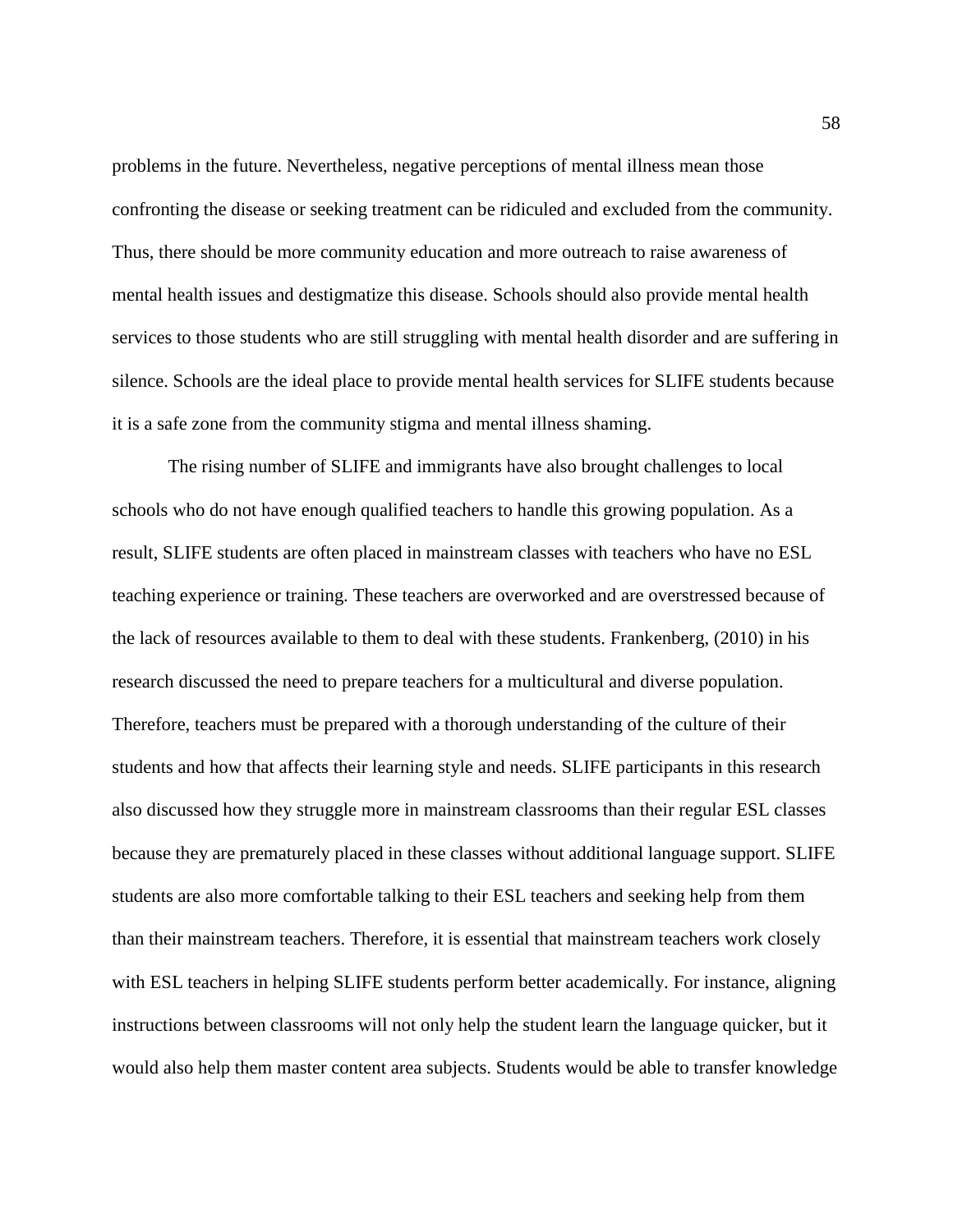across disciplines as they get meaningful comprehensible input. Furthermore, the collaboration will also enhance teacher' knowledge and professional growth while meeting the student's needs.

Additionally, school administrators must take the lead in adjusting the changes in their school demographics so they can help teachers tackle the challenges they face in their classrooms and for example, transforming instructional practices so that instructions meet the need of the diverse student population. A more personalized instruction will lead to more actively engaged students who are connected to their schools and the broader community. Also, the school must also offer a range of opportunities for SLIFE students to contribute and learn within the community at large, which includes community service projects, workshops, and internships. These projects will provide an opportunity for SLIFE students to apply academic learning to real life events while finding their passion and interest, which may lead to a career choice.

SLIFE students would also benefit from a bilingual program, in which schools provide support mechanisms such as instruction in native student language, regular access to bilingual counselors and teachers. Many people carry the misconception that English immersion results in faster language acquisition although research has shown that instruction in student's native language helps the acquisition of their second language. Supporting SLIFE students in their first language will not help them learn English but also develop their academic identity. A bilingual program for SLIFE students will provide an effective instructional approach that supports the accusation of their second language and improve the student's first language. Furthermore, the benefit of bilingualism is that it enhances the executive control, which focuses on reasoning, task flexibility, code-switching and updating information on the working memory. Bialystok (2008)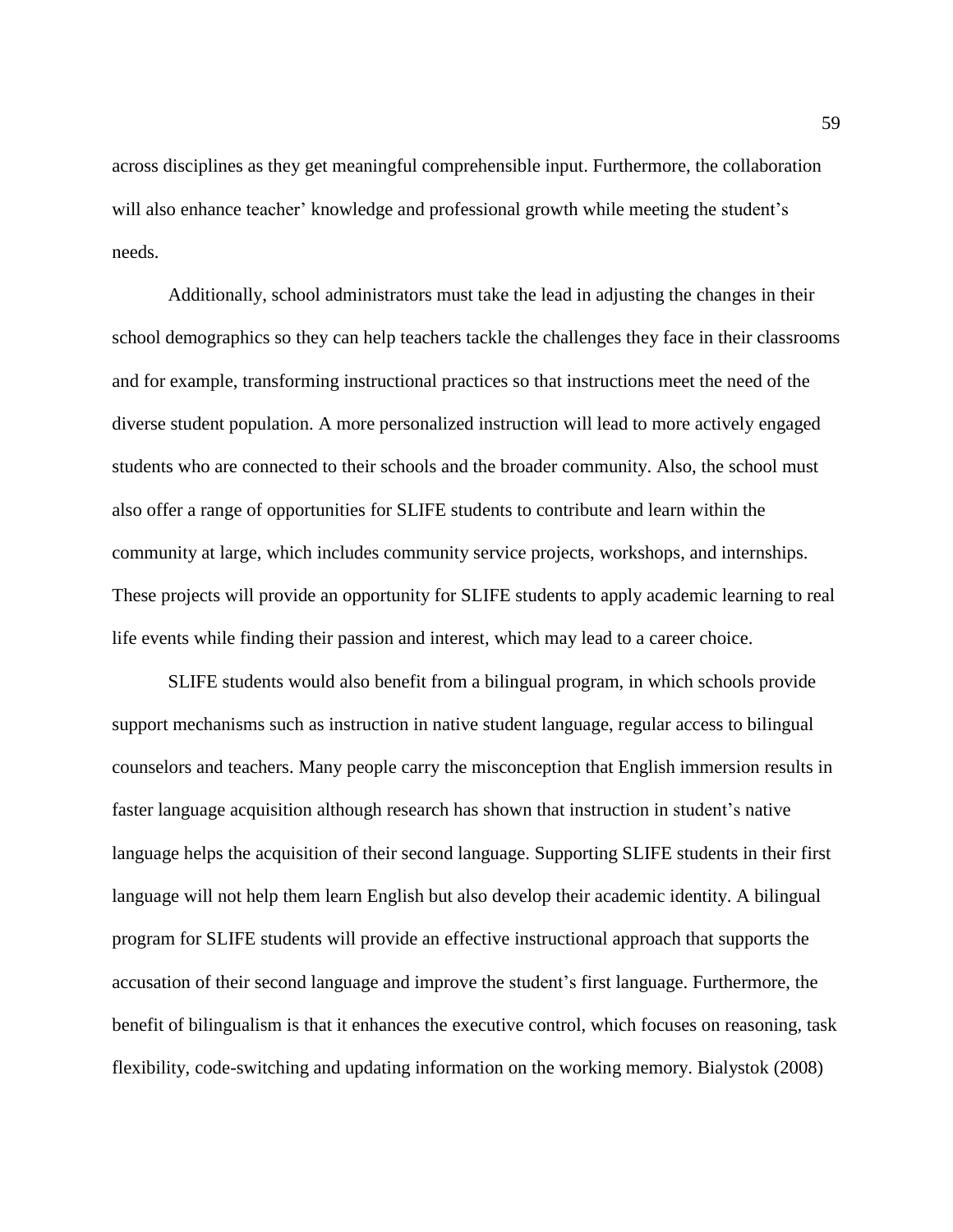states, "the research with children has shown that bilingual children develop the ability to solve problems that contain conflicting or misleading cues at an earlier age than monolinguals" (p. 5). Also, when it comes to metalinguistic tasks that require controlled attention and inhabitation, bilingual children performed better than monolingual children. Children who develop strong metalinguistic skills early will be better communicators and have a better understanding of how language works. As a result, its vital that educators provide a bilingual program for SLIFE students that is tailored to meet their linguistic, academic and emotional needs.

SLIFE students have also struggled to find programs and services for them that can effectively engage and educate them. Students who are given appropriate support in their education are less likely to drop out. Goodwin (2002) points out that "immigrants lack a strong or vocal political base from which to advocate for their needs" (p. 161). Majority of SLIFE students and their parents do not understand their rights in the United States and are uncomfortable discussing their concerns with educators and policymakers. Therefore, advocacy groups like the International Rescue Committee (IRC) help improve the situation for many SLIFE students. They provide an educational opportunity for underserved students to improve their lives while removing barriers that prevent these students from succeeding. Another group organization that also helps SLIFE students is the Somali Community Association of Ohio (SCAO) located in Columbus Ohio. This organization provides ESL classes for students and their parents while giving special attention to new immigrants who are struggling in Columbus, Ohio.

As our nation is becoming more increasingly diverse, it is important that teachers embrace diversity in their classroom and prepare students to work and live with people who 60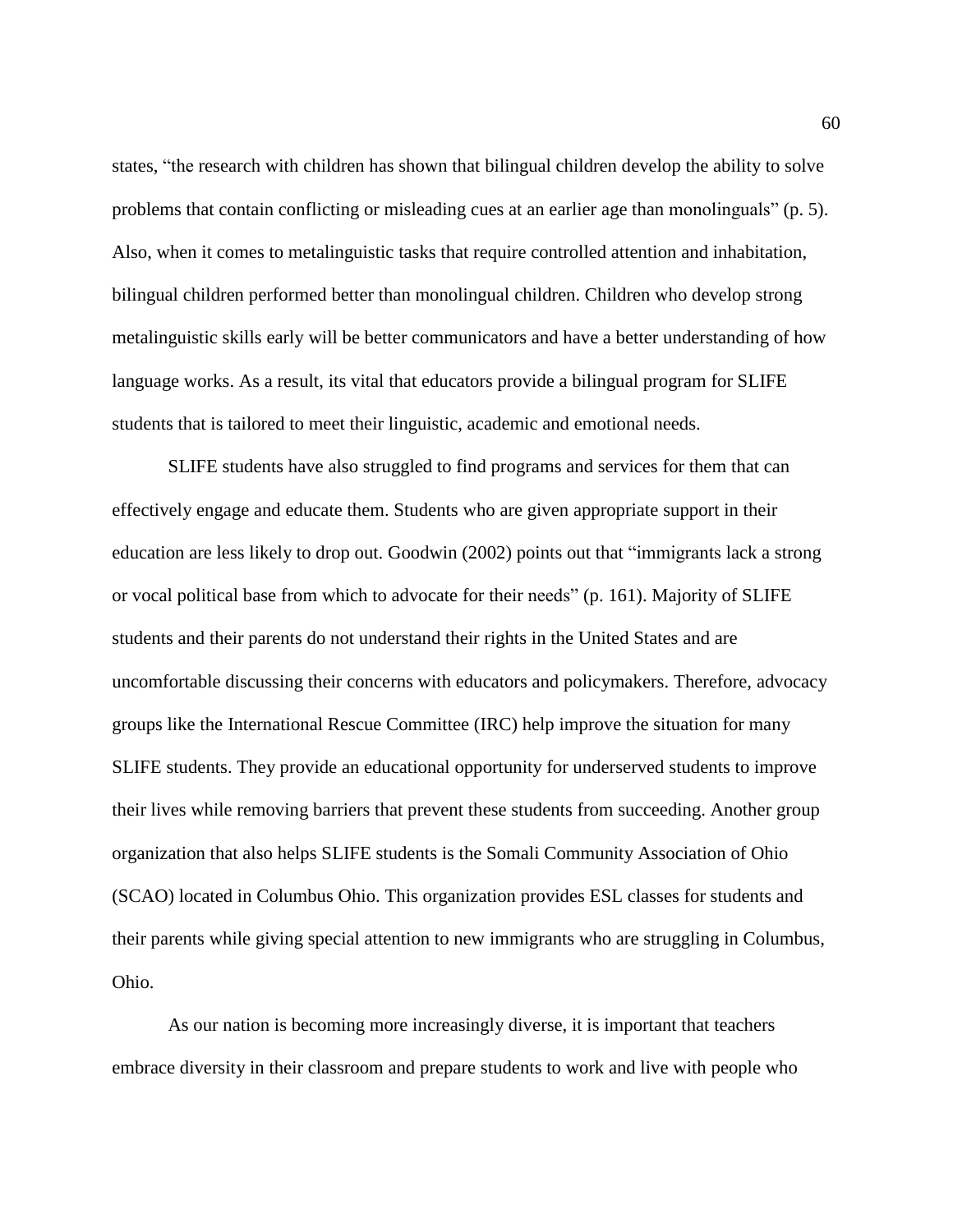speak and look differently. One of the ways to promote diversity in the classroom is for teachers to take time to understand each student's abilities, background and learning style and then incorporate that in their lessons. By providing an inclusive classroom, teachers not only ensure each student are learning the material effectively, but they are also broadening students' abilities. Students would have the opportunity to bring valuable perspectives to the content being learned. Furthermore, no two SLIFE students are the same, as each SLIFE student brings a different culture, language, beliefs, and life experience. Thus, it is important that teachers provide a safe community in the classroom in which everyone is welcomed and appreciated. When teachers lead the way by making their instruction reflect the different faces in their classroom, this would not only enhance their trust in the learning process but also prepare them to become a more productive global citizen.

Despite the obstacles, SLIFE students encounter in the United States such as poverty, lack of resources and discrimination, many of them are very appreciative of the opportunity available to them in the United States and the support they get to receive from generous American people. This appreciation stems from their experience of dealing with war, poverty, and life threating experience to arrive in their new home. As a result, many SLIFE students understand the opportunity they have in America and how they can succeed with hard work and dedication. The American dream is a realistic aspiration for many SLIFE students.

# **Limitation and Future Research**

This study relied on a small sized sample of ten participants from Columbus, Ohio, which means that the ability to draw generalization of the result is limited. Recruiting a larger with diverse student population sample would provide richer information and multiple perspectives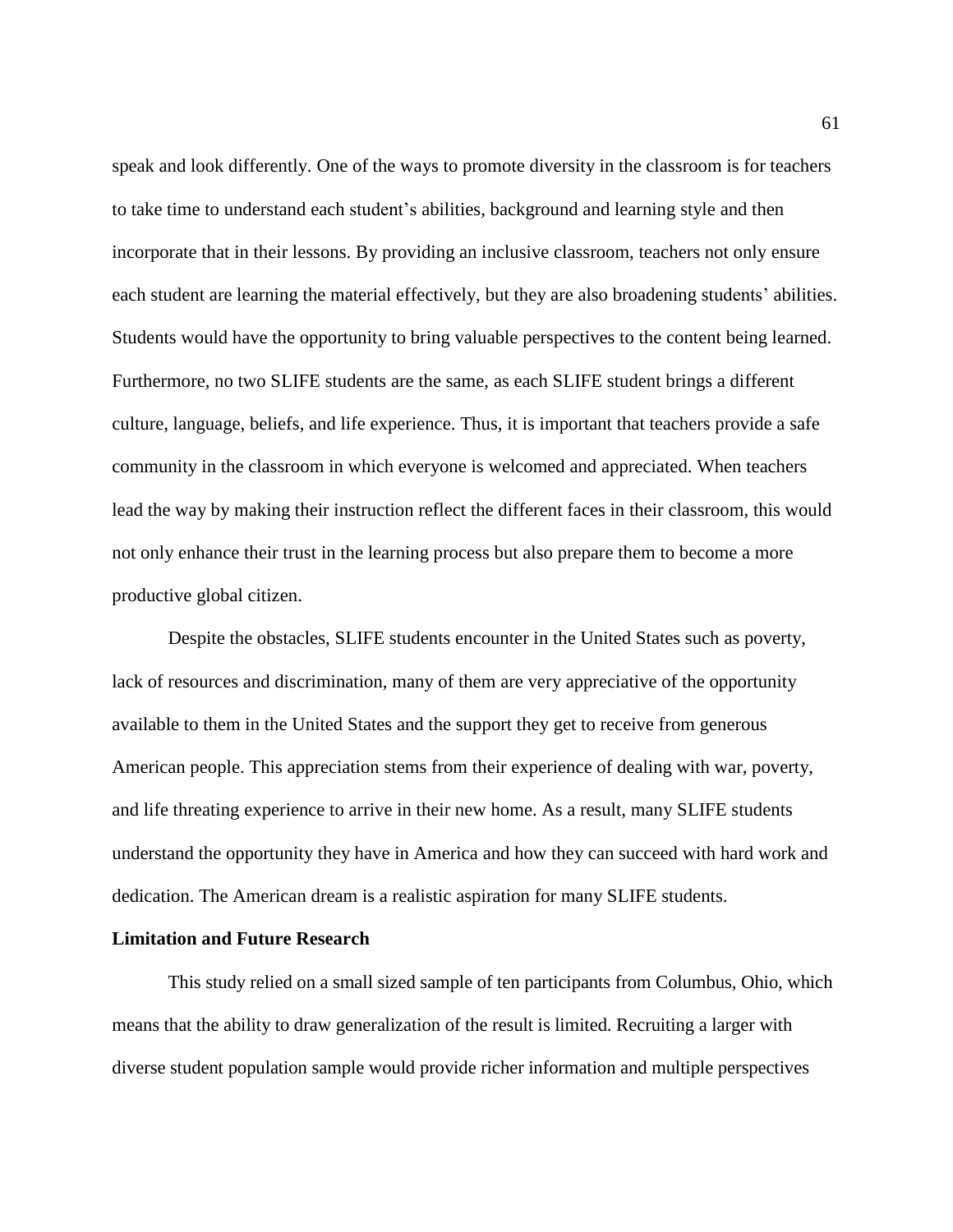that lead to greater generalizations. SLIFE students come from widely different backgrounds which means every group has its specific challenges and needs that need to be taken into consideration. Furthermore, since this study used the interview as its main method for data elicitation, it is possible that participants withhold some information because they might feel uncomfortable sharing personal information with the interviewer. Somali immigrants generally do not like disclosing elements of their personal lives or participating in studies because of fear of government or legal repercussions for their answers.

Research on SLIFE student's personal experience is relatively new while there are a growing number of SLIFE students enrolling in American public schools. Thus, there is a need for further research that seeks to understand the experiences of this population and how to help best they achieve success in U.S public schools. I believe it would be beneficial to compare and contrast the experience of different ethnic SLIFE groups to see if they encounter similar challenges and whether they assimilate differently to their new environments. I would also recommend further research on effective ways to train teachers who teach SLIFE students and effective programming options for this population.

# **Recommendations**

Based on our collaborative data collection and data analysis, I have made the following four recommendations to educators, policymakers, and parents and how to best help SLIFE late comer students succeed in American schools.

1. Provide a supportive environment that responds to the immediate social, cultural and linguistic needs of SLIFE students—offering opportunities to SLIFE students and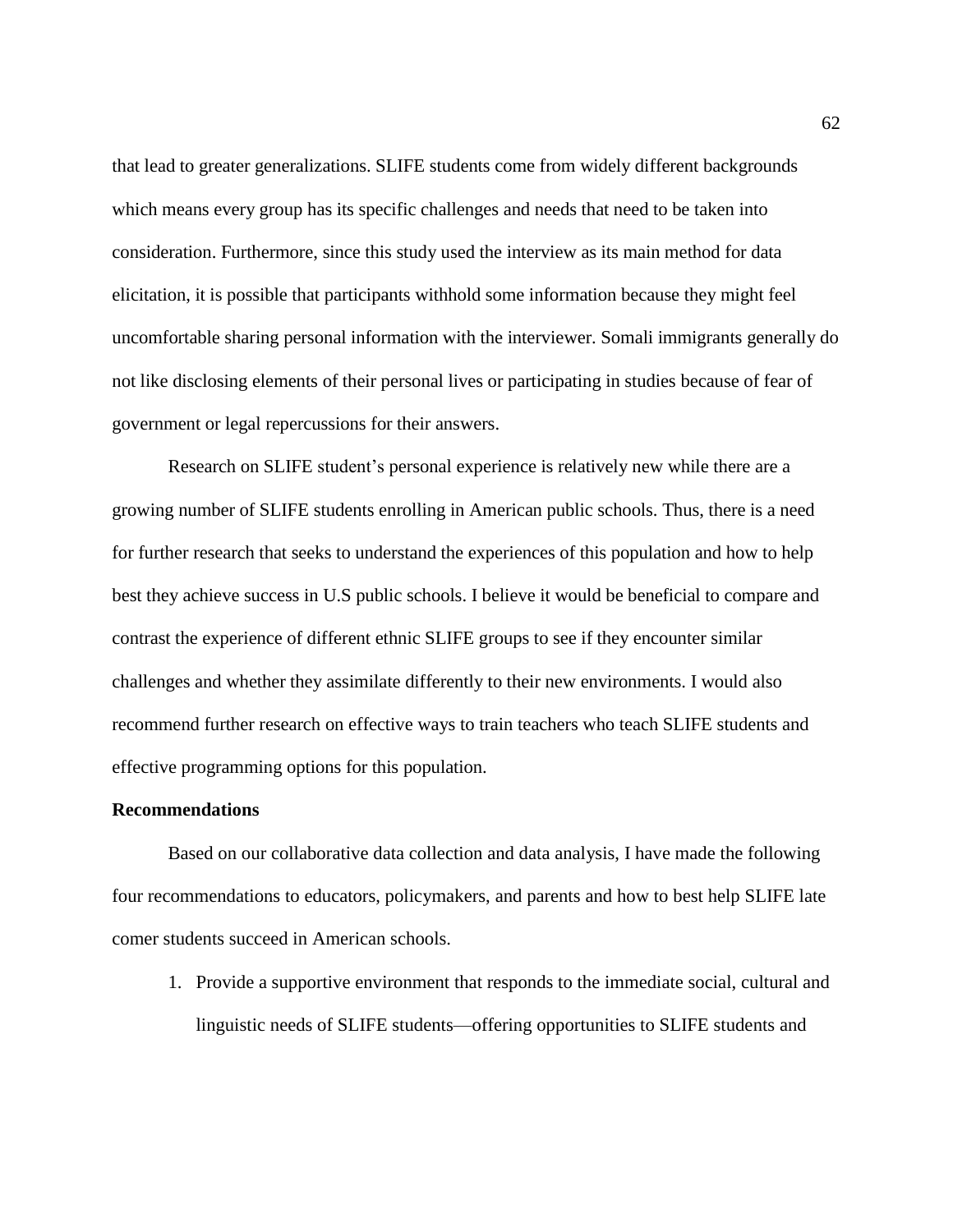their families beyond academics such as ESL classes, employment, and job training, interpretation and translation services.

- 2. Creating a newcomer program center and program to help ease transitions for newly refugee students. This program can provide SLIFE students and their parents with resources they need to adjust to their new environment such as transportation, social and cultural support, legal advice and also connecting them with other SLIFE groups who have been in the country longer and have gone through similar challenges.
- 3. Encouraging parents to assist their children using the parents' first language and fostering an additive bilingual environment at school where bilingualism seen as an enrichment rather than subtraction.
- 4. Preparing all teachers including mainstream teachers to meet the needs of English Langauge Learners. All teachers should get training and development in order to provide effective instruction to SLIFE and ESL students placed in their classrooms.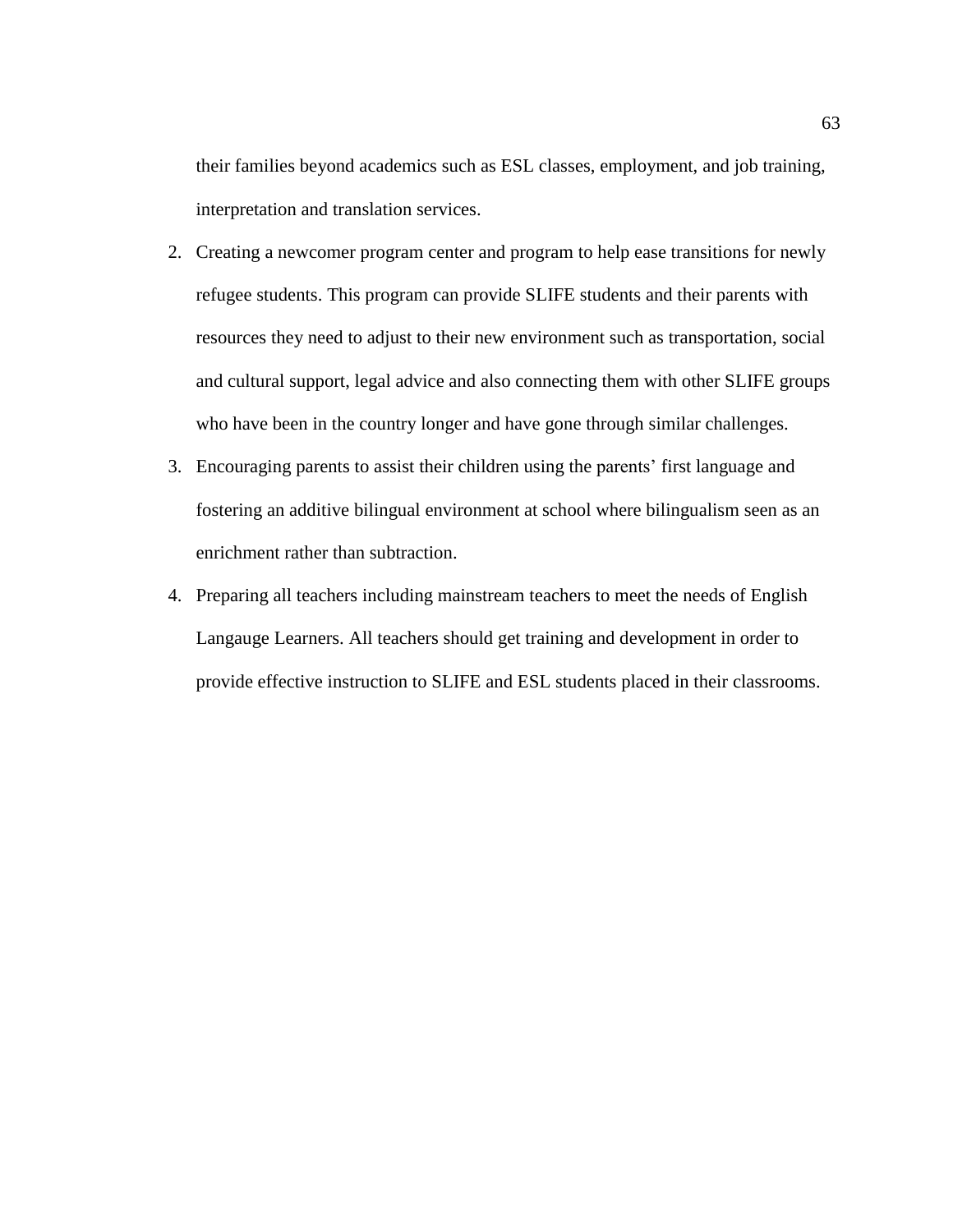# **References**

- Bialystok, E. (2008). Bilingualism: The good, the bad, and the indifferent. *Bilingualism: Language and Cognition*, *12*(1), 3-11.
- Collier, V. P. (1989). How long? A synthesis of research on academic achievement in a second language. *TESOL Quarterly, 23*(3), 511-531.
- Collier, V. P., & Thomas, W. P. (1989). How quickly can immigrants become proficient in school English? *Journal of Educational Issues of Language Minority Students, 5*, 26-38.
- Cortes, K. E. (2001). Are refugees different from economic immigrants? Some empirical evidence on the heterogeneity of immigrant groups in the United States. *The Review of Economics and Statistics, 86*, 465-480.
- Cummins, J. (1981). The role of primary language development in promoting educational success for language minority students in California. *State Department of Education Office of Bilingual Education, Schooling and language minority students: A theoretical framework* (pp. 3-49). Sacramento, CA: Author.
- Cummins, J. (1984). Language proficiency, bilingualism and academic achievement. *Multilingual Matters, 6*, 130-151.
- Dale, T. C. (1986). *Limited-English-proficient students in the schools: Helping the newcomer*. Washington, DC: Clearinghouse on Languages and Linguistics.
- DeCapua, A., & Marshall, H. W. (2011). *Breaking new ground: Teaching students with limited or interrupted formal education in U.S. secondary schools*. Ann Arbor: University of Michigan Press.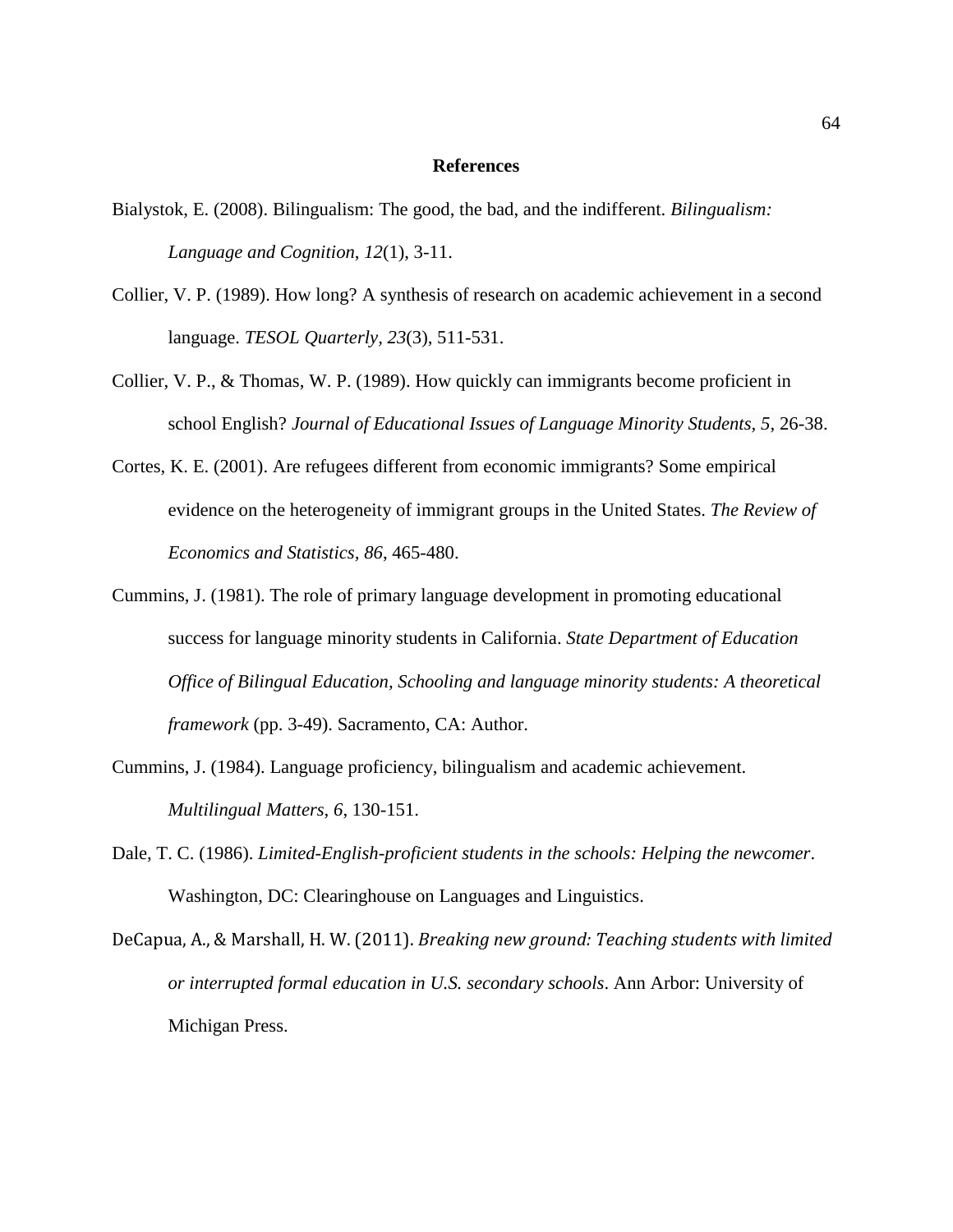- DeCapua, A., Smathers, W., & Tang, L. F. (2007). Schooling,iInterrupted. *Educational Leadership*, *64*(6), 40-46.
- DeCapua, A., Smathers, W., & Tang, L. F. (2009). Meeting the needs of students with limited or interrupted schooling: A guide for educators (pp. 1-19). University of Michigan Press.
- Decker, D., Dona, D., & Christenson, S. (2006). Behaviorally at-risk African American students: The importance of student–teacher relationships for student outcomes. *Journal of School Psychology,* pp. 83-109.
- Eccles, J. (2003). Extracurricular activities and adolescent development. *Journal of Social Issues, 59*(4),865-889.
- Frankenberg, E. (2010). Exploring teachers' racial attitudes in a racially transitioning society. *Education and Urban Society,* pp. 448-476.
- Freeman, Y. S., Freeman, D. E., & Mercuri, S. (2002). *Closing the achievement gap: How to reach limited-formal-schooling and long-term English learners*. Portsmouth, NH: Heinemann.
- Gay, G. (2000). *Culturally responsive teaching: theory, research, & practice*. New York: Teachers College Press.
- Gettleman, J., Kushkush, I., & Callimachi, R. (2015, April 2). Somali militants kill 147 at Kenyan University. *New York Times*. Retrieved March 4, 2018, from [https://www.](https://www/) nytimes.com/2015/04/03/world/africa/garissa-university-college-shooting-in-kenya.html.
- Gitlin, A., Buendia, E., Crosland, K., & Doumbia, F. (2003). The production of margin and center: Welcoming-unwelcoming of immigrant students. *American Educational Research Journal, 40*, 91-122.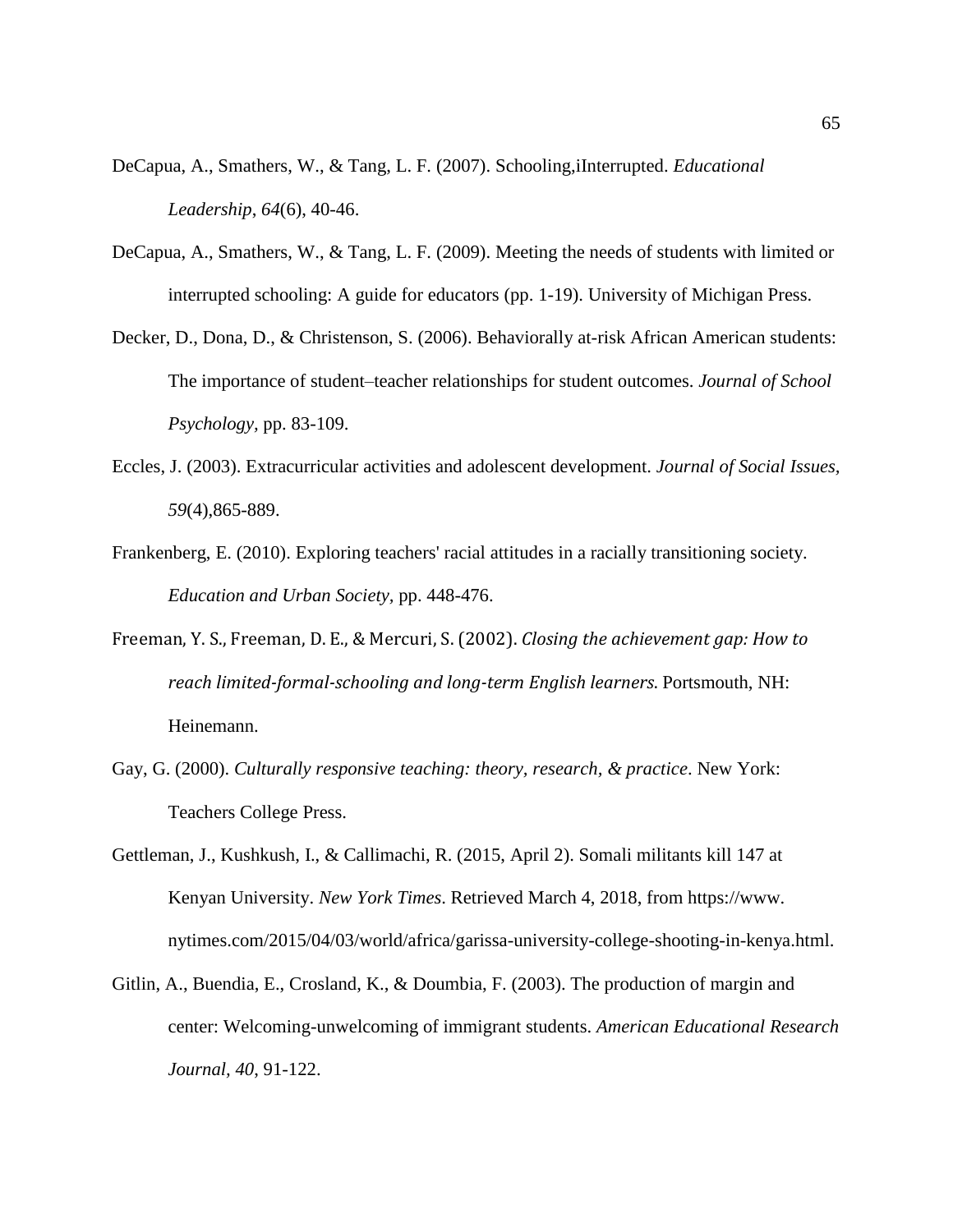- Goodwin, A. L. (2002). Teacher preparation and the education of immigrant children. *Education and Urban Society, 34*(2), 156-172.
- Kataoka, S., Langley, A. K., Wong, M., Baweja, S., & Stein, B. D. (2012). Responding to students with posttraumatic stress disorder in schools. *Child and Adolescent Psychiatric Clinics of North America*, *21*(1), 119-133.
- Lee, S. (2005). *Up against whiteness: Race, school, and immigrant youth* (p. 3). New York: Teachers College Press, Columbia University.
- Li, X. (2007). Souls in exile: Identities of bilingual writers. *Journal of Language, Identity, and Education*, *6*(4), 259-275. 10.1080/15348450701542256
- Mackey, A. & Gass, S. (2016). *Second language research: Methodology and design* (2<sup>nd</sup> ed.). Lawrence Erlbaum Associates.
- McCall-Perez, Z. (2000). The counselor as advocate for English language learners: An action research approach. *Professional School Counseling, 4*(1), 13-23.
- Miller, J., Mitchell, J., & Brown, J. (2005). African refugees with interrupted schooling in the mainstream: Dilemmas for teachers. *Prospect, 20*(2), 19-33.
- Minnesota Department of Education. (2017). *SLIFE*. Retrieved February 5, 2017, from [https://education.mn.gov/MDE/dse/el/slif/.](https://education.mn.gov/MDE/dse/el/slif/)
- Neuman, S. B. (2008). *Educating the other America: Top experts tackle poverty, literacy, and achievement in our schools.* Baltimore, MD: Paul H. Brookes.
- New York State Department of Education. (2017). *SIFE Resources*. Retrieved from http:/[/http://www.nysed.gov/bilingual-d/schools/students-](http://www.nysed.gov/bilingual-d/schools/students-%20interruptedinconsistent-formal-education-sife) interruptedinconsistent-formal[education-sife.](http://www.nysed.gov/bilingual-d/schools/students-%20interruptedinconsistent-formal-education-sife)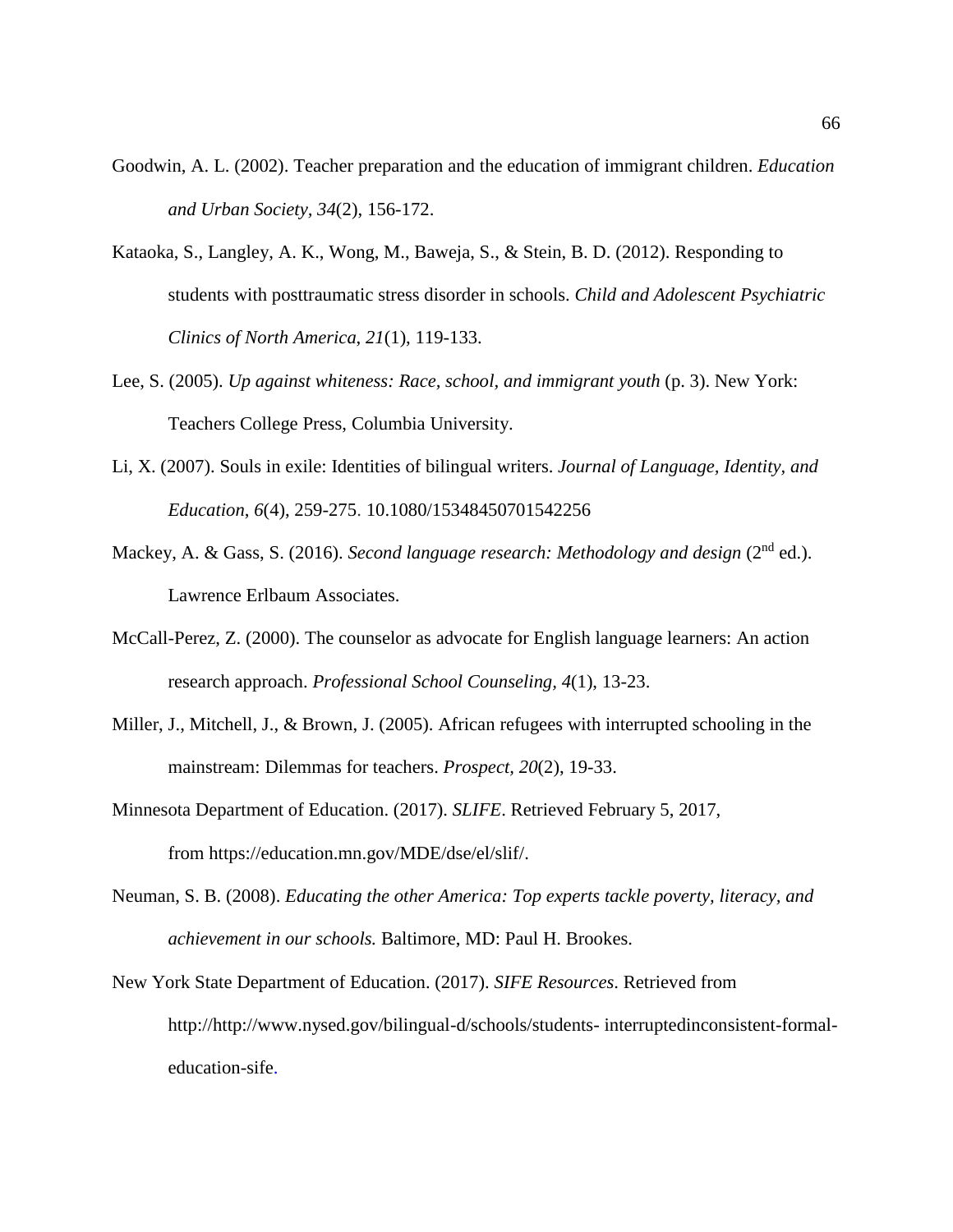- Nicholl. C., & Thompson. A. (2004). The psychological treatment of Post Traumatic Stress Disorder (PTSD) in adult refugees: A reviews of the current state of psychological therapies. *Journal of Mental Health*, *13*(4), 351-362.
- Rosen, J. (2016, March 30). *Teacher expectations reflect racial biases, Johns Hopkins study suggests*. Retrieved December 20, 2018, from https://hub.jhu.edu/2016/03/30/racial-biasteacher-expectations-black-white/.
- Scherr, T.G., & Larson, J. (2010). Bullying dynamics associated with race, ethnicity, and immigration status. In S. R. Jimerson, S. M. Swearer, & D. L. Espelage (Eds.), Handbook of bullying in schools: An international perspective (pp.223-234). New York, NY: Routledge.
- Shapiro, S. (2014). "Words that you said got bigger": English Language Learners' lived experiences of deficit discourse*. Research in the Teaching of English*, *48*(4), 386-406.
- Short, D. J., & Boyson, B. (2003). *Secondary newcomer programs in the United States*. Center for Research on Education, Diversity & Excellence, University of California, Santa Cruz.
- Social Mobility & Child Poverty Commission. (2014). *Cracking the code: How schools can improve social mobility*. Available at: [https://www.gov.uk/government/uploads/](https://www.gov.uk/government/uploads/%20system/uploads/attachment_data/file/360753/C) [system/uploads/attachment\\_data/file/360753/C](https://www.gov.uk/government/uploads/%20system/uploads/attachment_data/file/360753/C) racking\_the\_code\_Final.pdf.
- Sutherland-Smith, W. (2008). *Plagiarism, the internet and student learning. Improving academic integrity.* New York: Rutledge.
- Wenger, E. (1998). Communities of practice: Learning, meaning, and identity*.* In *Identity in Practice*. (pp. 154, 173-174). Cambridge: Cambridge University Press.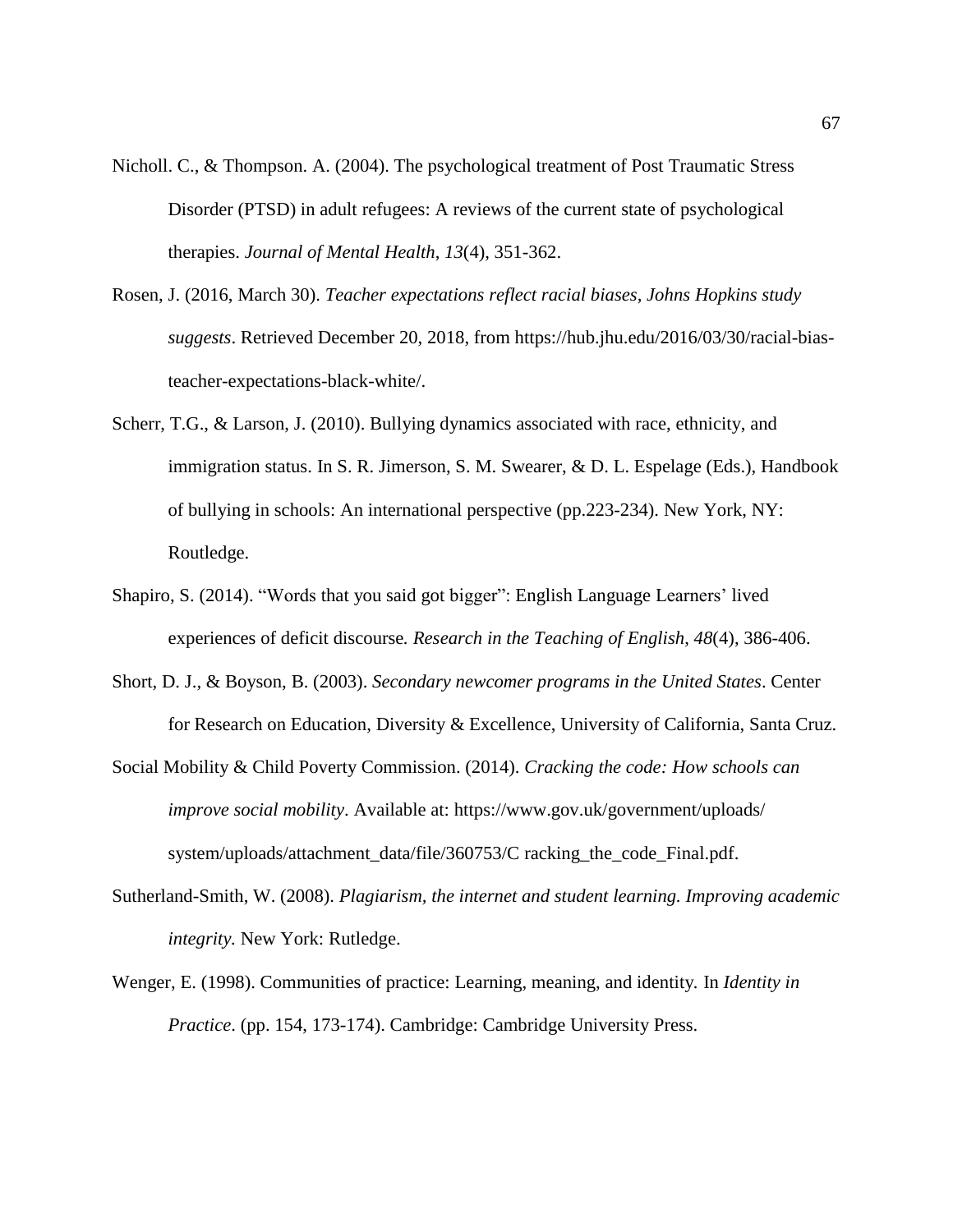# **Appendix A: Participant Questions—Home Country**

Home Country

- 1. Could you tell me when and how you immigrated to the United States
- 2. What made you leave your country and what are the experiences you remember from your home country?
- 3. Tell about your and family life?
- 4. At what age did you start school in your home country? What are some of the schooling experience before coming to the United States?
- 5. How many years did you go school in your home country?
- 6. What language did your teacher speak in school and what classes did you take in school?
- 7. What textbooks did you have in school what materials were available to students?
- 8. Do any of the people you live with now speak English? Who has the highest level of education in your family
- 9. How do you deal with stress?
- 10. How is your support system? Who do you like to spend time with or talk to?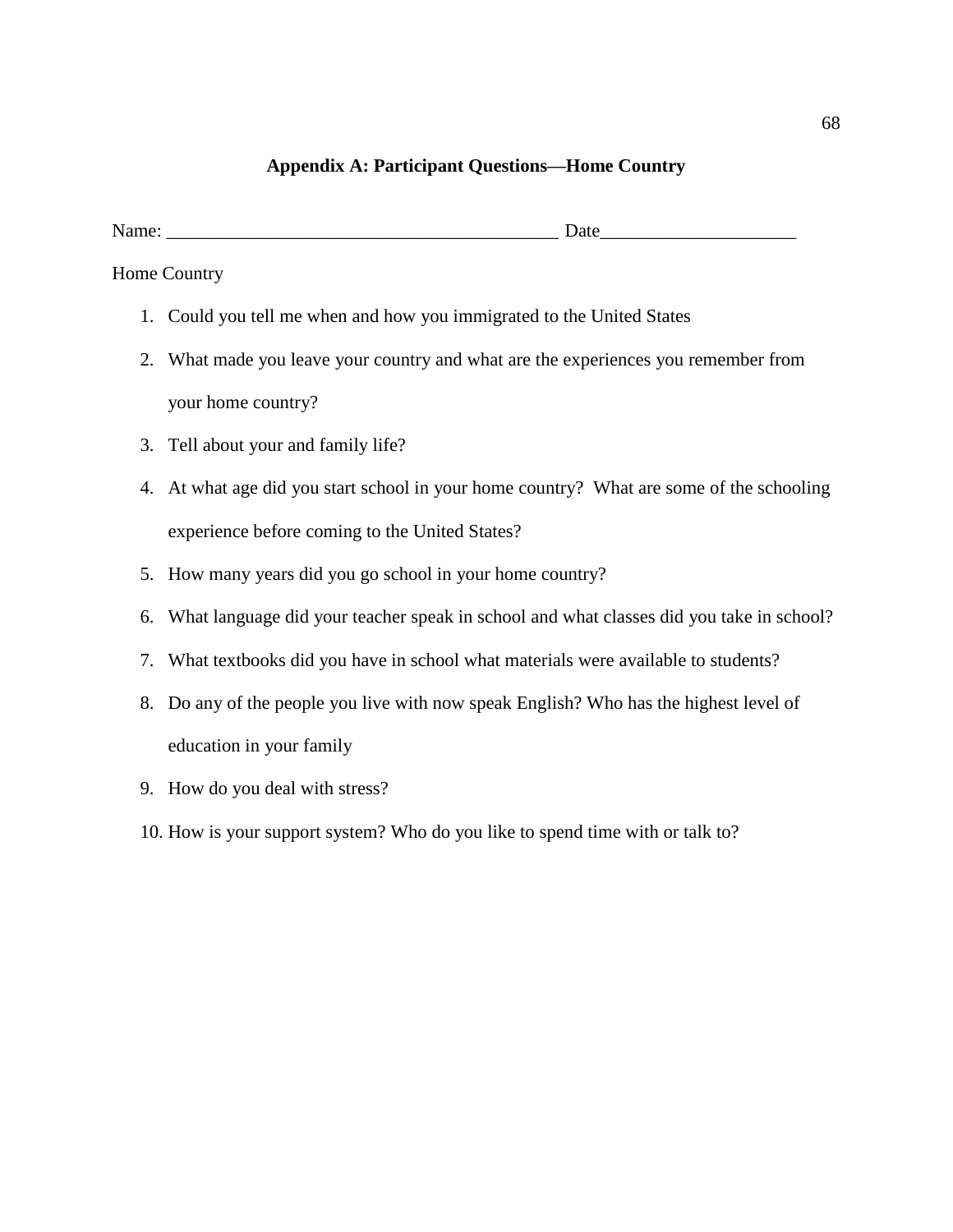# **Appendix B: Participant Questions—United States**

| ъ | --- |
|---|-----|
|   |     |

United States

- 1. How many years did you go school in the United States and what grade did you start?
- 2. Which subjects are you favorite and why? Which subjects are you least favorite and why?
- 3. What are some of the similarities and difference between American schools and your native country schools?
- 4. What are some of your positive and negative experience being at American school?
- 5. What did you do if you don't understand or have difficulties with assignment in your class?
- 6. Who supports you to do well at school how important is this to you?
- 7. Do you believe your current education will help you prepare for the future? Why or why not
- 8. What are your future education plans and how will you achieve them?
- 9. What would you have done differently, if you knew what you know now.
- 10. What advice would you give to future SLIFE students?